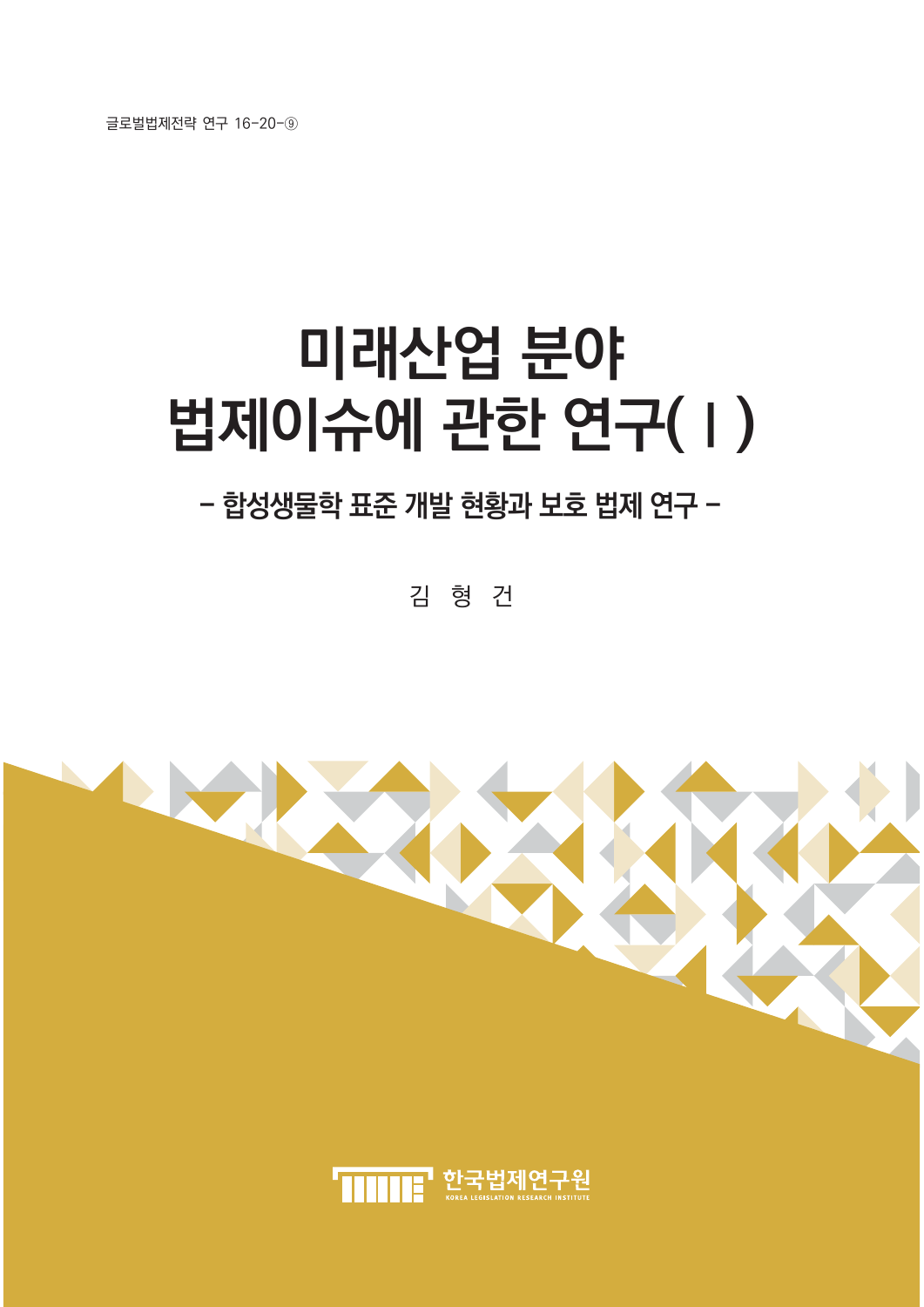# 미래산업 분야 법제이슈에 관한 연구(I) - 합성생물학 표준 개발 현황과 보호 법제 연구 -

김 형 건

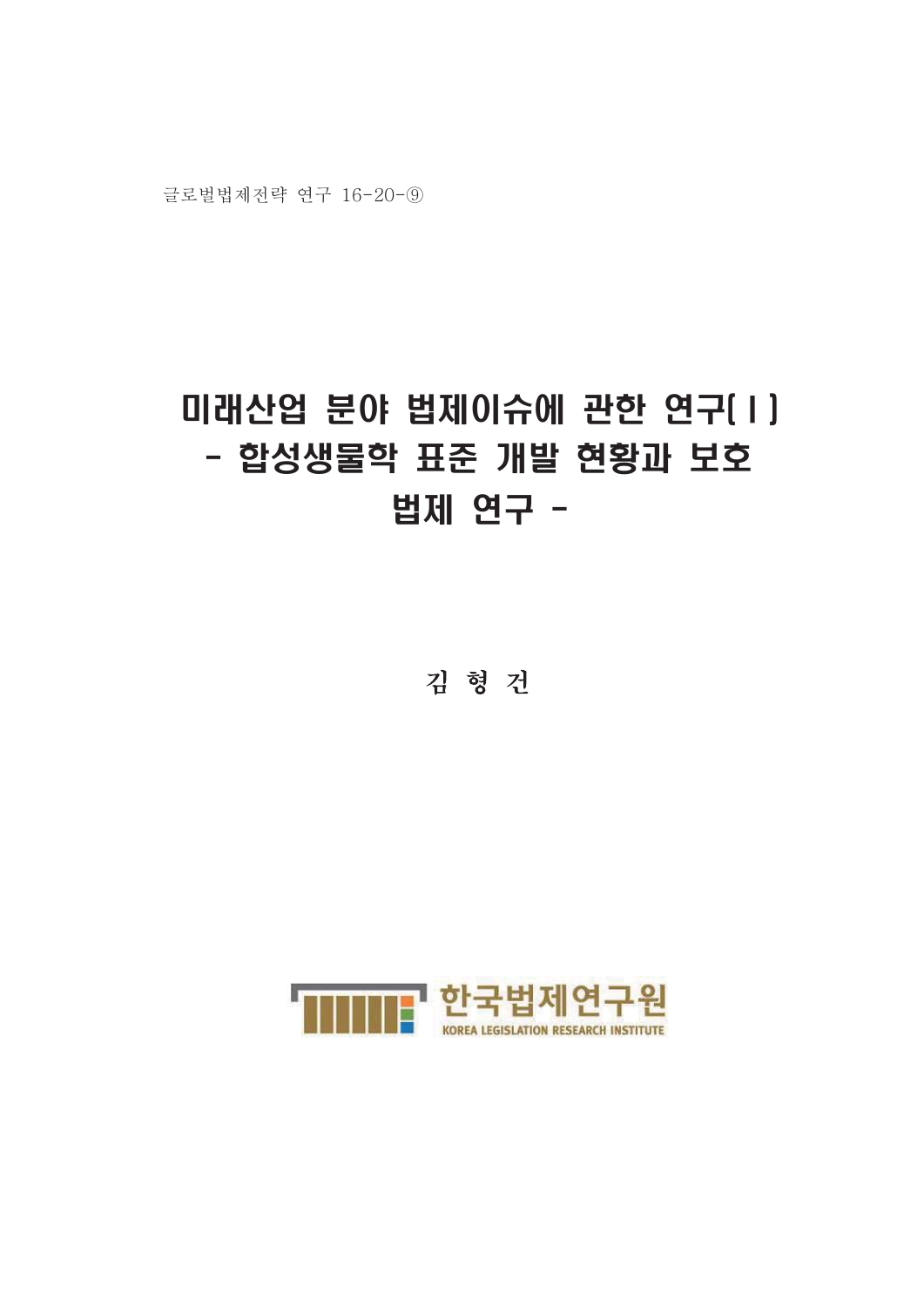## 미래산업 분야 법제이슈에 관한 연구(1) - 합성생물학 표준 개발 현황과 보호 법제 연구 -

Research on Legal Issues Associated with Future Industries (I)

- A Study on Current Status of the Development of Synthetic Biology Standards and Legislation on the Protection of Synthetic Biology-

> 연구자 : 김형건(연구위원) Kim, Hyung-Gun

> > 2016, 11, 30.

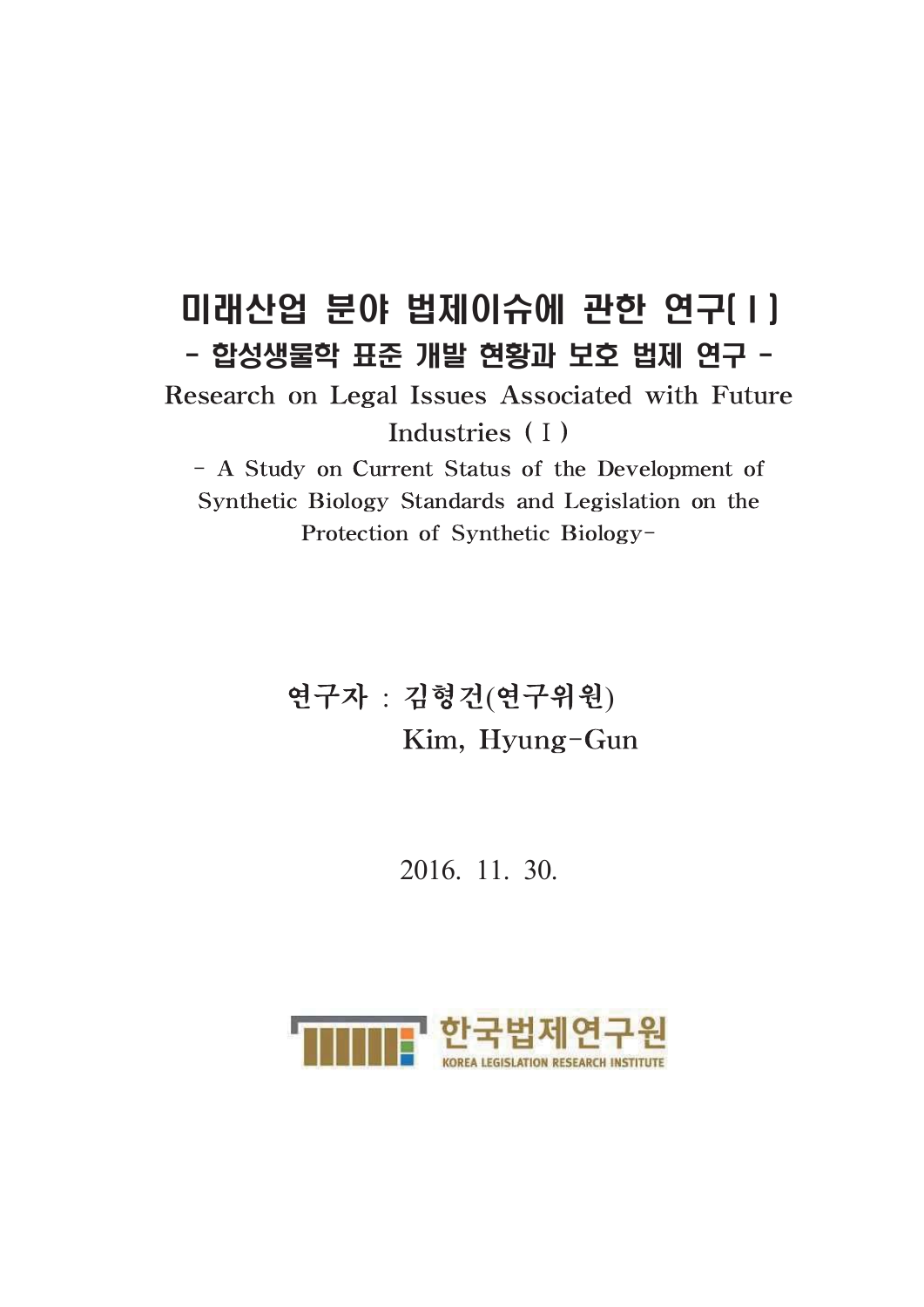## 요 약 문

#### I. 배경 및 목적

- □ "합성생물학"은 이미 존재하는 조직의 DNA를 변형하는 '유전자 변형'에서 한 단계 더 나아가 이를 새롭게 디자인 하고 구성하는 기술로 의약 분야에서 뿐만 아니라 바이오 에너지 및 바이오 화학의 핵심 기반 기술로 빠르게 성장하 고 있음
- □ 최근에는 생물학적 부품의 구조 및 기능, 생물 정보, 생물안 전성 등과 관련하여 다양한 합성생물학 표준이 제안되고 있 는데, 합성생물학은 표주 개발을 통해 '디지털 생물제조업' (digital biomanufacturing)이라는 새로운 제조업으로 성장할 가능성이 크기 때문에 신속한 대응이 필요한 분야임
- □ 합성생물학에 대한 적절한 대응을 위해서는 합성생물학이 적용될 수 있는 산업 분야와 합성생물학 관련 표준 개발 현황. 그리고 합성생물학의 보호와 이용에 관한 법규범 등 에 관한 연구가 선행되어야 할 것임
- □ 이에 본 연구에서는 합성생물학 관련 산업 분야와 표준 개발 현황을 조사 · 분석하고, 합성생물학 기술의 잠재적인 영향 에 관한 논의들을 검토 · 부석함과 아울러 합성생물학의 잠 재적인 위해성 규제에 적용 가능한 법규범과 합성생물학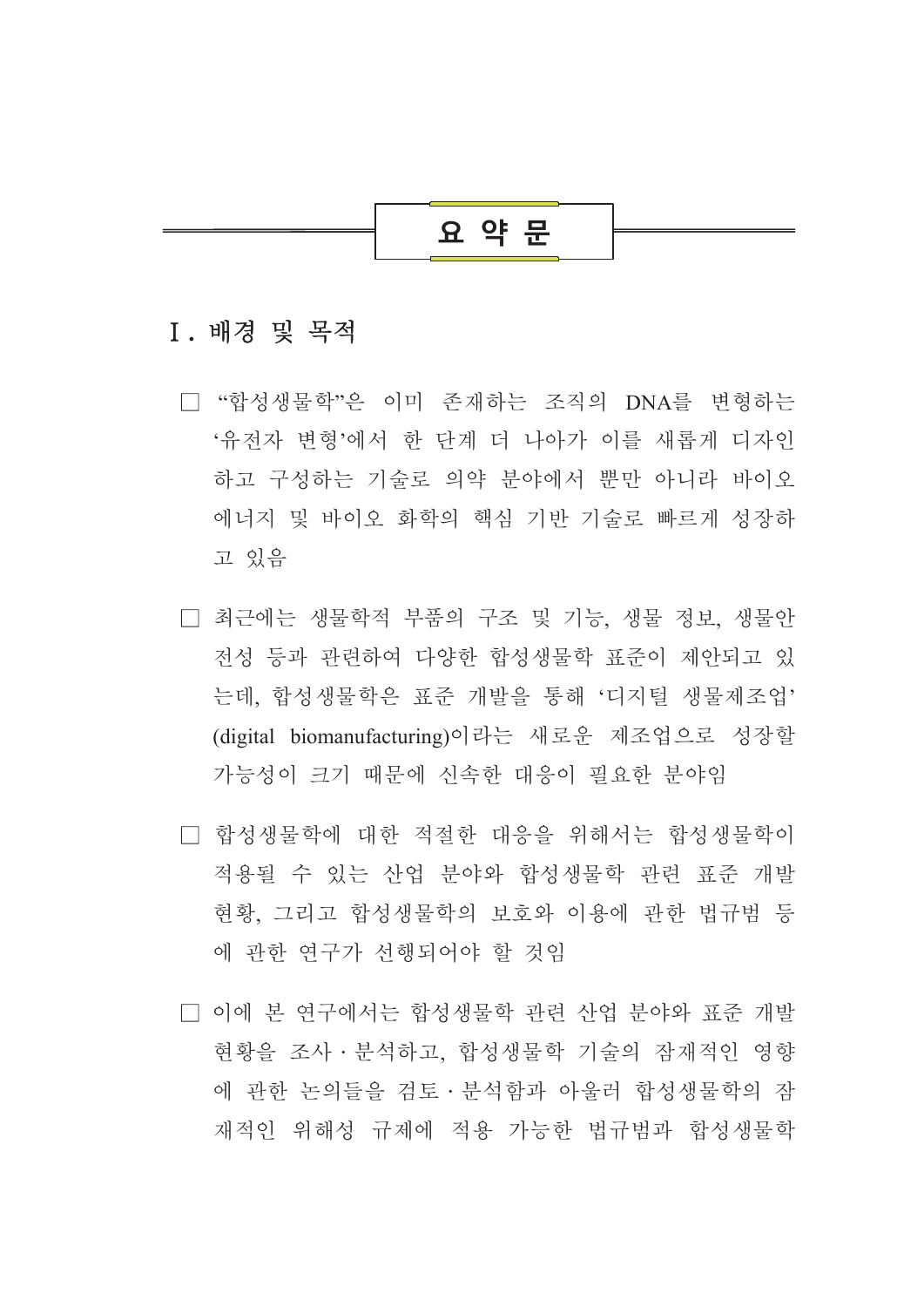기술의 보호와 이용에 관한 법규범 등을 검토 · 분석하여 우리나라 관련 산업에 주는 시사점을 도출하고자 함

## Ⅱ. 주요 내용

- □ 합성생물학 관련 산업 분야와 표준 개발 현황 분석
- 합성생물학 기술이 적용될 수 있는 산업 분야
	- 대체 에너지(바이오 연료) 산업, 새로운 의약품 개발 산업, 그 밖에 화학제품, 식품, 화장품, 의류 등 다양한 분야에 합성생물 학 기술이 활용될 수 있음
- 합성생물학 관련 표준 개발 협황
	- 물질적 구성, 기능적 구성, 측정단위 및 데이터 교환 등과 관 련한 기술 표준이 개발되고 있음
	- 합성생물학을 위한 생물보안 표준이 개발되고 있음
	- 생물학적 부품의 사용과 제공에 관한 표준 규범이 개발되고 있음

□ 합성생물학 기술의 잠재적인 위해성 규제에 대한 검토

- 합성생물학 기술이 미칠 수 있는 잠재적인 영향에 관한 논의 현황
	- 합성생물학 기술이 생물다양성의 보전과 지속가능한 이용에 미칠 수 있는 긍정적 · 부정적인 영향에 대해 현재 다양한 논 의가 이루어지고 있음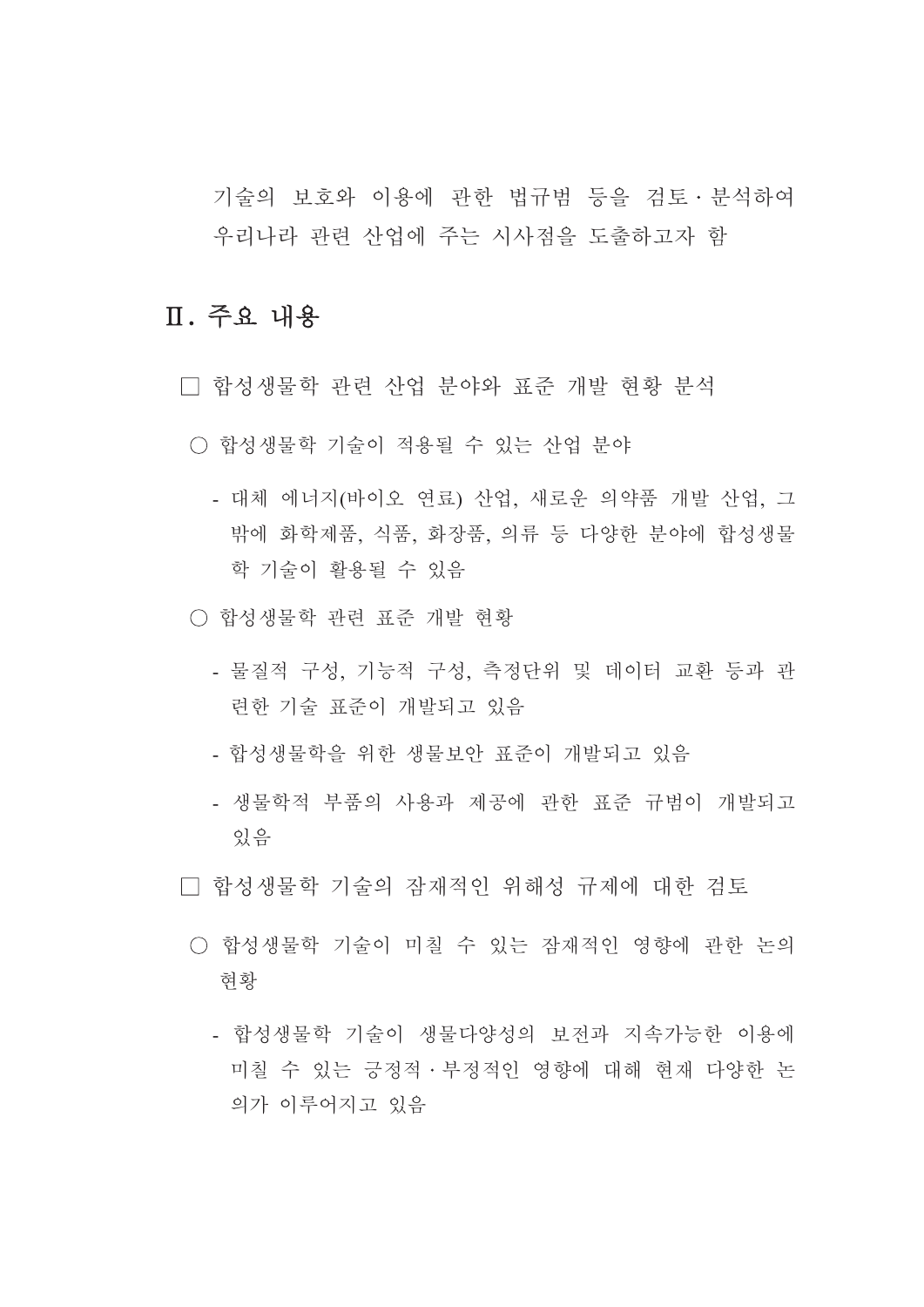- 합성생물학 기술이 바이오안전성에 미칠 수 있는 영향은 생태 계에 미치는 영향, 유전자 흐름에 미치는 영향 및 예측할 수 없는 형질의 출현 등을 중심으로 논의가 이루어지고 있음
- 합성생물학 기술의 잠재적인 위해성 규제에 적용 가능한 국제 규범
	- 「생물다양성에 관한 협약」 「바이오안전성에 관한 카르타헤나 의정서,, 『세균무기(생물무기) 및 독소무기의 개발 · 생산 및 비축의 금지와 그 폐기에 관한 협약」, 「위생 및 식물위생 조치 의 적용에 관한 협정, 등
- □ 합성생물학 기술에 대한 보호 및 이용에 관한 법적 검토
- 합성생물학 기술에 대한 지적재산권 보호
	- DNA 재조합 기술과 합성생물학 기술에 대한 지적재산권 보호 에 대한 비교 · 부석
- 합성생물학의 보호 또는 이용에 적용될 수 있는 국제규범
	- 「생물다양성에 관한 협약」. 「나고야 의정서」. 「식량농업식물 유전자원에 관한 국제조약, 「무역 관련 지적재산권에 관한 협정, 등
	- BioBrick Public Agreement: BioBrick Contributor Agreement 및 BioBrick User Agreement
- □ 합성생물학 표준 개발 현황과 합성생물학 기술에 대한 보 호 및 이용에 관한 법제 현황이 주는 시사점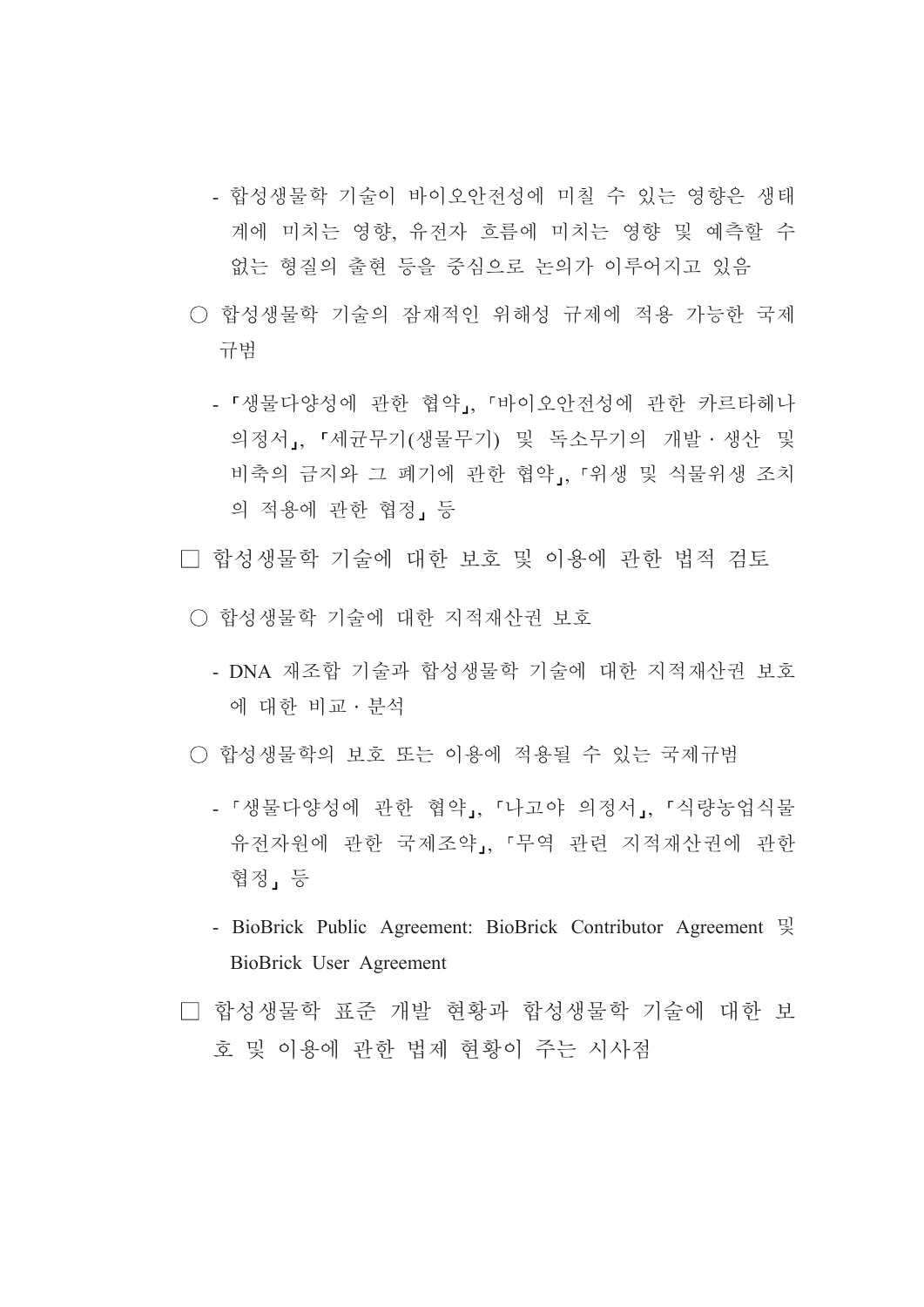## Ⅲ. 기대효과

- □ 합성생물학 표준 개발 현황에 관한 기초자료 제공
- □ 합성생물학 기술의 잠재적인 위해성과 관련 규제 현황에 관한 분석자료 제공
- □ 합성생물학 기술에 대한 지적재산권 보호에 관한 분석자료 제공

▶ 주제어 : 합성생물학, 합성생물학의 잠재적인 위해성, 합성생물학과 지적재산권, 바이오브릭, 생물다양성, 바이오안전성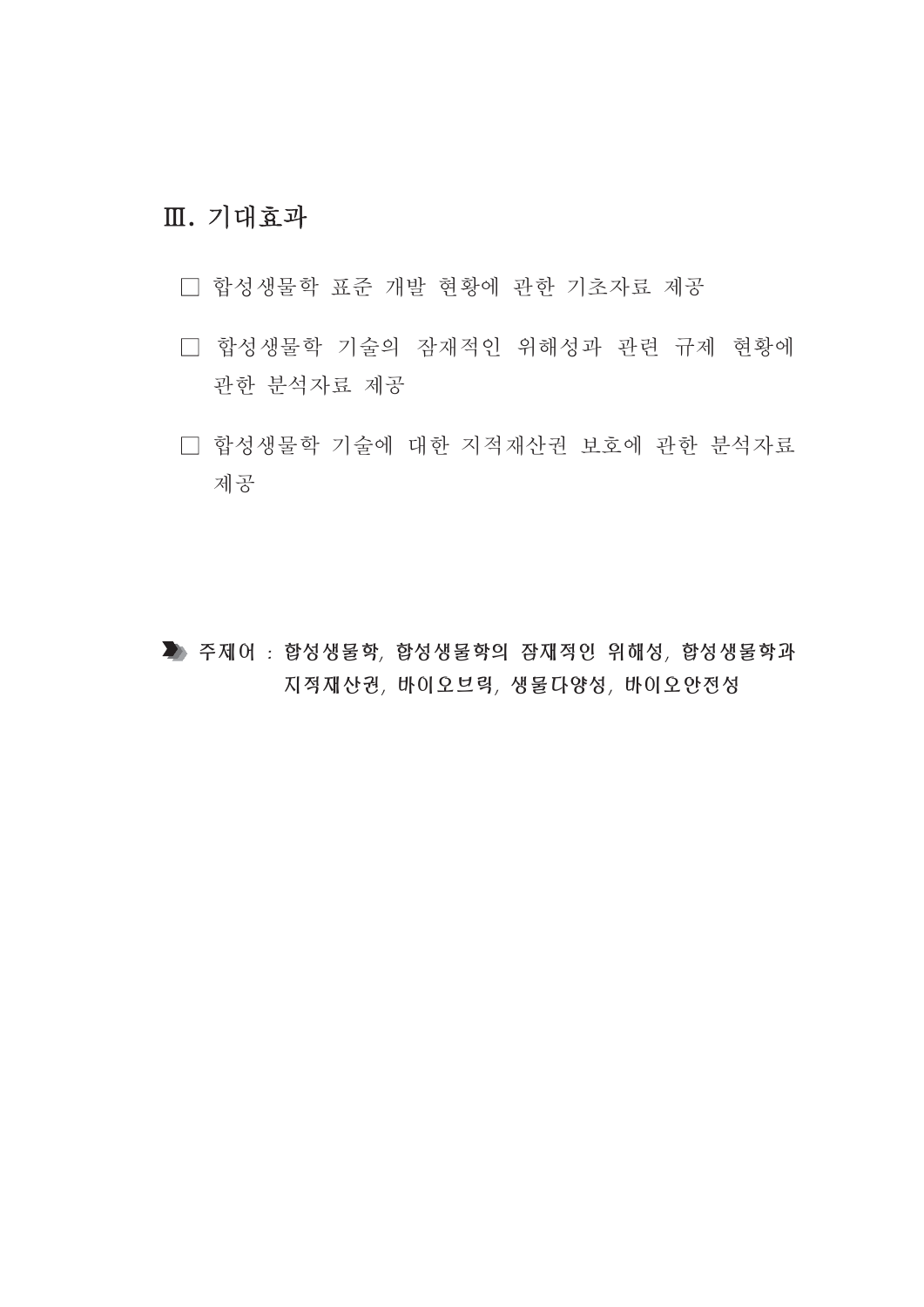## **Abstract**

#### **I**. Background and Purpose

- $\Box$  Synthetic biology is a technology that is used to newly design DNAs rather than to modify existing DNAs and that is rapidly growing as fundamental core technology in the fields of medication, bioenergy, and biochemistry.
- $\Box$  Recently, various standards that are related to the structure and function of biological parts, biological information, biosafety, and etc. have been proposed. It is highly possible for synthetic biology to create a new industry called 'digital biomanufacturing' that requires a prompt response.
- To successfully and promptly respond to the growth of synthetic biology, it is a prerequisite to study related industries to which synthetic biology may apply, the current status of the development of synthetic biology standards, and legal frameworks for the protection and use of synthetic biology.
- Therefore, this study surveys and analyzes related industries to which synthetic biology may apply and the current status of the development of synthetic biology standards, scrutinizes potential impacts of synthetic biology technologies to biological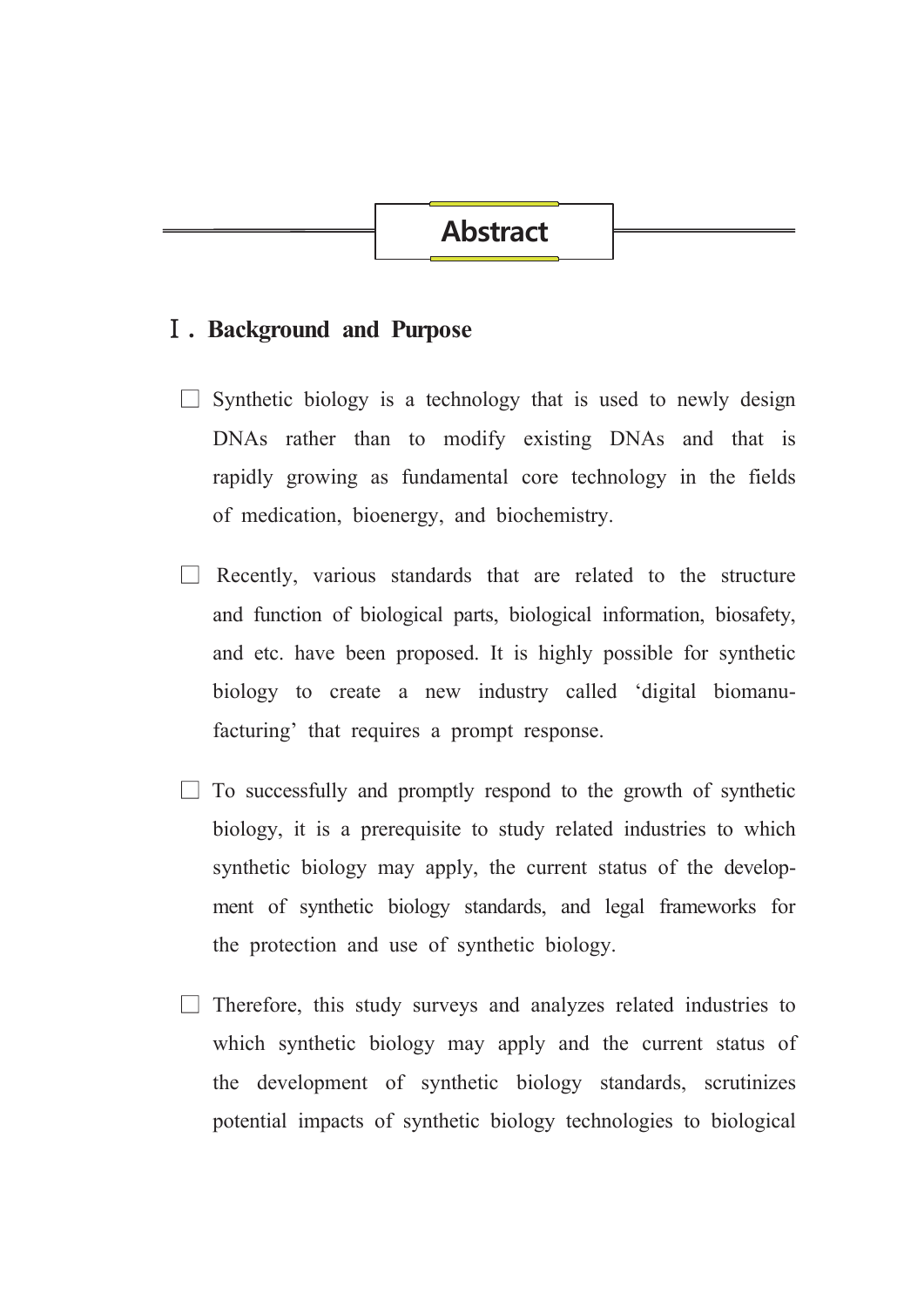diversity and biosafety and international treaties applicable to regulating potential harms of synthetic biology technologies, comparatively analyzes legal frameworks for the protection and use of DNA recombinant technologies and synthetic biology technologies, and finally provides concluding observations and implications for the Korean industries and legal framework.

#### **II. Main Content**

- $\Box$  Synthetic Biology Related Industries and Current Status of the Development of Synthetic Biology Standards
- $\circ$  Industries to Which Synthetic Biology Technologies May Apply
	- Substitute Energy(Bio-fuel) Industry, Medication R&D Industry, Chemical Product Industry, Food Industry, Cosmetic Industry, etc.
- $\circ$  Current Status of the Development of Synthetic Biology Standards
	- Development of Technical Standards for Physical Composition, Functional Composition, Unit of Measure, and Data Sharing
	- Development of Biosafety Standards for Synthetic Biology
	- Development of Standard Legal Norms for the Use and Offering of Biological Parts
- $\Box$  Analysis of Regulating Potential Harms of Synthetic Biology Technologies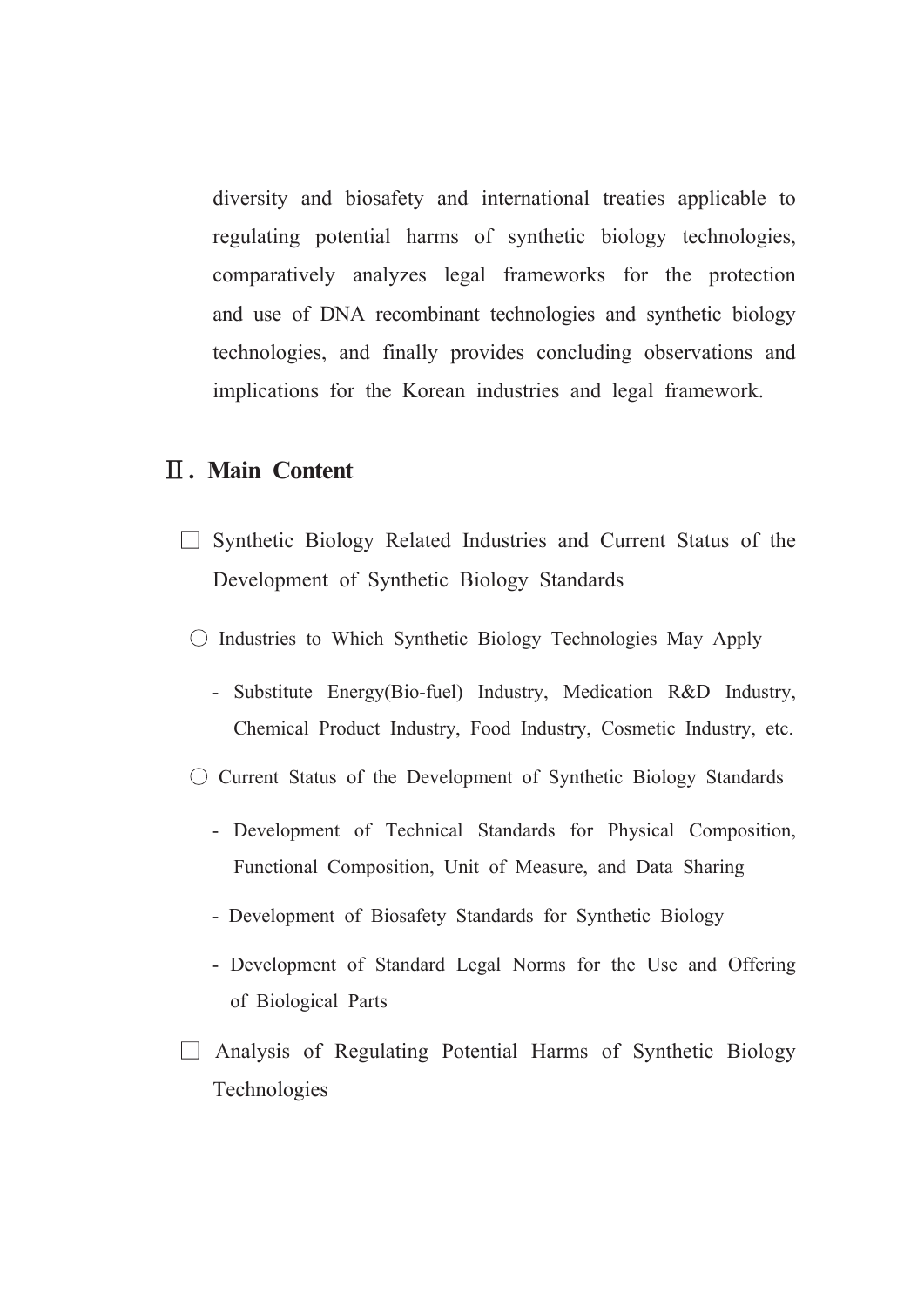- $\circ$  Potential Impacts That Synthetic Biology Technologies May Have
	- Potential Impacts on Conservation Biological Diversity and Sustainable Use
	- Potential Impacts on Biosafety
- International Treaties Regulating Potential Harms of Synthetic Biology Technologies
	- <sup>r</sup>Convention on Biological Diversity<sub>J</sub>, <sup>r</sup>Cartagena Protocol on Biosafety<sub>1</sub>, <sup>r</sup>Convention on the Prohibition of the Development, Production and Stocking of Bacteriological(Biological) and Toxin Weapons and on Their Destruction<sub>J</sub>, <sup>r</sup>Agreement on the Application of Sanitary and Phytosanitary Measures<sub>1</sub>, etc.
- $\Box$  Analysis of Legal Framework for the Protection and Use of Synthetic Biology Technologies
- $\circ$  Intellectual Property Protection for Synthetic Biology Technologies
	- Comparative Analysis of the Intellectual Property Protection for DNA Recombinant Technologies and Synthetic Biology Technologies
- $\circ$  International Treaties Applicable to the Protection or Use of Synthetic Biology
	- <sup>T</sup>Convention on Biological Diversity<sub>1</sub>, <sup>T</sup>Nagoya Protocol on Access to Genetic Resources and the Fair and Equitable Sharing of Benefits from Their Utilization to the Convention on Biological Diversity<sub>J</sub>, <sup>r</sup>International Treaty on Plant Genetic Resour-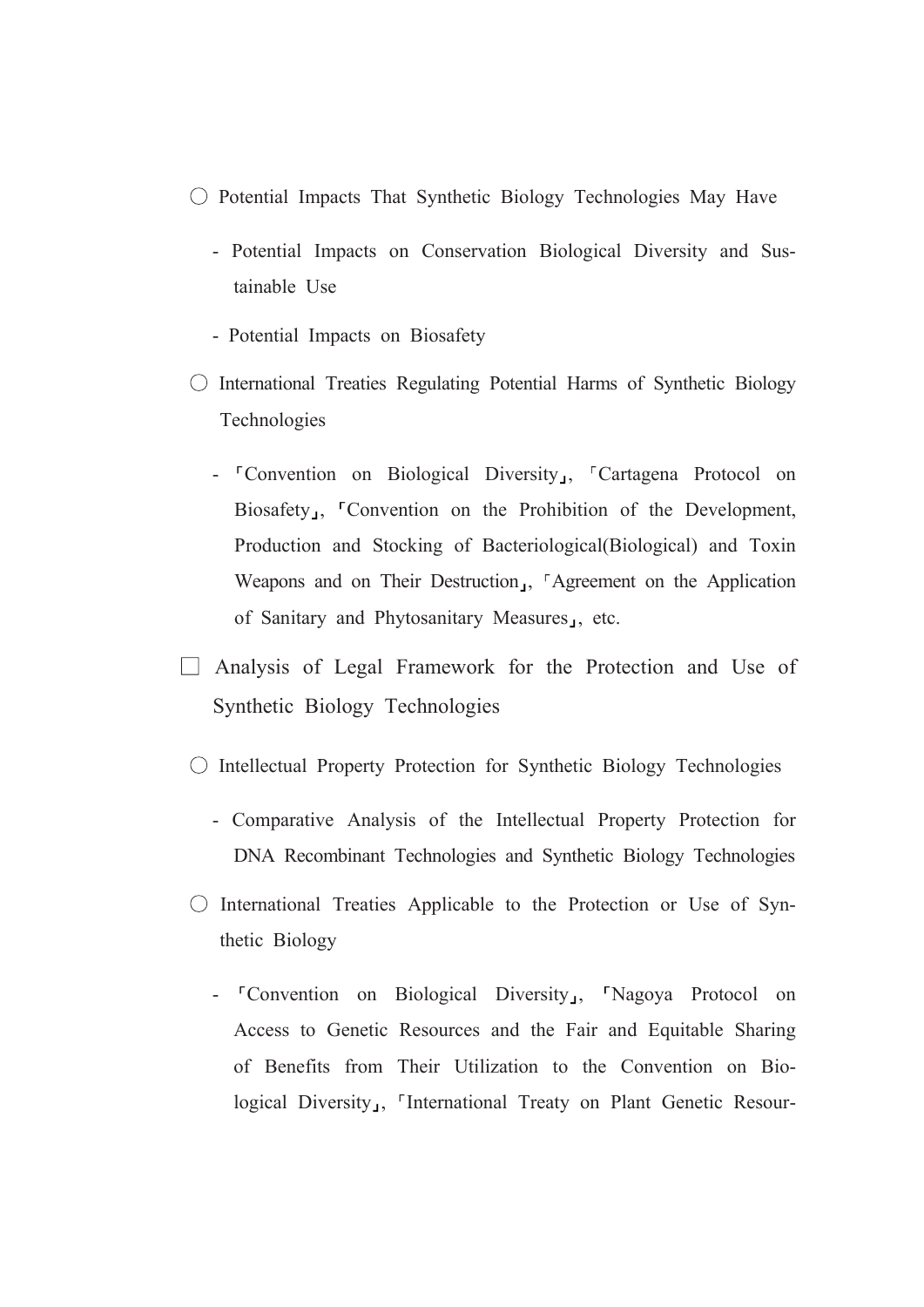ces for Food and Agriculture<sub>J</sub>, <sup>"</sup>WTO Agreement on Trade Related Aspects of Intellectual Property Rights<sub>1</sub>, etc.

 $\Box$  Implications of the Current Status of the Development of Synthetic Biology Standards and Legislation on the Protection of Synthetic Biology

## **III.** Expected Effect

- $\Box$  This study may be used as fundamental analytical reference for the current status of the development of synthetic biology standards.
- $\Box$  This study may serve as analytical reference for potential harms of synthetic biology and current legal framework regulating such harms.
- $\Box$  This study may serve as analytical reference for intellectual property protection on synthetic biology technologies.

Key Words: Synthetic Biology, Potential Harms of Synthetic Biology, Synthetic Biology and Intellectual Property Rights, BioBrick, Biological Diversity, Biosafety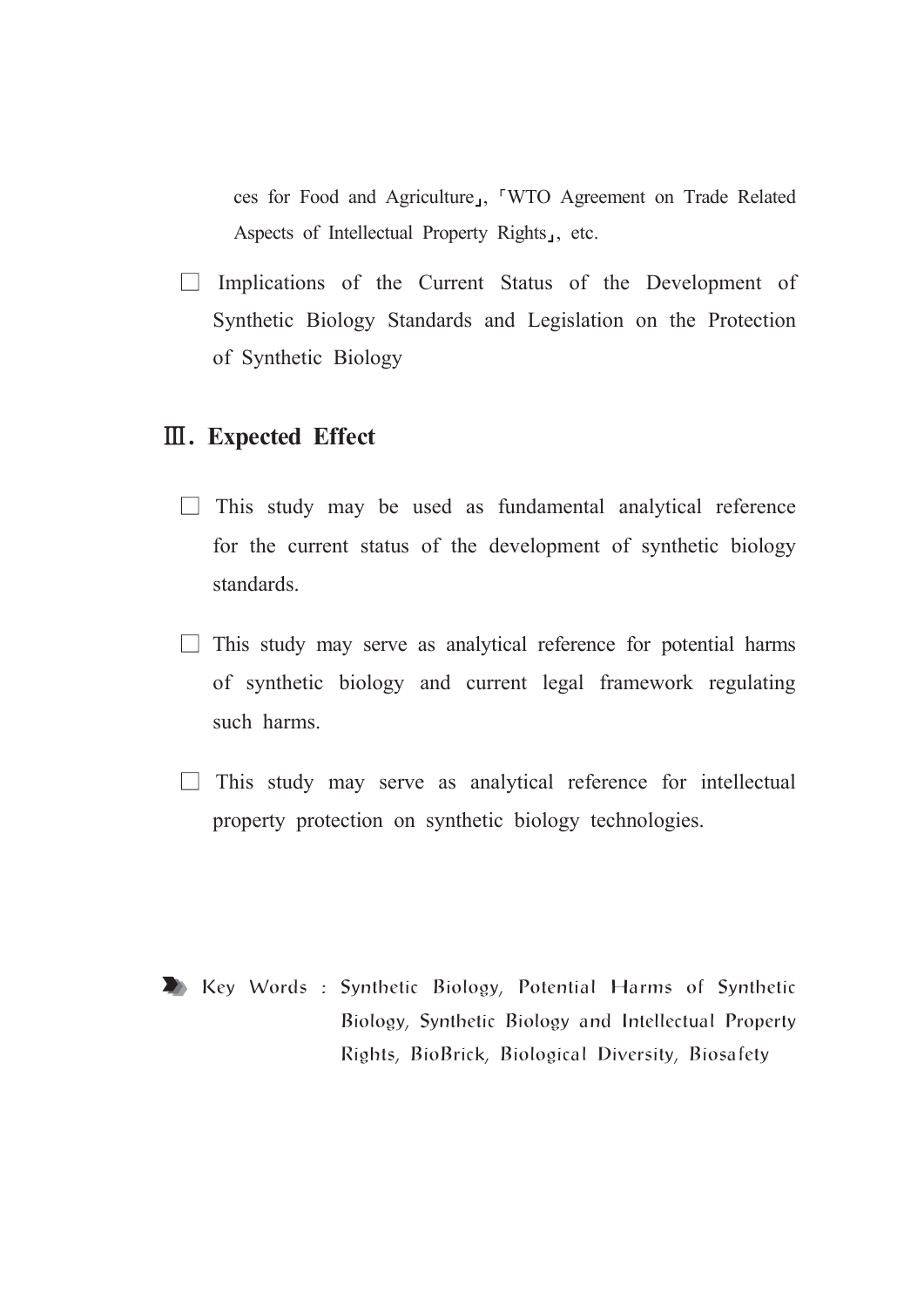| Abstract 37                              |  |
|------------------------------------------|--|
|                                          |  |
|                                          |  |
| 1. 연구의 필요성 및 목적 ……………………………………………………… 15 |  |
| 2. 연구의 방법과 범위 …………………………………………………………… 16 |  |
|                                          |  |
| Ⅱ. 합성생물학(synthetic biology) 관련 산업 분야와    |  |
|                                          |  |
|                                          |  |
| 2. 합성생물학이 적용될 수 있는 산업 분야 ………………………… 21   |  |
| (1) 대체 에너지(바이오 연료) 산업 ……………………………………… 22 |  |
| (2) 새로운 의약품 개발 산업 ……………………………………………… 23  |  |
| (3) 그 밖에 합성생물학 관련 산업 ……………………………………… 24  |  |
| 3. 합성생물학 관련 표준 개발 현황 ……………………………………… 26  |  |
| (1) 기술 표준의 설정 ………………………………………………………… 26  |  |
| (2) 생물보안 표준의 설정 …………………………………………………… 28  |  |
| (3) 생물학적 부품의 사용과 제공에 관한 표준 규범의 제정 … 30   |  |
|                                          |  |
| Ⅲ. 합성생물학 기술의 잠재적인 위해성 규제에                |  |
|                                          |  |
| 1. 합성생물학 기술이 미칠 수 있는 잠재적인 영향에 관한         |  |
|                                          |  |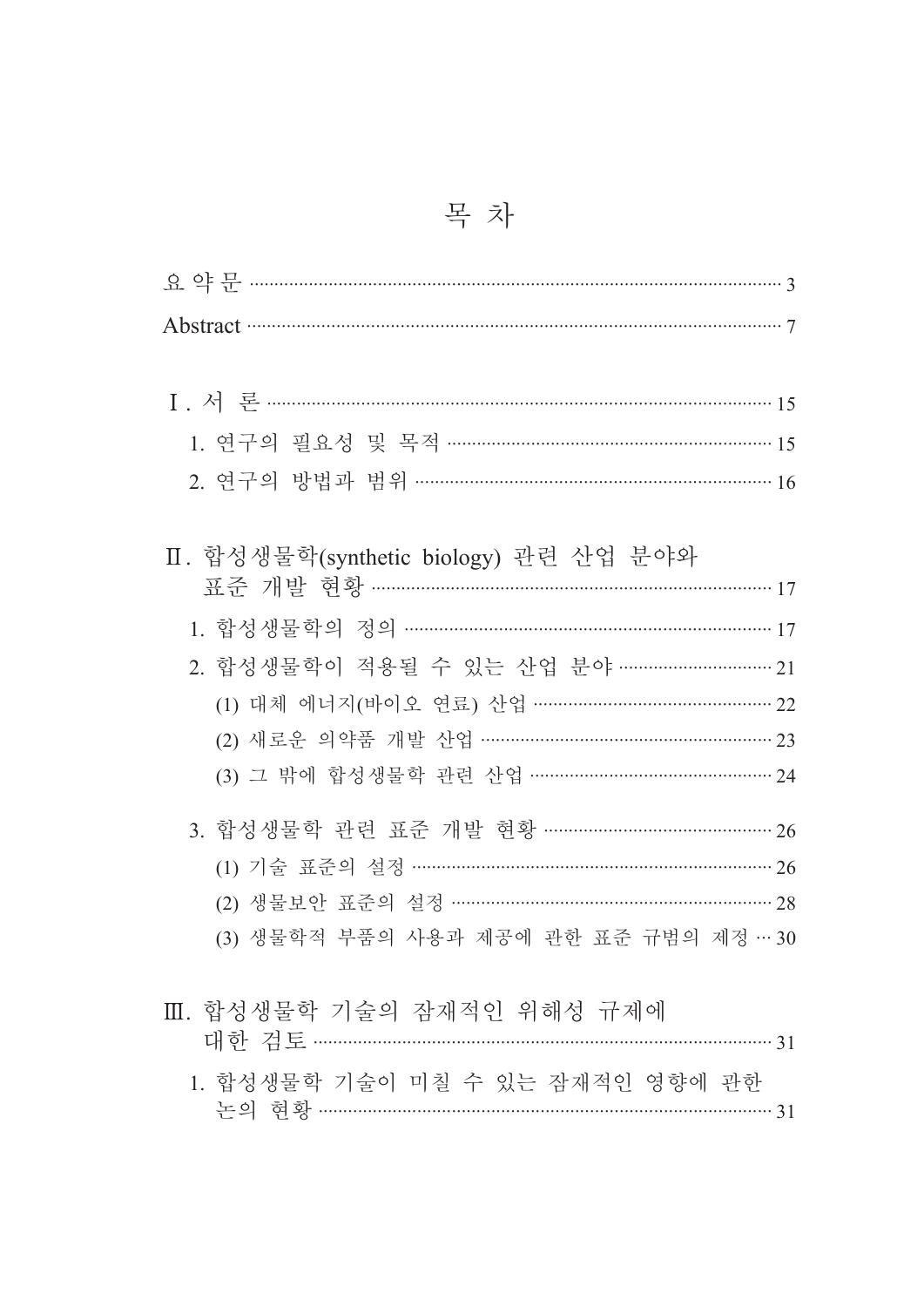| (1) 생물다양성의 보전과 지속가능한 이용에 미치는 영향 …… 31                                                                                                                 |  |
|-------------------------------------------------------------------------------------------------------------------------------------------------------|--|
| (2) 바이오안전성에 미치는 영향 …………………………………………… 35                                                                                                               |  |
| 2. 합성생물학 기술의 잠재적인 위해성 규제에 적용될 수<br>있는 국제규범에 대한 검토 ………………………………………………… 38                                                                              |  |
|                                                                                                                                                       |  |
| (1) 생물다양성에 관한 협약(Convention on Biological Diversity) … 38                                                                                             |  |
| (2) 바이오안전성에 관한 카르타헤나 의정서                                                                                                                              |  |
| (3) 세균무기(생물무기) 및 독소무기의 개발·생산 및 비축의<br>금지와 그 폐기에 관한 협약(Convention on the Prohibition of<br>the Development, Production and Stocking of Bacteriological |  |
| (Biological) and Toxin Weapons and on Their Destruction) $\cdots$ 44                                                                                  |  |
| (4) 위생 및 식물위생 조치의 적용에 관한 협정(Agreement on                                                                                                              |  |
| the Application of Sanitary and Phytosanitary Measures)  46                                                                                           |  |
|                                                                                                                                                       |  |
| N. 합성생물학 기술에 대한 보호 및 이용에 관한                                                                                                                           |  |
|                                                                                                                                                       |  |
| 1. 합성생물학 기술에 대한 지적재산권 보호 ………………………… 51                                                                                                                |  |
| (1) DNA 재조합 기술과 지적재산권 보호 ……………………………… 51                                                                                                              |  |
| (2) 합성생물학 기술과 지적재산권 보호 ……………………………… 55                                                                                                                |  |
| 2. 합성생물학 기술의 보호 또는 이용에 적용될 수 있는                                                                                                                       |  |
| 국제규범 등에 대한 검토 ………………………………………………… 57                                                                                                                  |  |
| (1) 국제규범상의 관련 규정에 대한 검토 ……………………………… 57                                                                                                               |  |
| (2) 합성생물학 커뮤니티 내 규범에 대한 검토:                                                                                                                           |  |
|                                                                                                                                                       |  |
|                                                                                                                                                       |  |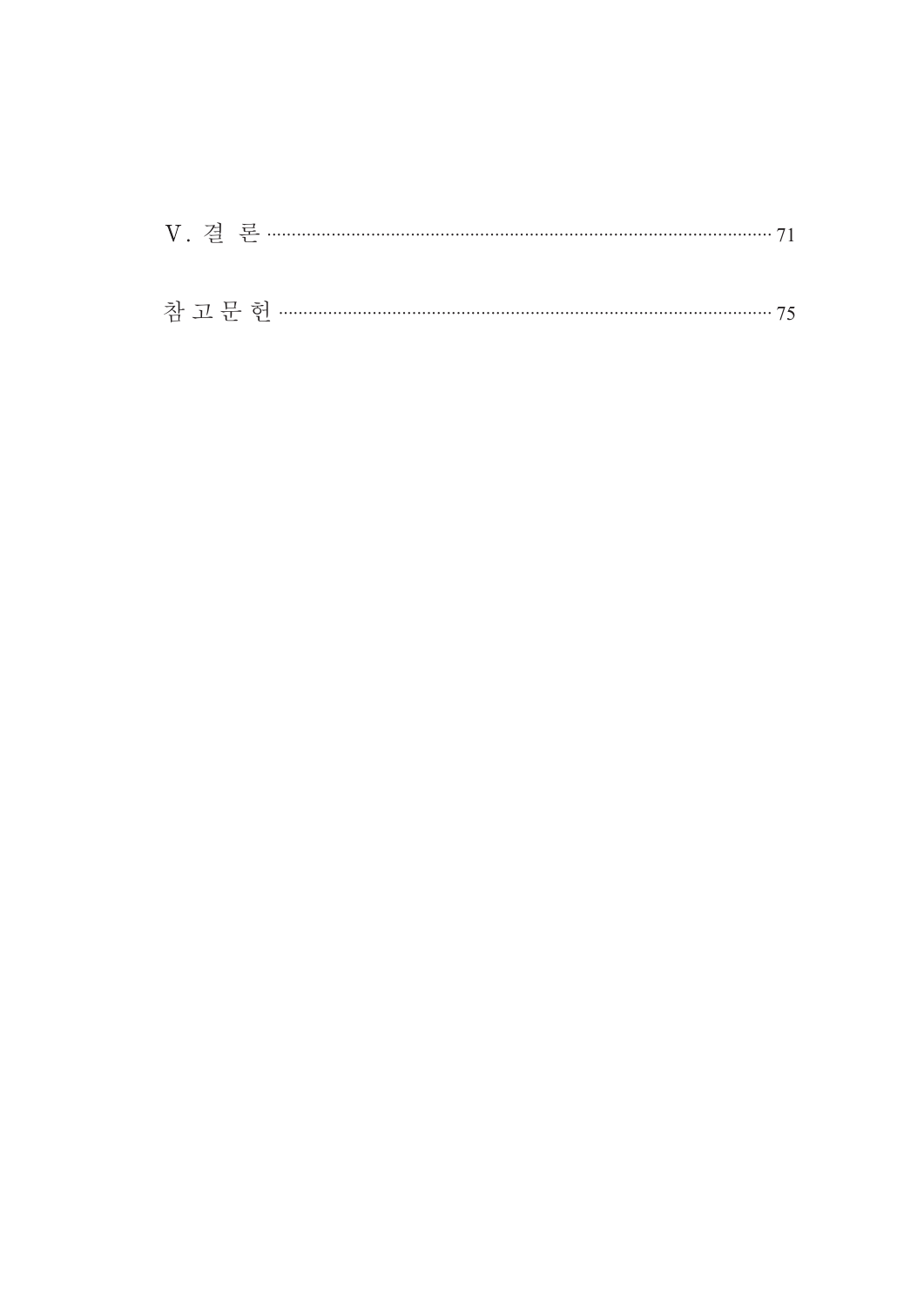## I. 서 론

1. 연구의 필요성 및 목적

'합성생물학'(Synthetic Biology)은 생물체 내의 DNA를 조작하기 위 해 공학적 원칙을 사용하는 생명공학의 새로운 연구 분야로 어떤 유 용한 목적을 위한 새로운 생물학적 부품의 설계 및 제조, 그리고 자 연 상에 있는 생물학적 시스템의 재설계를 가능케 한다.1) 합성생물학 은 향후 10년에서 15년 동안 우리 사회에 매우 깊게 영향을 미칠 중 요한 또는 급부상할 10대 기술 중에 하나로 손꼽히고 있다.2)

합성생물학은 생명체를 구성하는 유전자, 단백질, 대사회로 등과 같 은 생물학적 부품을 필요에 따라 합성할 수 있도록 표준화, 모듈화 하는 접근방식을 채택하고 있으며, 최근 생물학적 부품의 구조 및 기 능, 생물 정보, 생물안전성 등에 관한 다양한 합성생물학 표준이 제안 되고 있다. 표준 개발을 통해, 합성생물학은 이른바 '디지털 생물제조 업'(digital biomanufacturing)이라는 새로운 제조업으로 성장할 가능성이 크기 때문에 신속한 대응이 필요한 분야라 할 수 있으며, 이를 위해 서는 합성생물학이 적용될 수 있는 산업 분야와 합성생물학 표준 개 발 현황, 그리고 합성생물학의 보호와 이용에 관한 법규범 등에 관한 연구가 선행되어야 할 것이다.

이에, 본 연구에서는 합성생물학 관련 산업 분야와 표준 개발 현황 을 조사 · 분석하며, 합성생물학 기술이 생물다양성의 보전 등에 미칠 수 있는 잠재적인 영향에 관한 논의들을 검토ㆍ분석하고, 합성생물학 의 잠재적인 위해성을 규제하기 위해 적용 가능한 법규범과 합성생물

<sup>1)</sup> OECD (2016), OECD Science, Technology and Innovation Outlook 2016, OECD Publishing, Paris., manuscript at 104, available at

http://dx.doi.org/10.1787/sti in outlook-2016-en (last visited Oct. 30, 2016).

<sup>2)</sup> Id. at 77.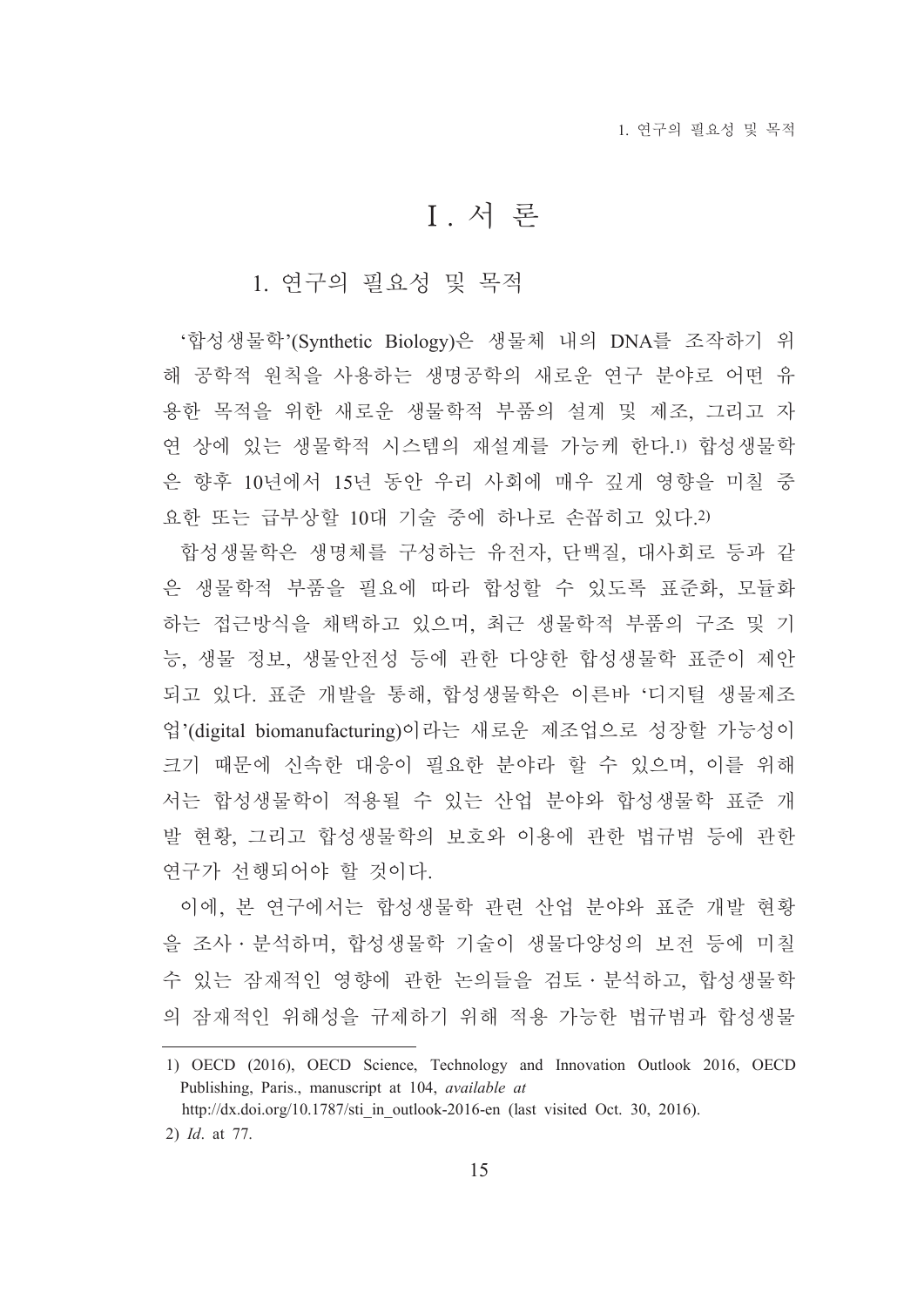학 기술의 보호 및 이용에 관한 법규범을 검토 · 분석하여 우리나라 과려 사업에 주는 시사점을 도출하고자 하다.

#### 2. 연구의 방법과 범위

본 연구보고서는 합성생물학 관련 산업 및 표준 개발 현황에 관한 국내외 관련 문헌과 합성생물학 기술의 잠재적인 영향에 대한 논의 동향 자료에 대한 조사 · 부석, 합성생물학 기술의 위해성 규제와 보 호 및 이용에 관한 법규범과 관련 판례 등에 대한 검토 · 분석 등에 기초하여 작성되었다.

제2장에서는 합성생물학 기술이 적용될 수 있는 산업 분야와 합성 생물학 관련 표준 개발 현황을 개관한다.

제3장에서는 합성생물학 기술이 생물다양성과 바이오안전성에 미칠 수 있는 잠재적인 영향에 관한 논의 현황을 살펴보고, 합성생물학 기술 의 잠재적인 위해성 규제에 적용 가능한 국제규범을 검토 · 분석한다.

제4장에서는 합성생물학 기술이 가지는 지적재산법적 의미를 분석 하며, 아울러 합성생물학의 보호 또는 이용에 적용될 수 있는 국제규 범 등을 검토한다.

마지막으로 제5장에서는 법적 보호와 이용의 관점에서 볼 때 합성 생물학 기술과 표준 개발 현황이 가지는 의미를 재정리하여 우리에게 주는 시사점을 도출하다.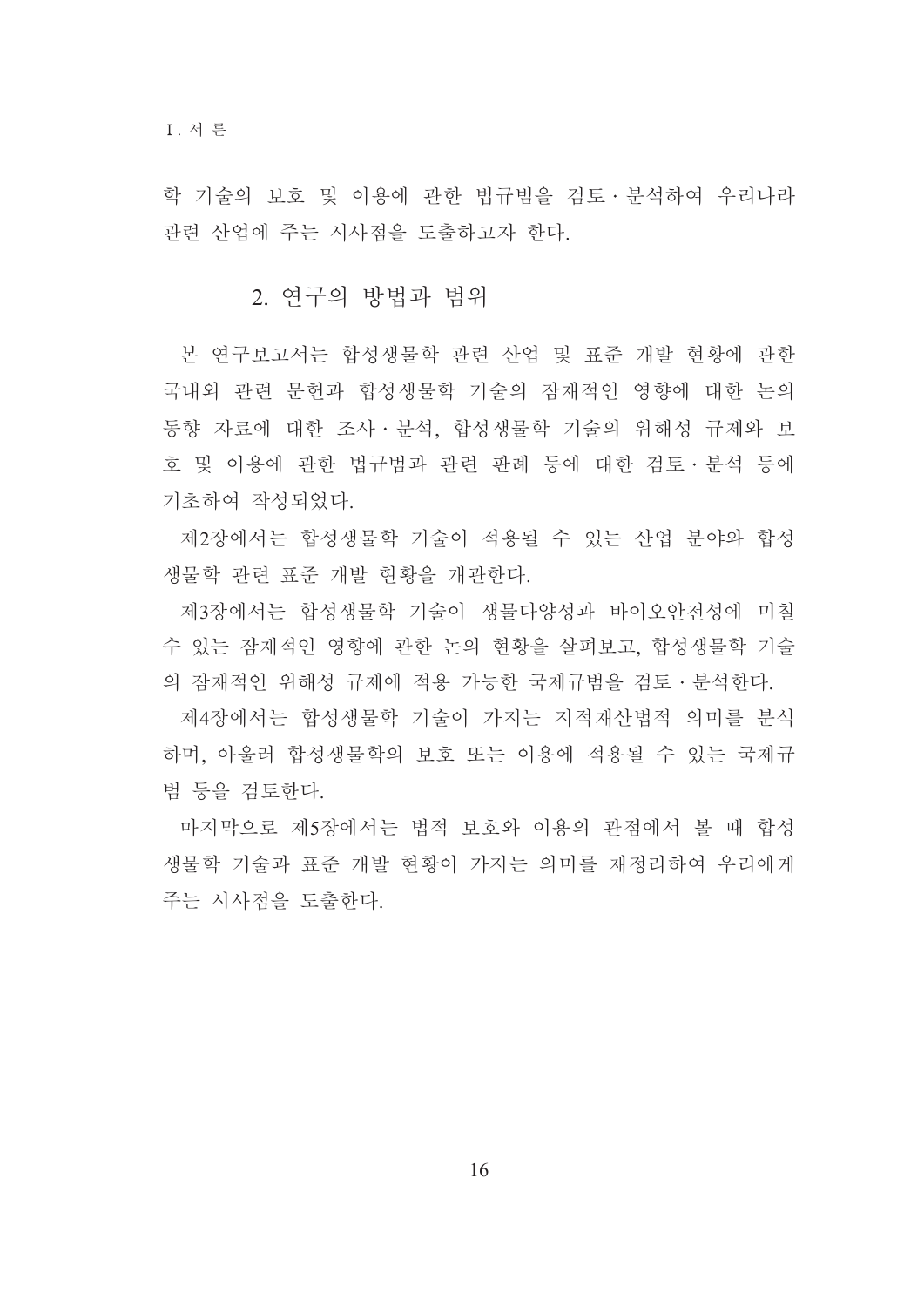## Ⅱ. 합성생물학(synthetic biology) 관련 산업 분야와 표준 개발 현황

## 1. 합성생물학의 정의

"합성생물학"은 세포의 행동을 제어하기 위해 유용한 기능을 수행 하는 DNA를 합성하여 실제 세포에 도입하고 예측 가능한 기능을 수 행하도록 하는 새로운 개념의 생물학 연구 분야로. '생명과학적 이해 의 바탕에 공학적 관점을 도입해 자연에 존재하지 않는 인공생명체를 제작 • 합성하거나 기존 생명체를 모방하거나 생물의 특성을 재설계하 는 분야를 포함하는 학문'을 말하는 것으로 정의되고 있다.3) 그러나 합성생물학 분야의 신규성과 합성생물학과 전통적인 유전공학과의 관 계에 대한 개별 연구자 또는 기관의 견해차로 인해 합성생물학의 개 념이 이와 다르게 정의되기도 한다.4)

#### <표-1> 합성생물학의 개념

| 기관명                    | 합성생물학의 개념                                                                                                                                                                                                       |
|------------------------|-----------------------------------------------------------------------------------------------------------------------------------------------------------------------------------------------------------------|
| 미국 대통령 직속<br>생명유리연구위워회 | "합성생물학"이란 '생물학, 공학, 유전학, 화학 및 컴퓨<br>터공학의 요소를 결합하는 새로운 연구 분야에 붙여진<br>명칭'이다. 이 같은 개념에 부합하는 다양하나 서로 관<br>련이 있는 노력은 새롭거나 강화된 특성을 가진 새로운<br>생화학적 시스템 또는 유기체를 만들어내기 위해 표준<br>화되고 자동화된 공정에 따라 화학적으로 합성한 DNA<br>에 의존한다. |

<sup>3)</sup> 김민정 · 김무웅, 『글로벌 합성생물학 시장 현황 및 전망』, BioINdustry No. 104  $(2016-5), 2$ 쪽.

<sup>4)</sup> Secretariat of the Convention on Biological Diversity, "Synthetic Biology<sub>1</sub>, CBD Technical Series No. 82, p. 14 (hereinafter "CBD Technical Report").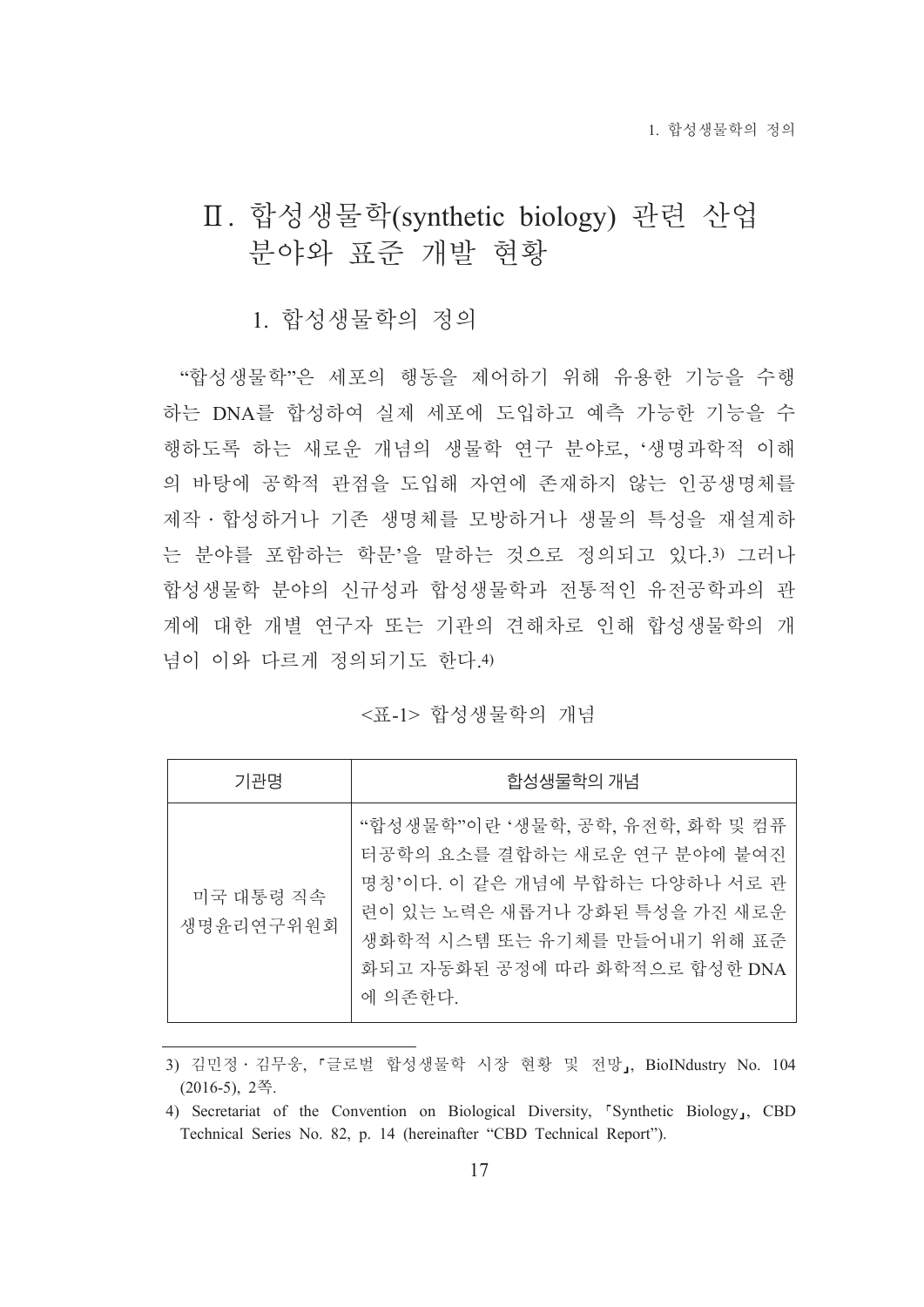Ⅱ. 합성생물학(synthetic biology) 관련 산업 분야와 표준 개발 현황

| 기관명                 | 합성생물학의 개념                                                                                                           |
|---------------------|---------------------------------------------------------------------------------------------------------------------|
| 유럽연합 집행위원회<br>과학위원회 | "합성생물학"이란 '생물체 또는 비생물체를 변형시키<br>기 위한 생물체 내 유전 물질의 디자인, 조립 그리고/또<br>는 변형을 용이하게 하고 촉진하기 위한 과학, 기술 및<br>공학의 적용'을 의미하다. |
| 영국 왕립공학원            | "합성생물학"은 현존하는, 자연적인 생물학적 시스템<br>을 재디자인하는 것뿐만 아니라 생물학적 부품, 새로운<br>생물학적 장치 및 시스템을 디자인하고 조작하는 것을<br>목적으로 하다.           |

출처: Secretariat of the Convention on Biological Diversity, 「Synthetic Biology」, CBD Technical Series No. 82, p. 15 (Box 1.의 내용 중 일부만을 발췌 하여 작성)

이와 같은 합성생물학은 바이오 및 나노 기술이 발전함에 따라 유 전자 염기서열의 분석과 합성이 확산되면서 2000년대 초반에 구미 지 역에서 처음으로 연구되기 시작되었으며, 기존 생명체를 모방하거나 자연에 존재하지 않는 인공 생명체를 제작 및 합성하는 것을 목적으 로 하기 때문에 "인공생물학"이라고도 불리고 있다.5)

<sup>5)</sup> 성낙환, 『미래 바이오 산업의 핵, 합성생물학』, LG Business Insight 2010 6 2  $(2010)$ , 55-56쪽.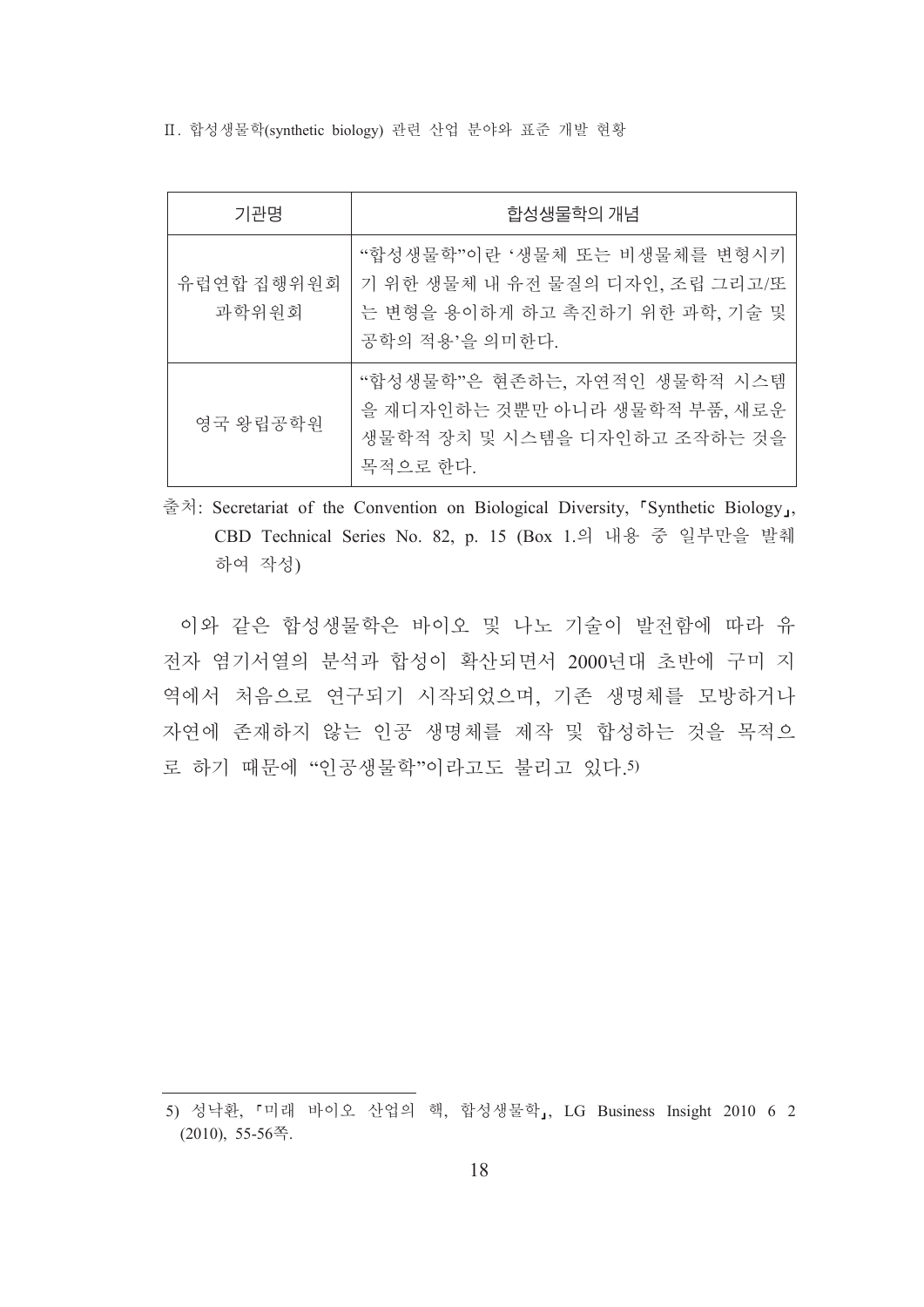

<그림-1> 합성생물학의 워리 및 활용

출처: 성낙환, 『미래 바이오 산업의 핵, 합성생물학』 (2010), LG Business Insight 2010, 56쪽 (원출처: Synthetic Genomics)

합성생물학의 특징은 나사나 볼트, 베이링 등 여러 부품을 사용하여 기계장치를 만드는 것처럼, 표준화된 생물학적 부품을 조합하여 새로 운 생명시스템이나 생명체를 만드는 데 있다.6) 생물학적 부품은 유전 정보를 통해 생물학적 기능을 하는 기본단위를 의미하는 것으로, 단 백질 합성에 직접 관련된 유전정보를 가진 단위인 프로모터, RBS(ribosomal binding site), CDS(coding sequence) 등을 그 예로 들 수 있는 데, 합성생물학에서 필요로 하는 부품은 이와 같이 단수한 의미에서 의 생물학적 기본단위가 아닌 표준화된 부품으로서, 특정한 목적이나 장치의 설계를 위해 가공되어 신뢰성 있는 기능을 가지며 조립에 이 용할 수 있는 부속품이다. ?) 이처럼 표준화된 생물학적 부품을 조립하

<sup>6)</sup> 성낙환, 위의 문헌, 56쪽.

<sup>7)</sup> 생물학적 부품은 유전정보를 통해 생물학적 기능을 하는 기본단위를 의미하며, 그 예로서 단백질 합성에 직접 관련된 유전정보를 가진 단위인 프로모터, RBS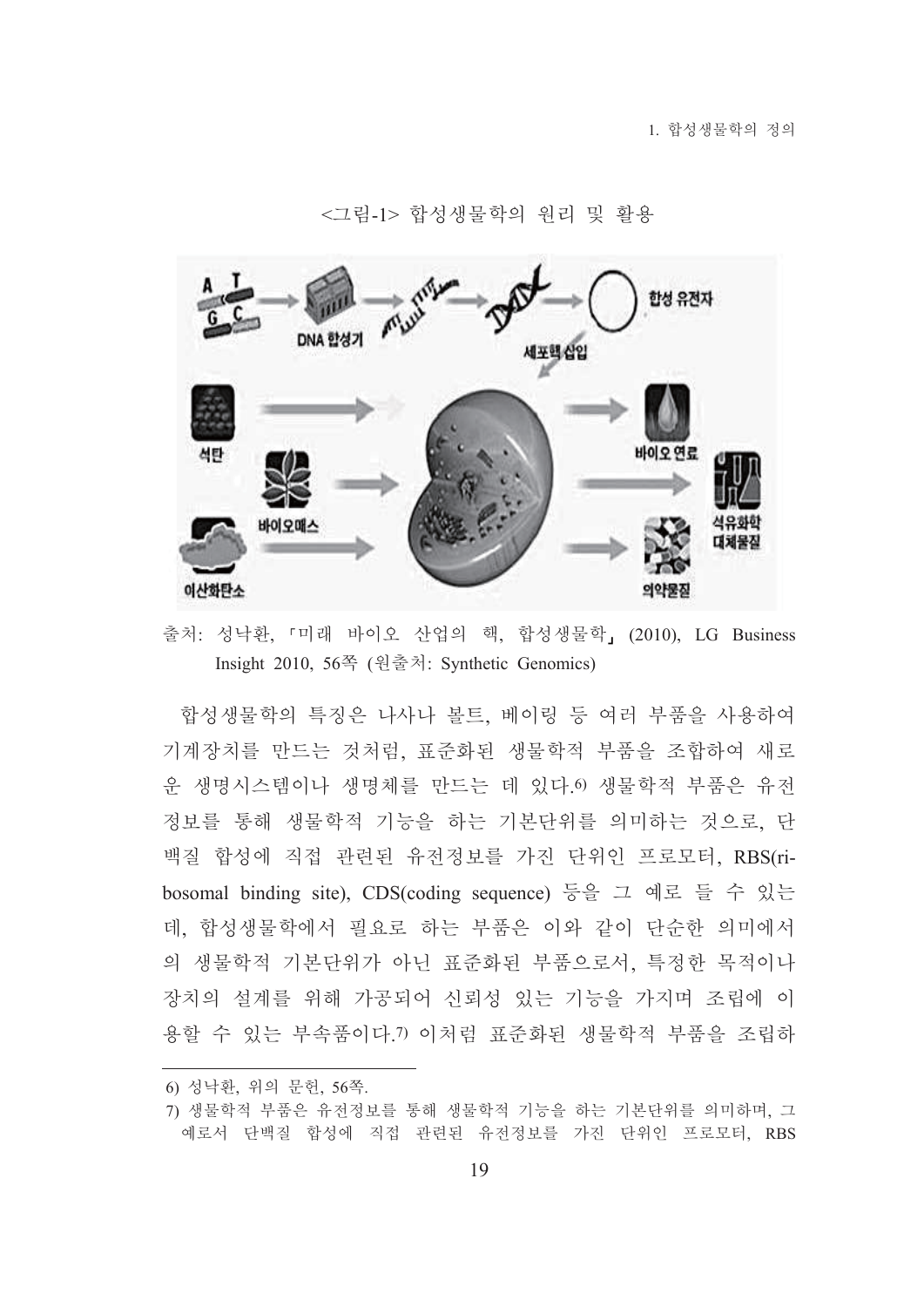Ⅱ. 합성생물학(svnthetic biology) 관련 산업 분야와 표준 개발 현황

여 목적하는 기능을 수행하는 디바이스(예: 유전자 회로, 인공생합성 경로 등)를 만들 수 있게 되고, 이렇게 조립된 디바이스를 예측 가능 한 모델 생명체에 도입한 후, 각 생물학적 부품, 디바이스, 모델 생명 체 간의 인터페이스를 조절하여 실제 목적을 위해 이용할 수 있는 인 공생명시스템을 와성할 수 있다.8)

합성생물학은 인간의 필요에 의해 생물의 유전자를 인공적으로 가 공한다는 점에서는 기존의 유전공학과 유사하다고 할 수 있으나. 합 성생물학은 모듈화, 표준화와 같은 공학적 접근을 통해 생물 시스템 의 주요 개념을 분석하고 설계하기 때문에, 기존의 DNA, 세포, 개체 등을 수정 및 변경하는 수준에 그쳤던 유전공학과는 차이가 있으며,9) 생물 시스템 구성체들 간의 관계 및 상호작용을 연구하는 시스템생물 학(system biology)과도 구별된다.10)

<표-2> 합성생물학의 패러다임 변화

| 구분  | 유전자 변형                                 | 합성생물학                                     |
|-----|----------------------------------------|-------------------------------------------|
| 기 술 | DNA를 읽고 분석함<br>(Reading/Analyzing DNA) | DNA를 쓰고 합성함<br>(Writing/Synthesizing DNA) |
| 적 용 | 존재하는 생물학 체계의 적응 및<br>변형                | 새로운 생물학 체계의 디자인,<br>건설, 모듈화               |

출처: 생명공학정책연구센터, 『합성생물학 스타트업에 대한 관심 증가』, BioINwatch(BioIN+Issue+Watch): 16-35 ('16.05.26), 1쪽

<sup>(</sup>ribosomal binding site), CDS(coding sequence) 등을 들 수 있다. 윤상활 · 김선원, 『합성생물학, 어디까지 왔나?』, Bioin 스페셜 Zine 16호 (2010), 2쪽.

<sup>8)</sup> 윤상활 · 김선원, 위의 문헌, 2쪽.

<sup>9)</sup> 성낙환, 앞의 문헌, 56쪽.

<sup>10)</sup> 생명공학정책연구센터, 『합성생물학 스타트업에 대한 관심 증가』, BioINwatch (BioIN+Issue+Watch): 16-35 (2016.05.26), 1쪽.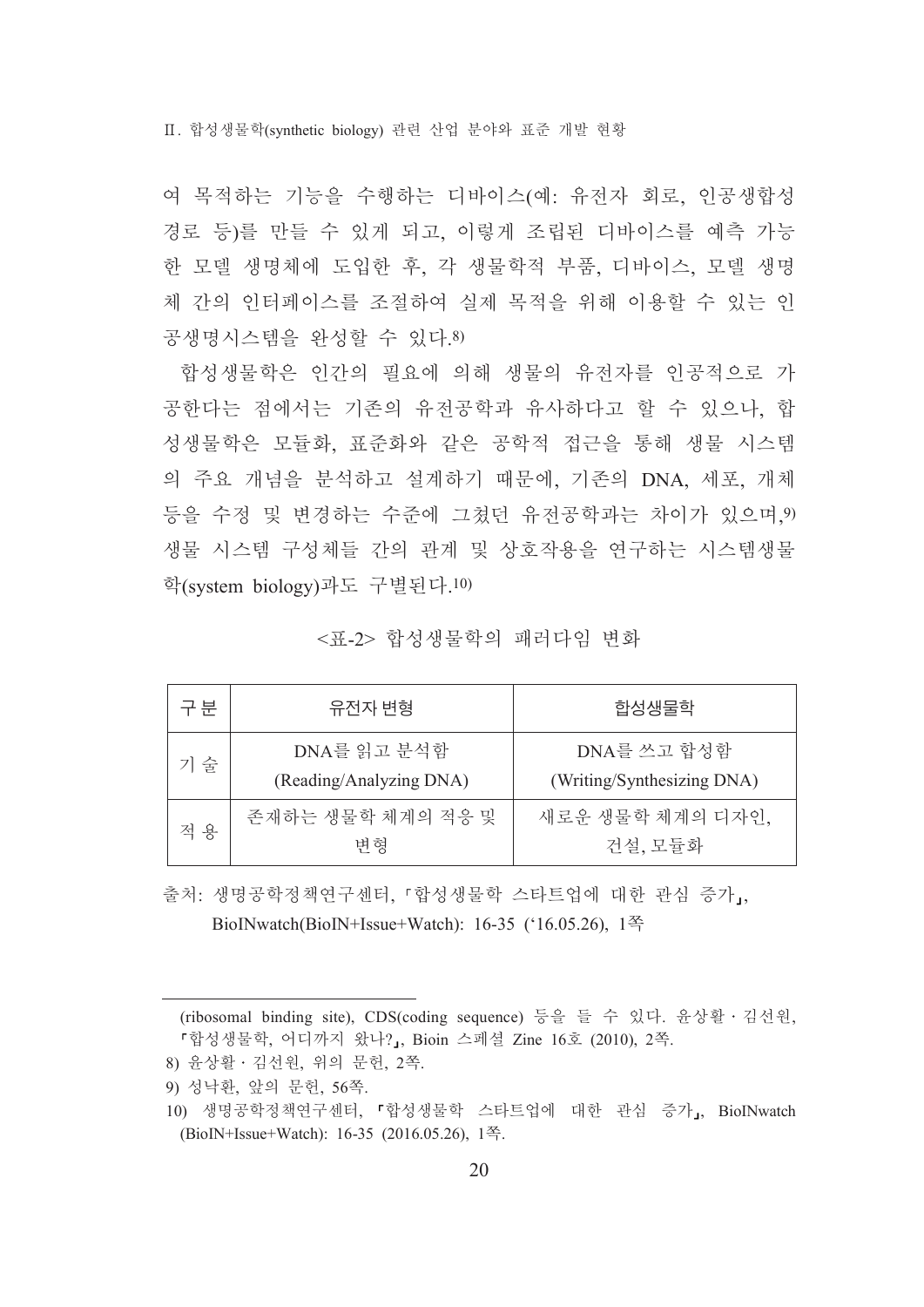2. 합성생물학이 적용될 수 있는 산업 분야

## 2. 합성생물학이 적용될 수 있는 산업 분야

올리고뉴클레오티드 합성기술과 단위 유전자 합성기술의 획기적인 발전으로, 합성생물학 기술은 현재 저비용과 초고속으로 유전자를 디 자인하고 합성하여 연구에 활용할 수 있는 단계로 진입하고 있으며, 머지않아 세포 수준의 정보를 가지는 게놈의 합성을 가능케 할 기술 로 발전해 나갈 것으로 기대되고 있다.11) 유전자 합성 기술을 통해 만들어진 합성 유전자는 합성 유전자 및 합성 게놈을 이용하여 만들 어지거나 형질이 변화된 세포를 통해 셀룰로오스 공급 워료를 효율적 으로 바이오 연료로 변환하는데 활용될 수 있으며, 그 밖에도 바이러 스 게놈의 합성을 통한 백신의 개발. 유전자 클러스터의 디자인 및 합성을 통한 신약 분자 생산 기술 개발, 유전자 디자인 알고리즘과 유전자 합성 기술을 이용한 최적화된 항체 합성 등 다양한 분야에 합 성생물학 기술이 활용될 수 있다.12)

<sup>11)</sup> 방두희, 「합성 생물학 분야의 플래폼 기술로써의 DNA 합성 이해,, BT News 2012 Fall (Vol 19 No.2), 41쪽. 12) 방두희, 위의 문헌, 41쪽.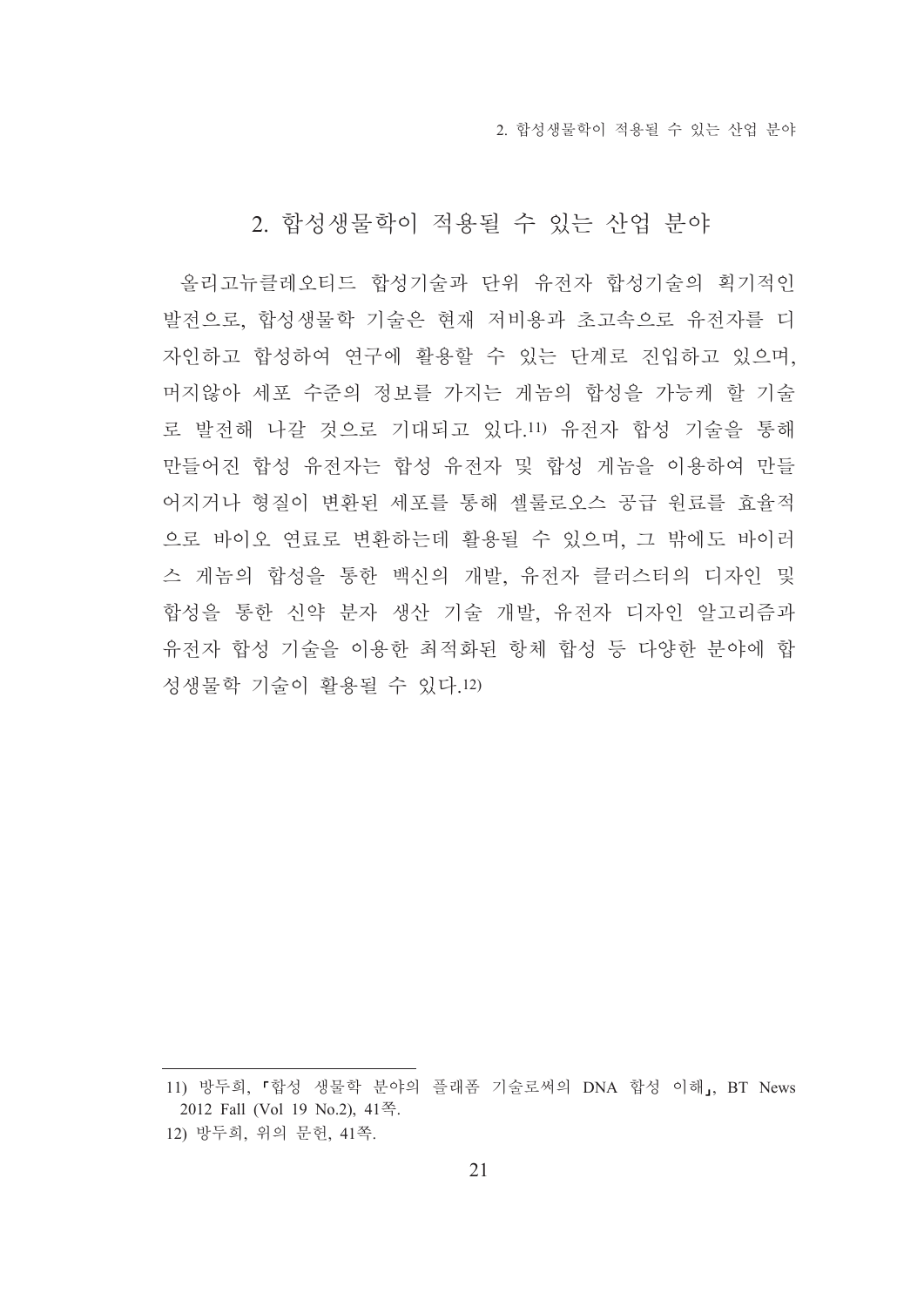Ⅱ. 합성생물학(svnthetic biology) 관련 산업 분야와 표준 개발 현황



<그림-2> 합성생물학 시장규모와 적용 분야

- 출처: 생명공학정책연구센터, 『합성생물학 스타트업에 대한 관심 증가,, BioINwatch(BioIN+Issue+Watch): 16-35 ('16.05.26), 2쪽 (원출처: 매일경제, 미래기술 50년 / 4 합성생물학)
	- (1) 대체 에너지(바이오 연료) 산업

1990년대에 인간 게놈 프로젝트를 선도했던 Craig Venter 박사가 2005년에 Synthetic Genomics 사를 설립하여 진보된 바이오 연료 디자 인과 셀룰로오스 워료 식물을 이용한 연료 생산에 대한 연구를 진행 해오고 있으며, Harvard Medical School의 George Church 교수는 LS9 사를 설립하여 유전자 합성에 기반한 합성생물학 기술을 이용하여 셀 룰로오스 생물질(cellulosic biomass)를 이용한 바이오 연료 생산 기술 에 관한 연구를 진행하고 있다.13) 또한, 캘리포니아에 위치한 Amvris 사는 합성생물학을 이용해 GM효모의 대사 시스템에 변형을 가하는

<sup>13)</sup> 방두희, 위의 문헌, 41쪽.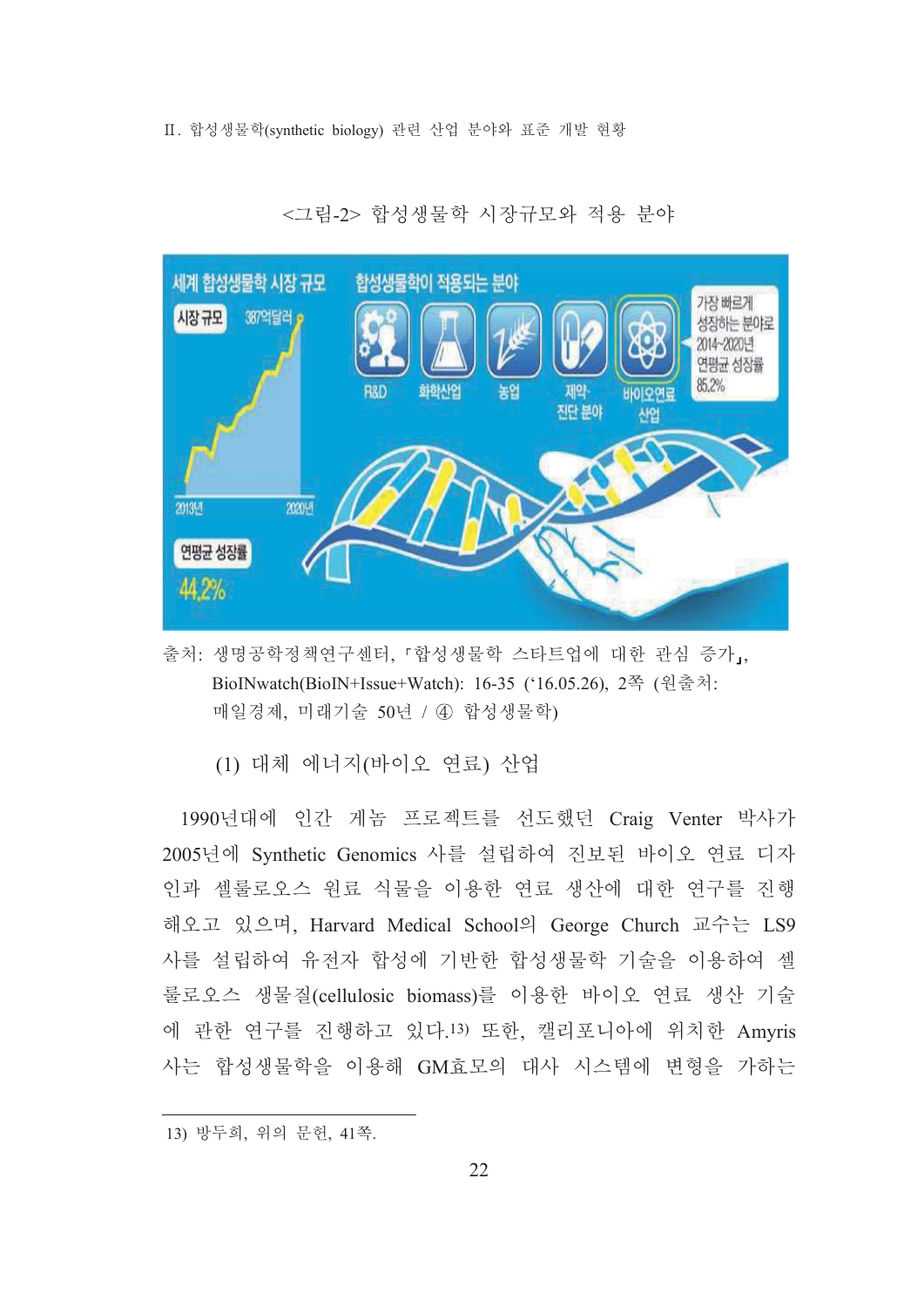방법으로 당분을 디젤 대체물로 활용되는 파네센이라는 물질로 전환 하는데 성공하였으며, 2008년에 이미 브라질에서 버스 연료로서 테스 트를 진행할 정도로 상용화에 가까워져 있다.14)

합성생물학 기술은 이처럼 차세대 바이오 연료를 생산하는 제조기 술로서 활발하게 활용되어지고 있다. 미국 정부는 2006년부터 유전자 합성 기술을 이용한 바이오 연료 연구에 대대적으로 투자하고 있으 며. 2030년에는 최소 30% 이상의 화석 연료가 바이오 연료로 대체될 것으로 전망하고 있다.15)

(2) 새로운 의약품 개발 산업

State University of New York의 Wimmer 교수 연구진은 소아마비 바 이러스의 게놈을 인공적으로 합성하여 2002년 Science에 발표한 바 있 고, 2008년에는 유전자의 서열을 바뀌게 하는 특징을 갖는 시노니모 스 코돈(synonymous codon)을 이용하여 바이러스의 게놈을 디자인하고 합성함으로써 소아마비 바이러스 기능을 약하게 만들어 백신으로 이 용할 수 있다는 연구결과를 Science에 발표한 바 있다.16) 또한, 미국의 Kosan Bioscience 사는 유전자 합성을 통해 만든 Ployketide Synthase 유전자 클러스터를 통해 약으로 사용될 수 있는 작은 분자(molecule) 를 생산하기 위한 연구를 진행하고 있으며, 최근에는 여러 제약회사 들이 최적화된 항체를 만들기 위해 최신의 유전자 디자인 알고리즘과 유전자 합성 기술을 이용하여 뛰어난 선택성을 갖는 항체를 합성하는 연구를 진행하고 있는 것으로 알려지고 있다.17)

- 16) 방두희, 위의 문헌, 41쪽.
- 17) 방두희, 위의 문헌, 41쪽.

<sup>14)</sup> 매일경제(MK) 뉴스, "인공태양 만들고 해조류서 석유 얻고... 에너지 한계가 깨진 다", http://news.mk.co.kr/newsRead.php?no=27782&vear=2016 (최종수정 2016.01.11.).

<sup>15)</sup> 방두희, 앞의 문헌, 41-42쪽.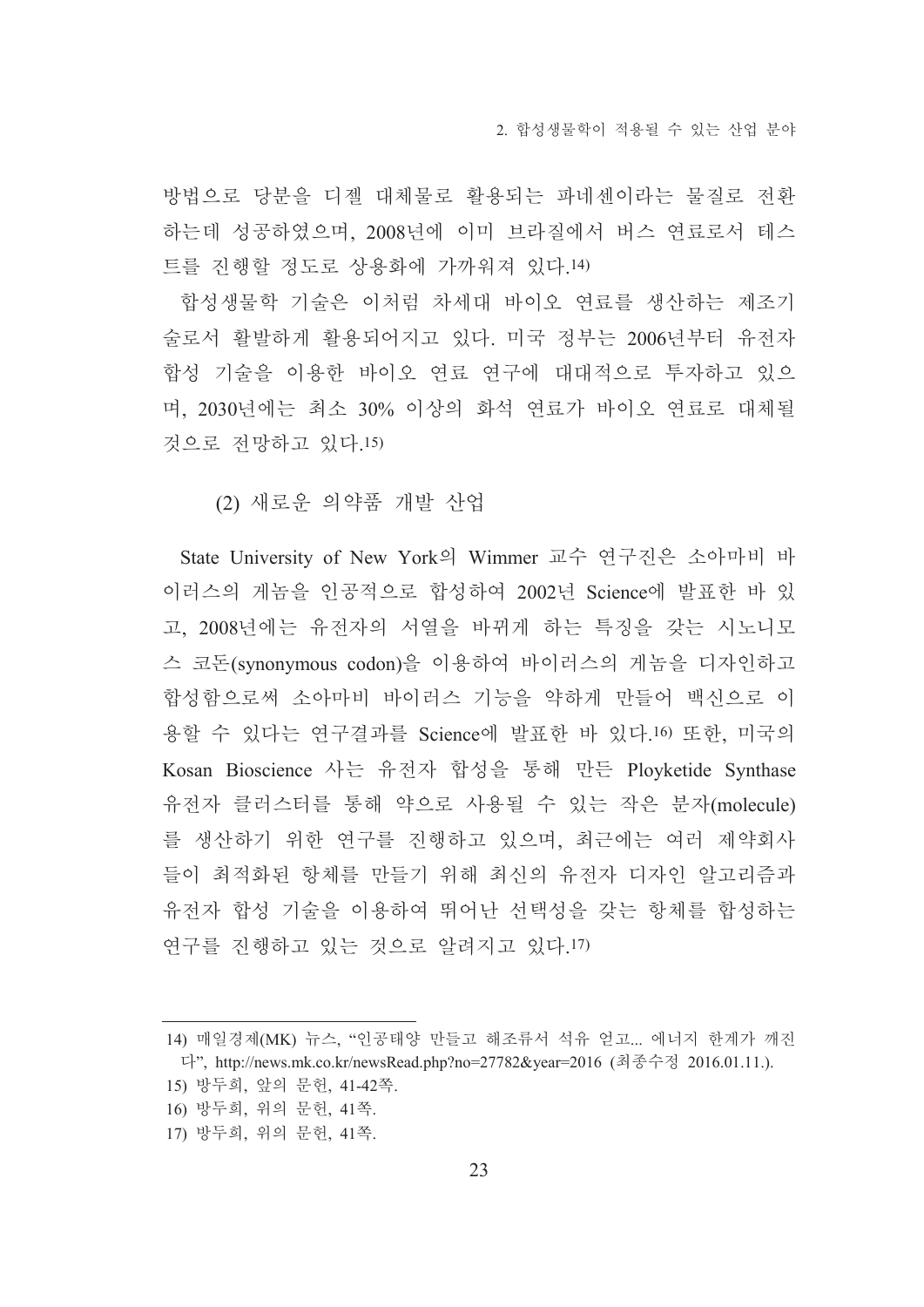Ⅱ. 합성생물학(svnthetic biology) 관련 산업 분야와 표준 개발 현황

#### (3) 그 밖에 합성생물학 관련 산업

최근에 설립된 합성생물학 스타트업 기업들은 규모가 크고 규제가 심해 진입하기가 어려운 의약품이나 바이오 연료 관련 사업보다는 화 학제품, 식품, 화장품, 의류 산업 등과 같이 그들이 보다 신속하게 시 장에 제품을 출시할 수 있는 틈새영역에 초점을 맞추고 있다.18) 일례 로, Bolt Threads 사는 거미가 거미줄을 만드는데 사용하는 공정을 모 방한 세포의 대사경로 조작을 통해 직물을 생산하고 있으며, 그 밖에 많은 기업들이 고무, 달걀 단백질, 코뿔소의 뿔, 바닐라향 또는 장미 향이 나는 추출물을 만들거나. 또는 커피를 보다 저렴하거나 유리적 으로(예: 형질이 전환된 미생물로 만든 발효 커피는 비인도적인 것으 로 평가되는 사향고양이의 배설물로부터 얻어진 커피콩으로 만든 커 피를 대체할 수 있음) 생산하거나 보다 좋은 품질의 커피를 생산하기 위해 미생물을 이용하고 있다.19)

합성생물학 관련 사업은 그 어떤 분야보다 의미 있고, 수익성 높은 성과를 달성할 수 있는 잠재력을 가지고 있다는 판단 하에, 전통적인 바이오 기술의 위험과 신약개발의 고비용에 부담을 느낀 투자자들은 최근 합성생물학 스타트업 기업에 대한 투자를 확대하고 있다.20) 따 라서 향후 합성생물학 관련 산업의 범위가 보다 확대될 것으로 전망 되다.

<sup>18)</sup> Erika Check Hayden, <sup>r</sup>Synthetic biology lures Silicon Valley investors<sub>1</sub>, Nature News & Comment, November 4, 2015.

 $19)$  *Id.* 

<sup>20)</sup> 생명공학정책연구센터, 앞의 문헌, 3쪽.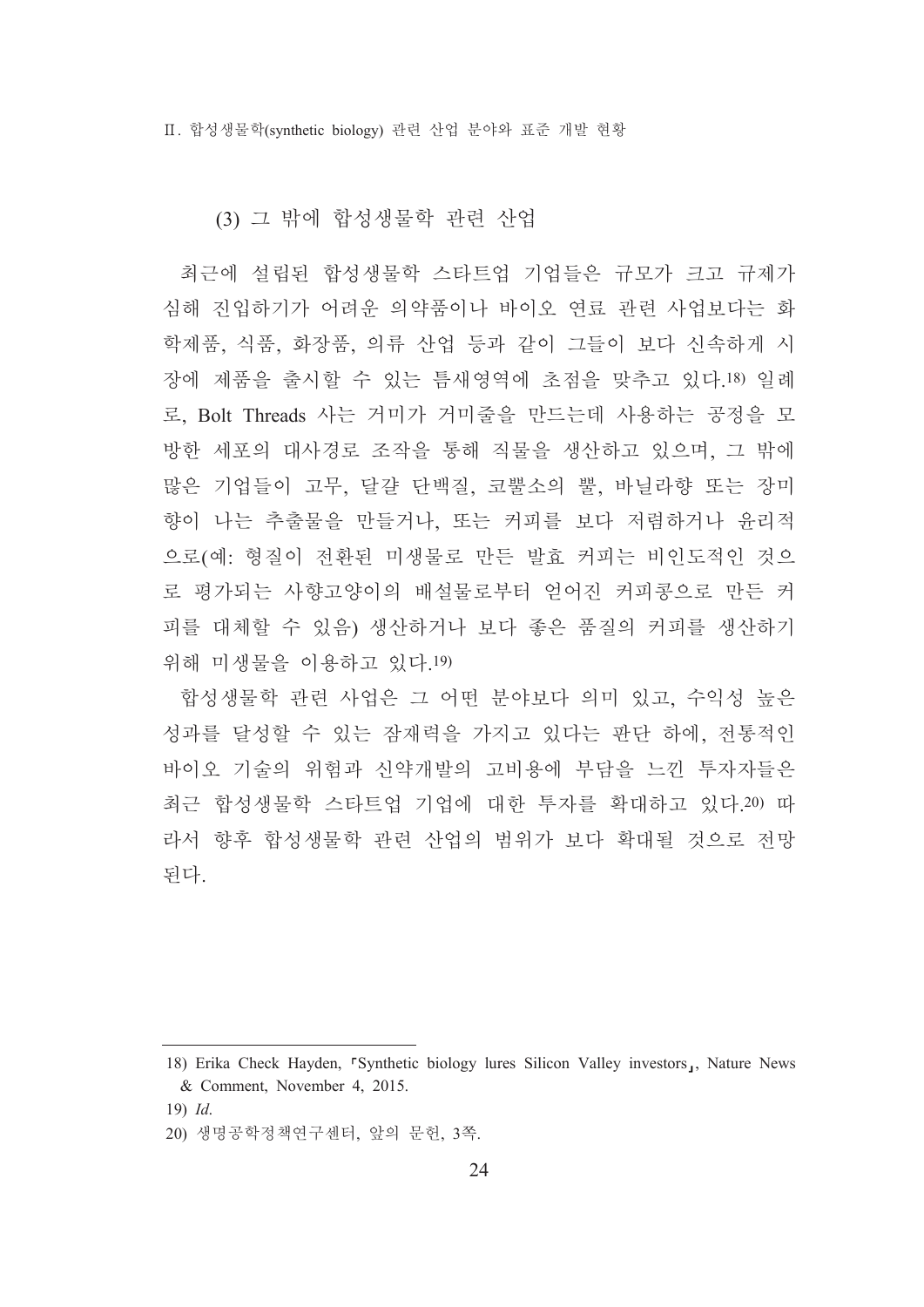2. 합성생물학이 적용될 수 있는 산업 분야

| 기업명                        | 설립<br>연도 | 사 업                 | 자금 조달액<br>(단위: 백만) | 주요 투자자                                                   |
|----------------------------|----------|---------------------|--------------------|----------------------------------------------------------|
| Twist<br><b>Bioscience</b> | 2013     | DNA 합성              | \$82.11            | Yuri Milner<br>(인터넷 기업<br>투자자)                           |
| Zymergen                   | 2013     | 미생물계열<br>적정화        | \$44               | Obvious Ventures,<br>Eric Schmidt<br>(Alphabet, Inc. 회장) |
| Ginkgo<br><b>Bioworks</b>  | 2008     | 미생물 조작              | \$54.12            | Matt Ocko<br>(Facebook 및 Zynga<br>투자자)                   |
| <b>Bolt Threads</b>        | 2009     | 고성능 직물              | \$40               | Peter Thiel, Max<br>Levchin (PayPal<br>공동설립자)            |
| Transcriptic               | 2012     | 생물학 연구실을<br>위한 로봇공학 | \$14.37            | Jerry Yang (Yahoo<br>공동설립자)                              |
| Riffyn                     | 2014     | 소프트웨어               | \$1.8              | O'Reilly AlphaTech<br>Ventures                           |
| Emerald<br>Therapeutics    | 2010     | 기술 플랫폼              | \$34               | Peter Thiel, Max<br>Levchin                              |

<표-3> 합성생물학 스타트업 투자 현황

출처: 생명공학정책연구센터, 『합성생물학 스타트업에 대한 관심 증가』, BioINwatch(BioIN+Issue+Watch): 16-35 ('16.05.26), 3쪽 (원출처: Nature, Synthetic biology lures Silicon Valley investers, 2015.11.)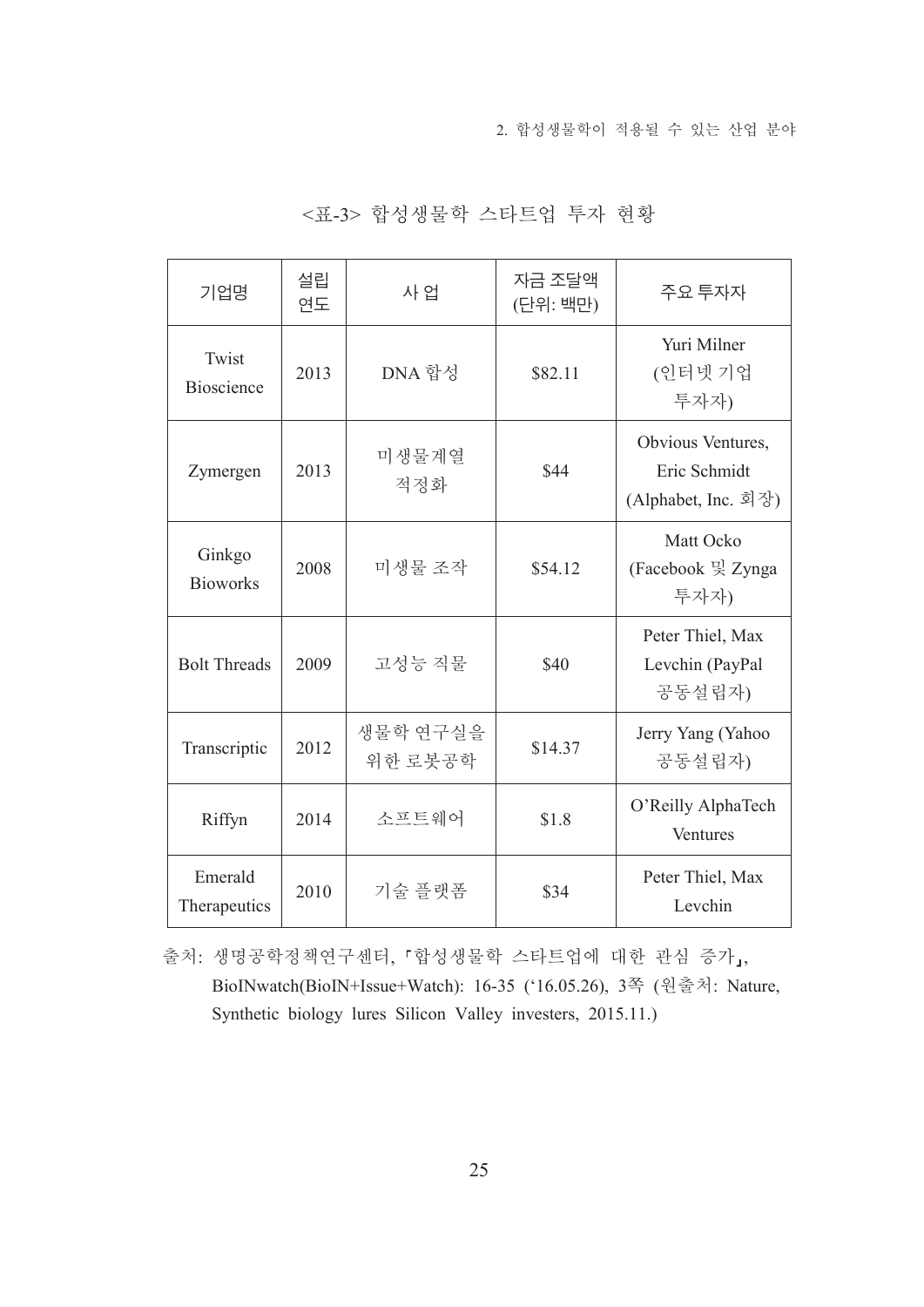Ⅱ. 합성생물학(svnthetic biology) 관련 산업 분야와 표준 개발 현황

### 3. 합성생물학 관련 표준 개발 현황

현재, 합성생물학 분야에서 구조, 기능, 종류, 측정, 정보교환, 소프 트웨어, 생물안정성 및 생물보안 등에 관한 표준과 생물학적 부품 사 용 및 제공에 관한 규범 표준 등 다양한 표준들이 제안되고 있다.21)

아직까지 폭넓게 받아들여지는 기술 표준이 채택되지는 않은 상황 이며, 또한 특정한 기술 표준이 합성생물학 분야에서 눈에 띄는 상황 은 아니다.22) 반면에, 생물보안(biosecurity)과 관련이 있는 DNA 합성 배열의 검사를 위한 표준은 광범위하게 채택되고 있으며, 23) BioBrick 재단의 경우 생물학적 부품의 사용과 제공에 관한 표준 규범의 제정 을 시도하고 있다.

(1) 기술 표준의 설정

1) 기술 표준

합성생물학 커뮤니티 내의 연구자들은 생물학적 부품의 효율적인 생산, 유통 및 재사용을 가능케 하는 유전적으로 암호화된 기능들에 대한 기술 표준을 개발하기 위해 활발하게 활동하고 있다.24) 현재까 지는 1) 물질적 구성, 2) 기능적 구성, 3) 측정단위 및 4) 데이터 교환 이라는 적어도 네 개의 분야에서 합성생물학의 적용과 관계된 기술 표준의 개발이 시도되어지고 있다.25)

물질적 구성 표준(예: BioBrick Assembly Standard, Gibson Assembly, Seamless Litigation Cloning Extract(SLiCE) 등)은 개별 생물학적 부품이

<sup>21)</sup> Andrew W. Torrance & Linda J. Kahl, <sup>r</sup>Bringing Standards to Life: Synthetic Biology Standards and Intellectual Property<sub>1</sub>, 30 Santa Clara High Tech. L.J. 199, 201 (2014).

<sup>22)</sup>  $Id$ , at 201-02.

<sup>23)</sup> *Id.* at 202. 24) Id. at 206.

 $25)$  *Id.*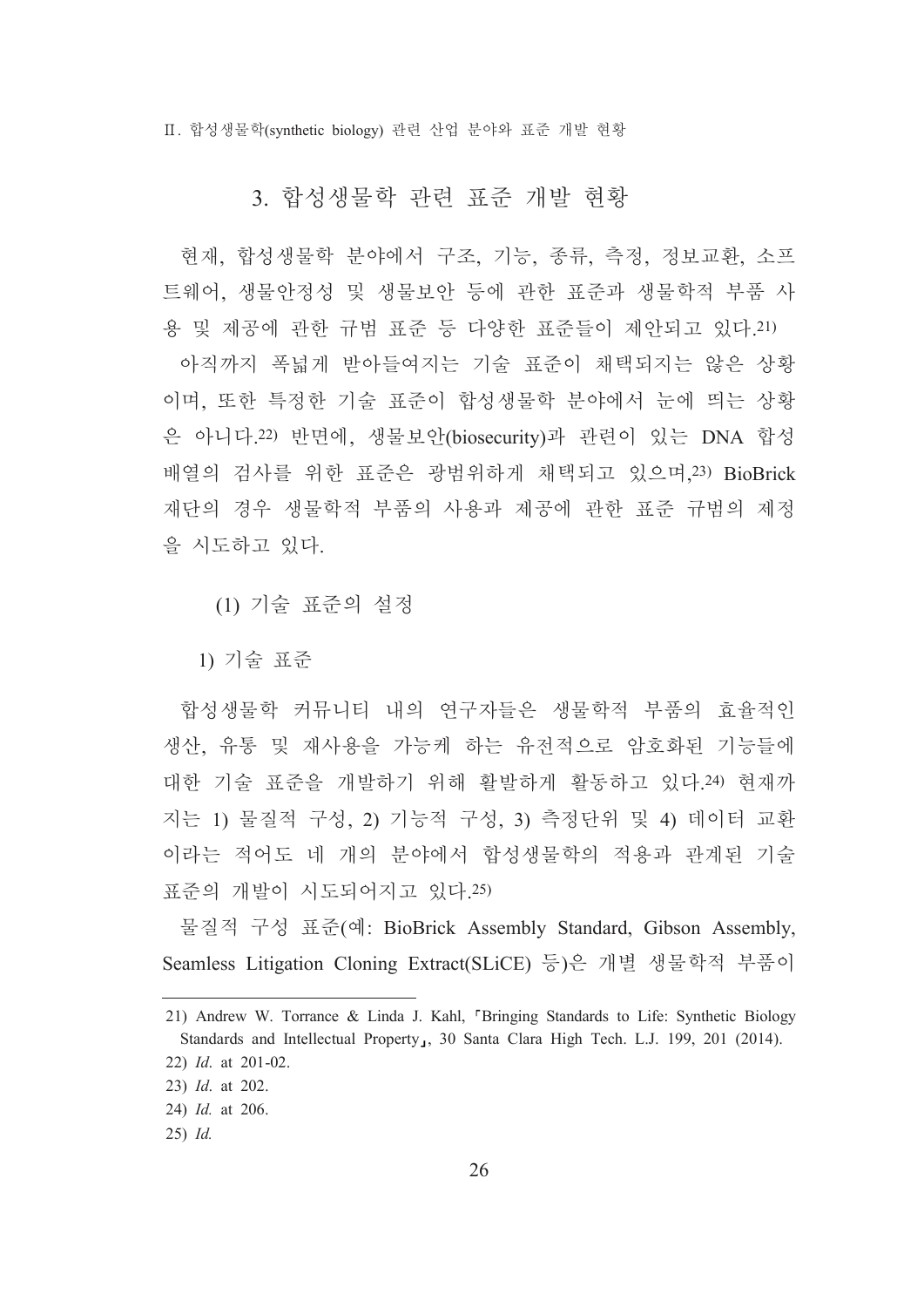다수의 부품으로 구성된 시스템으로 물리적으로 조립되는 것을 돕는 반면, 26) 기능적 구성 표준(예: Expression Operating Unit(EOU), Ribosome Binding Site(RBS) Calculator 등)은 조립된 생물학적 부품이 예측 가능 한 방식으로 기능할 수 있는 능력을 지원한다.27) 측정단위를 위한 표 준(예: Relative Promoter Unit(RPU), Polymerase Per Second(PoPS) 등)의 경우, 연구자들이 실험 조건 및 장비에 있어서의 차이에 의해 나타나 는 변화를 설명하는 유전적으로 암호화된 기능들을 측정하는 것을 가 능케 한다.28) 끝으로, 데이터 교환에 관한 표준(예: Synthetic Biology Open Language (SBOL), Standard Biological Parts Knowledgebase (SBPkb) 등)은 연구자가 새로운 생물학적 부품, 디바이스 및 합성생물학 적용 을 위한 시스템을 보다 효율적으로 설계하는데 필요한 정보를 문의 · 검색하는 것을 가능케 한다.29)

2) 기술 표준 설정 기구

합성생물학 관련 기술 표준을 개발하는 활동을 하고 있는 대표적인 기구로는, 1) BioBrick Request for Comments (이하 "BioBrick RFC"라 한다), 2) International Open Facility Advancing Biotechnology (이하 "BIOFAB"이라 한다), 3) Synthetic Biology Open Language Team (이하 "SBOL Team"이라 한다) 4) Synthetic Biology Standards Network (이하 "SynBioStandards Network"라 한다) 등을 들 수 있다.

BioBrick RFC은 합성생물학에 있어서의 기술적인 표준을 규정, 평 가, 제안하는 것을 돕기 위해 만들어졌으며, 기술적인 표준을 제안하 거나, 모범 사례 또는 모범 규약을 기술하거나, 단순히 정보를 제공하 는 100여 개가 넘는 기술 문서들을 통해 정보를 유통시킴으로써 전반

<sup>26)</sup> *Id.* at 206-07.

<sup>27)</sup> Id. at 208.

<sup>28)</sup> Id. at 209.

<sup>29)</sup> Id. at 210.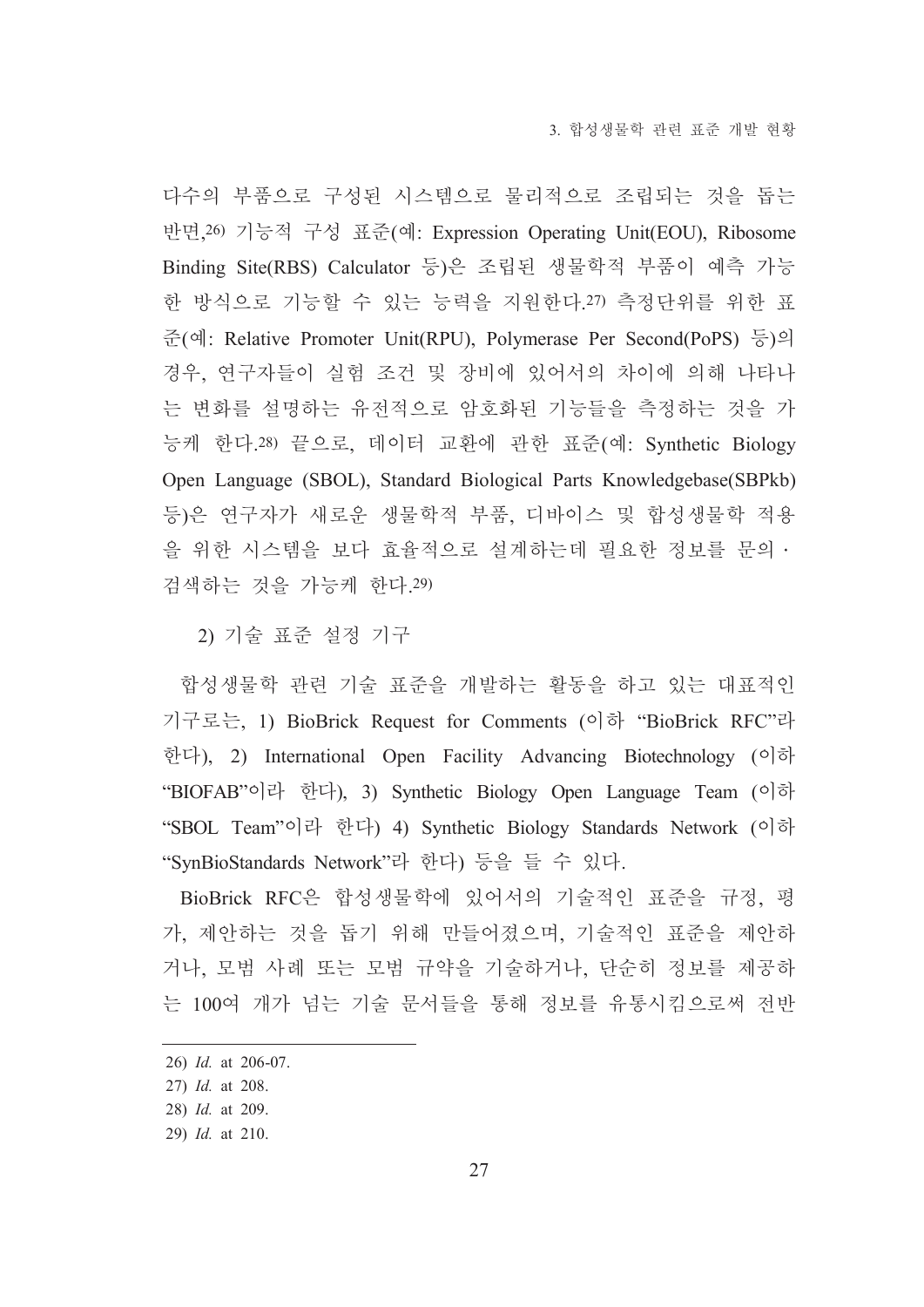Ⅱ. 합성생물학(svnthetic biology) 관련 산업 분야와 표준 개발 현황

적인 합의를 도출하고, 기술 표준의 광범위한 채택으로 이어지도록 하고 있다.30) BIOFAB은 효모의 중심원리를 보여주고 표준화된 생물 학적 부품을 공유하는데 기여하는 것을 목적으로 한다.31) SBOL Team 에 의해 개발된 SBOL 표준의 핵심 데이터 모델은 합성 DNA 염기서 열의 필수적인 정보의 구성을 지워하고, 핵심 데이터 모델의 확장은 생물학적 디자인의 시각화 및 추가 정보의 교환을 지원하며, SBOL 표준은 연구자들이 표준 생물학적 부품의 iGEM 등록부에서 생물학적 부품에 관한 정보를 문의 · 검색할 수 있도록 하는 웹 자원이 기저를 이루고 있다.32) SynBioStandards Network는 공학, 생물학, 컴퓨터공학, 사회과학 분야의 연구자들 사이의 보편적인 언어를 개발하고, 표준이 될 수 있고 전 세계 합성생물학 연구자들에 의해 채택될 수 있는 접 근방법. 도구. 규약을 개발하는 것을 목적으로 하다.33)

(2) 생물보안 표준의 설정

합성생물학 분야의 연구는, 다른 분야에서와 마찬가지로, 새로운 치 료, 진단법 등과 같이 사회적으로 유용할 수도 있고, 새로운 병원균, 독소 및 생물학적 무기 등과 같이 유해할 수도 있는 "이중용도"(dual use)의 결과를 초래할 수 있다.34) 따라서, 합성생물학 공동체 사이에서 의 논의와 계획의 초기 화두는 어떻게 하면 합성생물학 기술의 유해 한 사용 위험을 줄일 수 있느냐 하는 것이었고, 합성생물학 분야에 있어서 생물보안을 위한 표준의 개발과 이행은 다른 무엇보다 중요한 문제가 되어 왔다.35)

30) Id. at 211.

- $32)$  *Id.*
- 33) *Id.* at 213.
- 34) Id. at 218.
- 35) Id. at 218.

<sup>31)</sup> Id. at 212.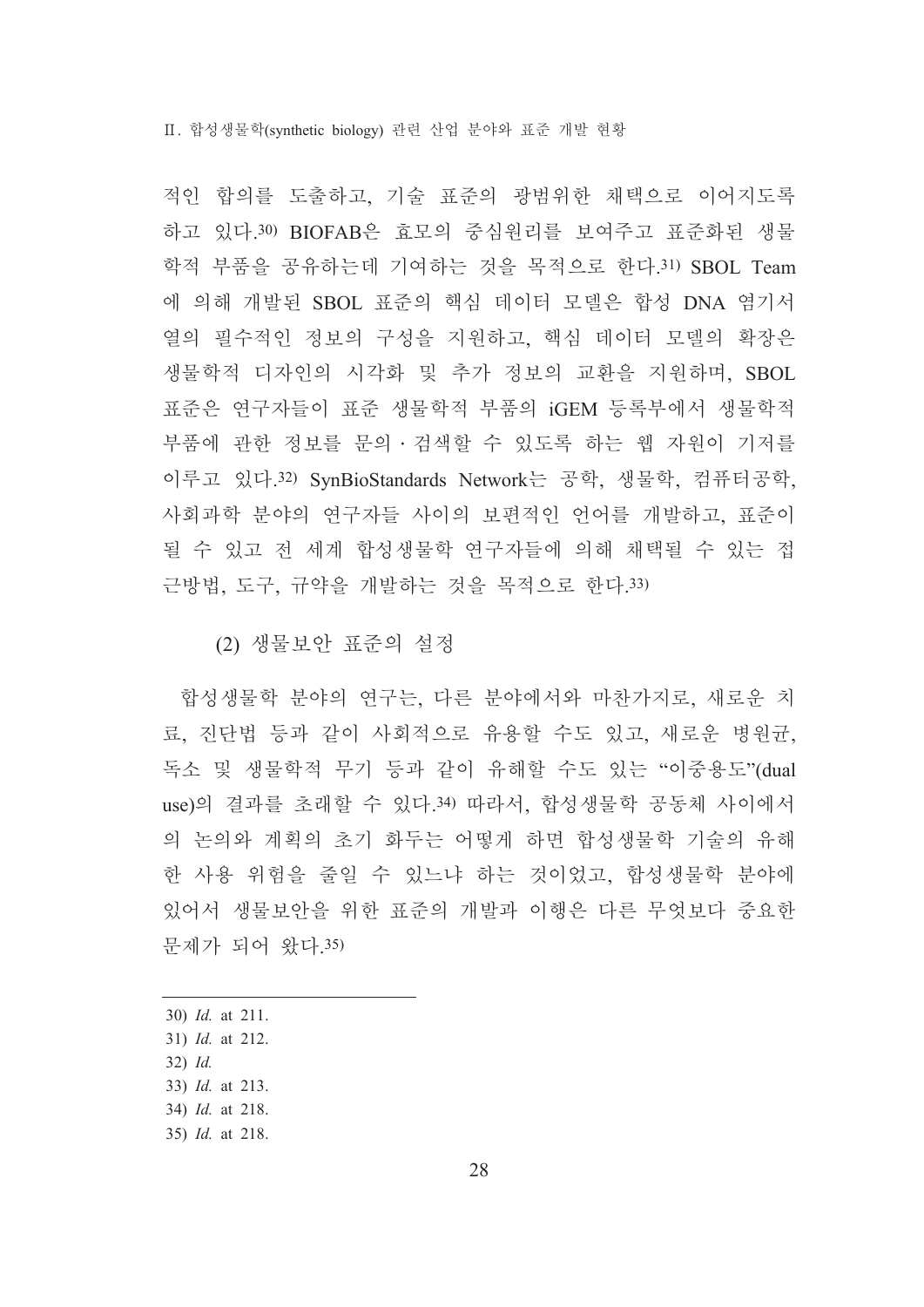3. 합성생물학 관련 표준 개발 협황

이에, 대학 · 연구기관 · 기업 · 정부기관의 연구자, 정책 분석가 및 보안 전문가들은 합성생물학을 위한 생물보안 표준을 개발하기 위해 노력해왔으며, 그 결과 <표-4>에서와 같이 중요한 DNA 염기서열의 배열을 알아내기 위한 고유한 표준들이 개발되었다.36)

| 표준 설정 기구                                                               | 출범<br>연도 | 생물보안 표준                                                                                     |
|------------------------------------------------------------------------|----------|---------------------------------------------------------------------------------------------|
| The International Consortium<br>for Polynucleotide Synthesis<br>(ICPS) | 2007     | DNA 합성 산업계에 대한 효과적인 감시<br>체제를 구축하기 위한 방안 수립                                                 |
| International Association of<br>Synthetic Biology (IASB)               | 2008     | 중요한 염기서열과의 일치 여부에 대한<br>자동화된 검색과 인간에 의한 재확인에<br>기초하여 DNA 염기서열 배열의 안전성<br>을 평가하기 위한 수행 규정 마련 |
| <b>International Gene Synthesis</b><br>Consortium (IGSC)               | 2009     | 유전자 합성의 남용을 방지하기 위한 규<br>약 마련                                                               |
| U.S. Department of Health<br>and Human Services (HHS)                  | 2010     | 합성 DNA가 위험한 유기체를 만들어내<br>기 위해 의도적으로 남용될 위험을 줄<br>이기 위한 가이드라인 제작                             |

<표-4> 합성생물학에서의 생물보안 표주

출처: Andrew W. Torrance & Linda J. Kahl, 『Bringing Standards to Life: Synthetic Biology Standards and Intellectual Property<sub>1</sub>, 30 Santa Clara High Tech. L.J. (2014), p. 220.

<sup>36)</sup> Id. at 219.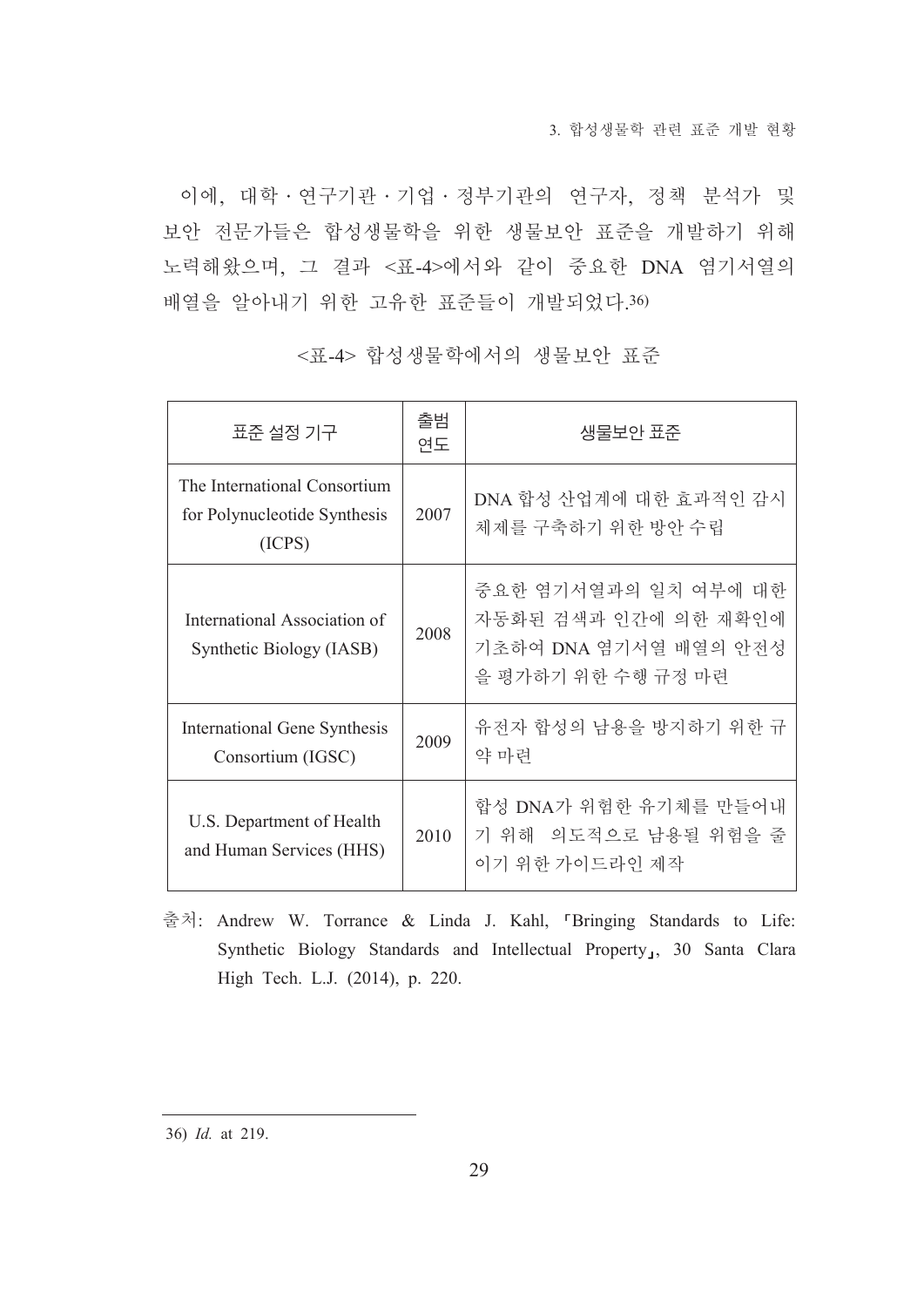Ⅱ. 합성생물학(svnthetic biology) 관련 산업 분야와 표준 개발 현황

(3) 생물학적 부품의 사용과 제공에 관한 표준 규범의 제정

BioBrick 재단은 생물학적 부품의 사용과 제공의 표준화를 위해 2008년 말부터 시작해서 여러 해에 걸친 작업 끝에 『BioBrick Public Agreement」라 불리는 두 개의 파트로 구성된 협정을 제정한 바 있다. 『BioBrick User Agreement』는 사용자가 생물학적 부품을 책임 있게 사 용하기 위해 지켜져야 할 일련의 규정들을 사용자가 따를 것을 의무화 하는 협정이고, 「BioBrick Contributor Agreement」는 다른 사람의 사용을 위한 생물학적 부품의 책임 있는 제공을 규율하기 위한 협정이다.37)

「BioBrick Public Agreement」는 유전적으로 인코딩된 기능을 사용하 는 자와 제공하는 자에 대해 법적 기준을 부과하는 것을 내용으로 하 며, 귀속, 안전 그리고 지식재산권에 관한 규정 등으로 이루어져 있 다.38) 「BioBrick Public Agreement」의 구체적인 내용은 제4장에서 살펴 보기로 한다.

<sup>37)</sup> Id. at 220.

<sup>38)</sup> Id. at 220-21.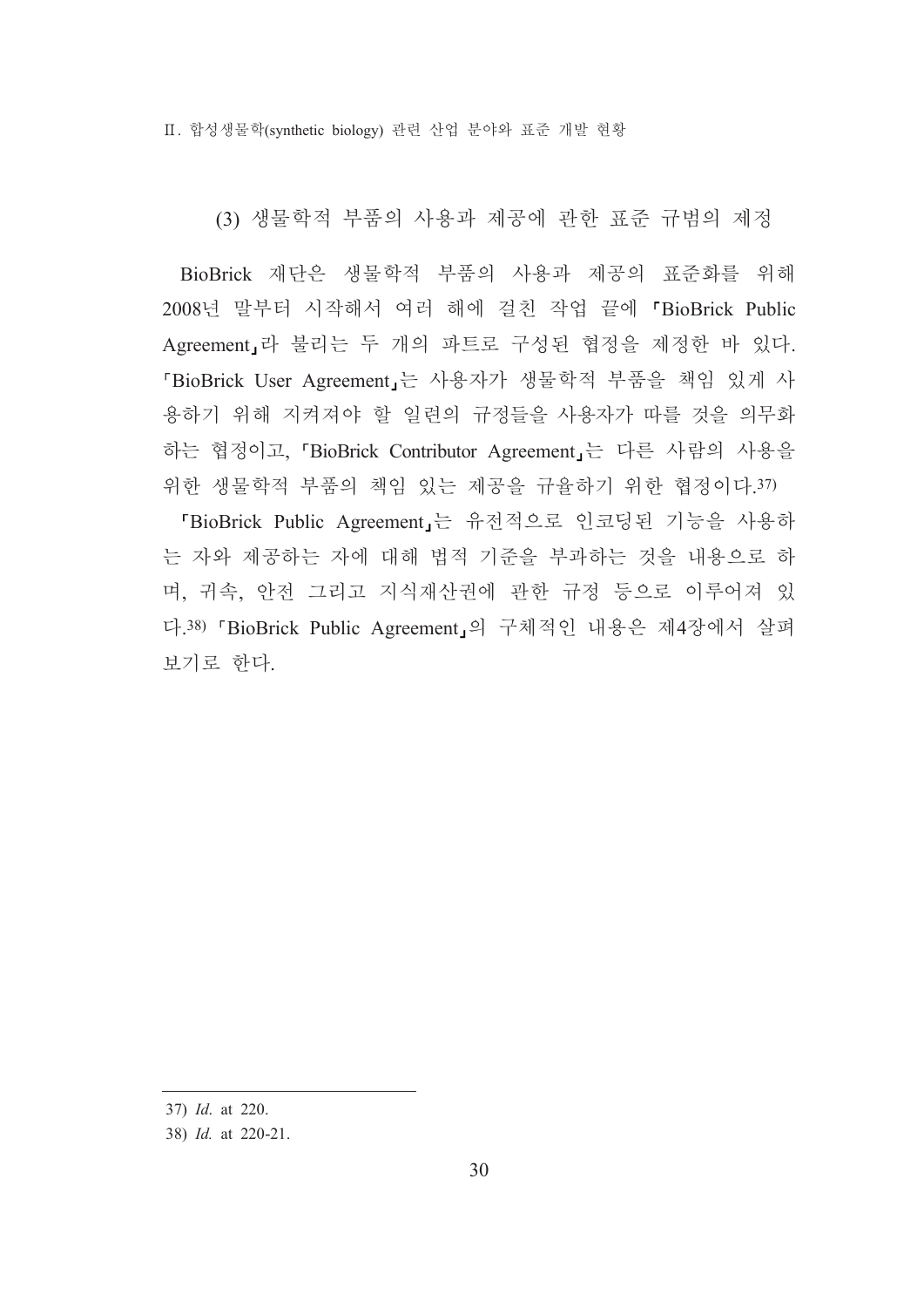1. 합성생물학 기술이 미칠 수 있는 잠재적인 영향에 관한 논의 현황

## Ⅲ. 합성생물학 기술의 잠재적인 위해성 규제에 대한 검토

1. 합성생물학 기술이 미칠 수 있는 잠재적인 영향에 관한 논의 현황

(1) 생물다양성의 보전과 지속가능한 이용에 미치는 영향

합성생물학은 혜택과 위험요소를 함께 내포하고 있는 일관적이면서 단일한 지식 분야로 일컬어지고 있기도 하나, 합성생물학 연구가 적 용되는 다양한 분야들은 생물다양성과 관련된 문제들에 대한 긍정적 인 영향과 부정적인 영향을 포함한 다양한 잠재적인 영향을 가질 수 있다 39) 합성생물학이 생물다양성의 보전과 지속가능한 이용에 미칠 수 있는 잠재적인 영향에 대해서는, 현재 1) 바이오에너지, 2) 환경, 3) 야생동식물의 개체 수 변경, 4) 농업, 5) 자연물질(natural materials) 의 대체, 6) 화학적 생산이라는 여섯 개의 영역에 합성생물학 기술이 적용될 경우에 나타날 수 있는 긍정적인 영향과 부정적인 영향을 중 심으로 다양한 논의가 진행되고 있으며, 현재 논의되고 있는 구체적 이 내용은 <표-5>에서와 같다.

<sup>39)</sup> CBD Techical Report, supra note 4, at 25.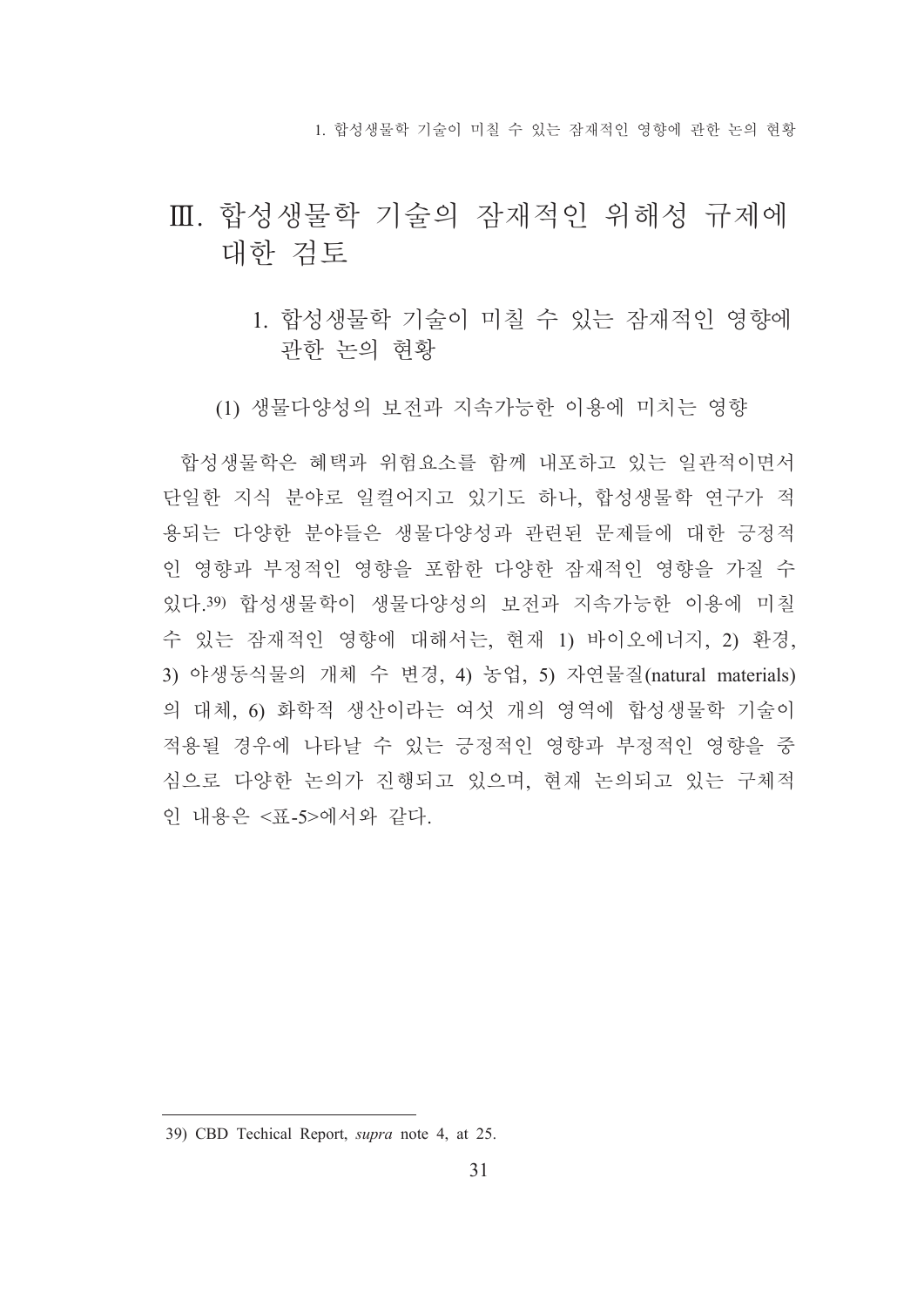Ⅲ. 합성생물학 기술의 잠재적인 위해성 규제에 대한 검토

## <표-5> 생물다양성의 보전과 지속가능한 이용의 관점에서 바라본 합성생물학의 긍정적 · 부정적 영향의 예

| 구체적인 분야       | 합성생물학의 긍정적 ㆍ부정적인 영향                                                                                                                                                                                                                                                                      |
|---------------|------------------------------------------------------------------------------------------------------------------------------------------------------------------------------------------------------------------------------------------------------------------------------------------|
| 바이오에너지        | - 화석연료의 전 지구적 의존도를 크게 낮추고 유해한 배출<br>을 크게 줄일 수 있음<br>- 합성생물학이라는 도구를 이용하여 설계될 "차세대" 바이<br>오연료는 곡식(food crops)으로 만든 "1세대" 바이오연료의<br>문제점을 극복할 것임<br>- 합성생물학 프로세스에서는 바이오매스(biomass)를 원료<br>로 사용하여 재생 불가능한 자원의 사용이 아닌 친환경적<br>인 전환을 달성할 수 있음                                                   |
|               | - 합성생물학의 바이오에너지에의 적용은 농지에서 바이오<br>매스의 추출을 증대시킬 수 있는데, 이는 토양의 생식력을<br>감소시킬 수 있음<br>- 바이오매스에 대한 수요 증대는 열대 및 아열대 지역의 지<br>속가능한 이용의 치환(displacement)과 환경에 대한 유해성<br>을 가져올 수 있음<br>- 합성생물학 기술이 조류(algae)나 해초와 같은 새로운 에너<br>지 자원을 창출할 경우, 그에 대한 수요 증가로 전통적인 사<br>용(traditional uses)이 감소할 수 있음 |
|               | - 합성생물학 기술로 탄생한 미생물은 바이오센서로서의 역<br>할을 하여 특정 오염원에 오염된 지역을 파악하는데 도움<br>을 줄 수 있음                                                                                                                                                                                                            |
| 환 경           | - 환경에 방출되도록 의도된 미생물(microbes)은 유전물질의<br>잔존, 지속 또는 전이(轉移)의 잠재적 가능성으로 인해 다<br>른 미생물에 악영향을 미칠 수 있음                                                                                                                                                                                          |
| 야생동식물의<br>개체수 | - 합성생물학 기술의 도움으로 야생동식물의 질병을 파악하<br>고 대응할 수 있음<br>- 합성생물학 기술을 멸종한 종(種)의 복원에 사용하여 생태                                                                                                                                                                                                       |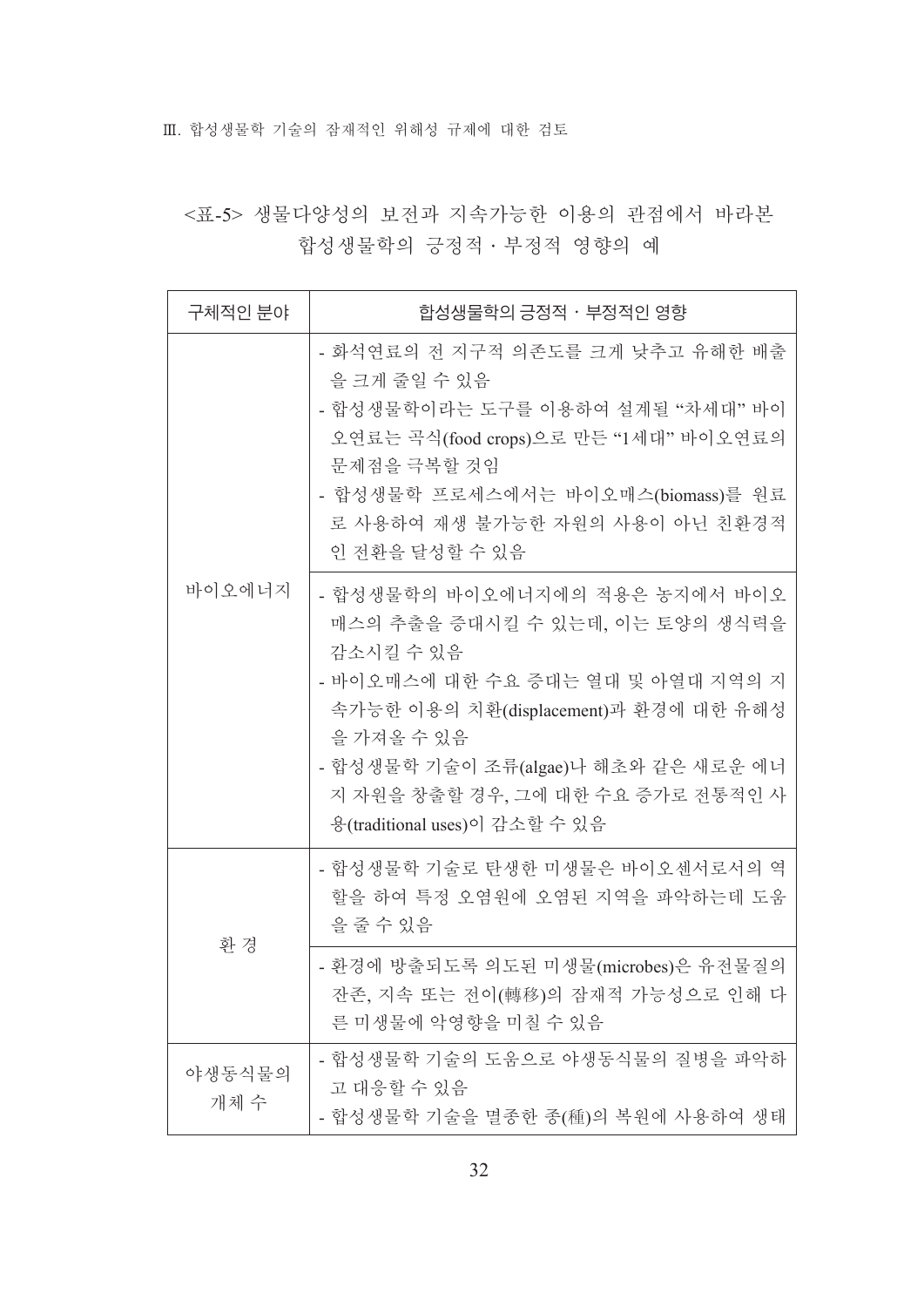1. 합성생물학 기술이 미칠 수 있는 잠재적인 영향에 관한 논의 현황

| 구체적인 분야 | 합성생물학의 긍정적 · 부정적인 영향                                                                                                                                                                                                                                                                                                                                                                                                                                                                                                                                                                                   |
|---------|--------------------------------------------------------------------------------------------------------------------------------------------------------------------------------------------------------------------------------------------------------------------------------------------------------------------------------------------------------------------------------------------------------------------------------------------------------------------------------------------------------------------------------------------------------------------------------------------------------|
|         | 학적 풍부함을 복원할 수 있음<br>- 종의 복원은 위기가 아닌 희망으로서 생물다양성을 지키는<br>새로운 패러다임을 제시할 수 있음<br>- RNA 주도 유전자 드라이브는 잠재적으로 질병의 확산을<br>예방하고 파과적인 침습성의 종을 통제할 수 있음<br>- 합성생물학 기술은 곤충이 매개체가 되어 옮기는 질병의<br>확산과 같이 야생동식물에 대한 위협을 타깃으로 하여 사<br>용될 수 있음                                                                                                                                                                                                                                                                                                                                                                           |
|         | - 다른 보존활동에 투입되는 자금 및 그 밖의 자원이 합성생<br>물학 솔루션에 유용될 수 있음<br>- 합성생물학 솔루션은 입법기관이 생물다양성의 손실을 야<br>기하는 기저의 원인을 해결하려는 노력을 약화시킬 수 있음<br>- "도덕적 해이"(moral hazard)는 멸종위기의 종을 보전하기<br>위해 필요한 대책을 지원하려는 사회의 의지를 약화시킬<br>수 있음<br>- 합성생물학적 역량은 기존 보호지역에 대한 지원에 영향을<br>미치면서 현지 내 보존에 대한 지원을 감소시킬 수 있음<br>- 질병의 매개체(예: 모기)의 개체수의 억제나 근절을 목표로<br>하는 형질(traits)을 확산시키기 위해 "유전자 드라이브" 시<br>스템을 사용할 경우, 의도하지 않은 잠재적 결과가 발생할<br>수 있고, 이러한 잠재적 결과는 기존 질병의 매개체를 다른<br>매개체인 종으로 대체하여 새로운 종류의 질병을 야기할<br>수있음<br>- 정치적 경계(political borders)를 넘어선 전적으로 확실한 확<br>산, 즉 질병을 통제하기 위해 사용한 모기 또는 기타 곤충들<br>의 의도되지 않은 또는 허가되지 않은 국경 간 이동 |
| 농 업     | - 농업 생산 분야에서 합성생물학 기술로 탄생한 유기체는<br>"지속가능한 강화" 및 "토지 보호"를 촉진시켜서 토지전환<br>을 줄이고 야생 서식지(wild habitats) 보호를 강화할 수 있음<br>- 화학 살충제 및 비료의 사용을 줄여 생태계에 긍정적인 영                                                                                                                                                                                                                                                                                                                                                                                                                                                   |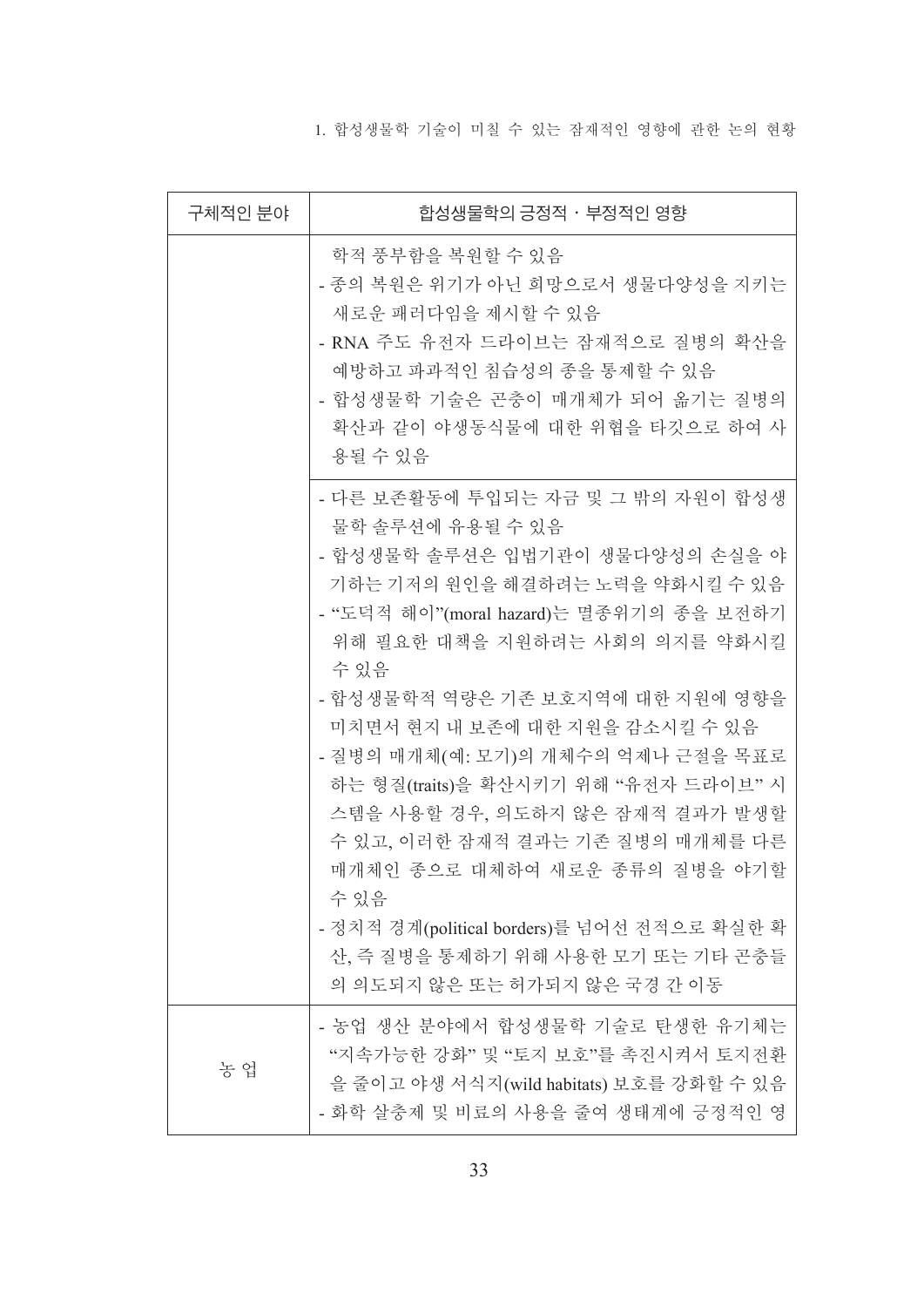Ⅲ. 합성생물학 기술의 잠재적인 위해성 규제에 대한 검토

| 구체적인 분야                                  | 합성생물학의 긍정적 ㆍ부정적인 영향                                                                                                                                                                                                 |
|------------------------------------------|---------------------------------------------------------------------------------------------------------------------------------------------------------------------------------------------------------------------|
|                                          | 향을 줄 수 있음<br>- RNA 주도 유전자 드라이브는 곤충과 잡초의 살충제 및 제<br>초제에 대한 내성을 역전시켜서 농업을 잠재적으로 지원할<br>수 있음<br>- 합성생물학의 산업적 사용은 비료(feedstock)의 생산과 관<br>련하여 토지 이용에 큰 변화를 가져올 수 있음 (긍정적인<br>영향을 미칠 수도 있고, 부정적인 영향일 미칠 수도 있음)           |
|                                          | - 토양의 미생물이나 이로운 곤충, 또는 기타 동식물과 같이<br>타깃이 아닌 유기체에게 유해하거나 부정적인 영향이 있을<br>수 있음<br>- 수직적 유전자 이동 및 유전자 이입(introgression)을 통해<br>유전물질이 야생종집단(wild population)에 전이되는 것은<br>생물다양성의 보존과 지속가능한 이용에 잠재적으로 부정<br>적인 영향을 미칠 수 있음 |
| 자연물질(natu-<br>ral materials)의<br>대체      | - 합성생물학을 이용해 탄생된 분자(molecules)는 현재 야생<br>이나 지속가능하지 않은 재배를 통해 지속가능하지 않은<br>방식으로 수확하고 있는 식물과 동물의 보존을 가능하게<br>할 수 있음<br>- 합성생물학의 생산물은 현지 내 보존 프로젝트의 핵심적<br>인 생산물을 대체할 수 있음                                             |
| 합성화학(syn-<br>thetic chemistry)<br>으로 생산된 | - 화학제품과 산업 프로세스에 대한 합성생물학적 대체물은<br>재생 불가능한 자원의 사용을 줄이고, 환경 유해성이 적은<br>제조 공정을 이끌어낼 수 있음<br>- 지속가능한 생산 및 (생물다양성을 보호하는) 소비로의 전<br>환을 장려할 수 있음                                                                          |
| 물질의 대체                                   | - 바이오플라스틱과 같이 화학제품과 산업 프로세스에 대한<br>합성생물학적 대체물은 사실 "더욱 더 친환경적"이지 않을<br>수도 있음<br>- 합성생물학의 산업적 사용은 공급원료 생산에 있어 토지                                                                                                      |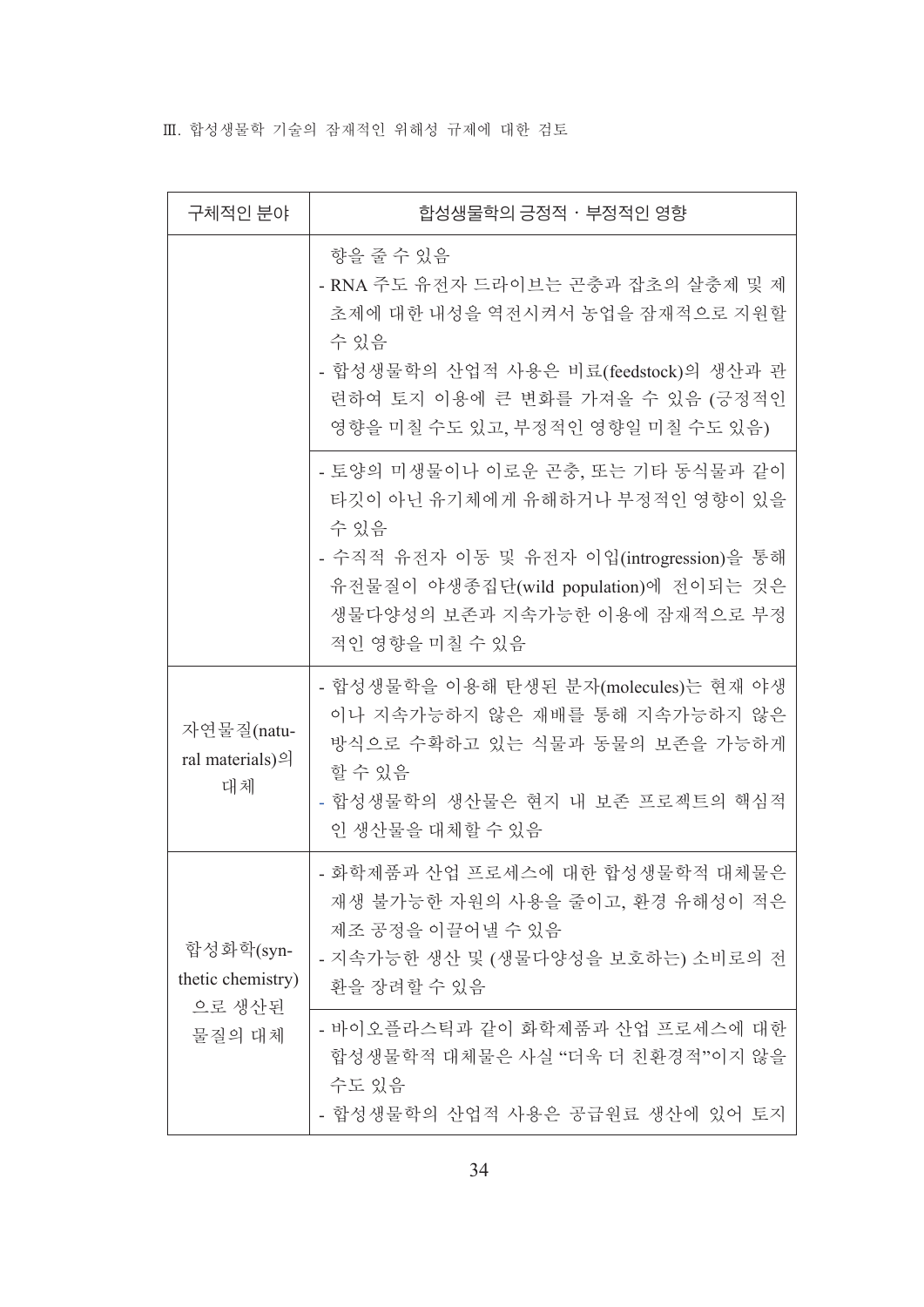1. 합성생물학 기술이 미칠 수 있는 잠재적인 영향에 관한 논의 현황

| 구체적인 분야 | 합성생물학의 긍정적 · 부정적인 영향                                    |
|---------|---------------------------------------------------------|
|         | 사용에 큰 변화를 가져올 수 있음 (그 영향은 긍정적일 수  <br>도 있고, 부정적일 수도 있음) |

출처: Secretariat of the Convention on Biological Diversity. [Synthetic Biology]. CBD Technical Series No. 82, pp. 39-40.

(2) 바이오안전성에 미치는 영향

앞서 살펴본 여섯 개의 영역에 적용될 수 있는 합성생물학 기술에 의해 탄생한 유기체 등이 고의적으로 또는 비고의적으로 방출될 경 우, 바이오안전성에 대한 우려가 제기될 수 있는데, 특히 생태계에 미 치는 영향, 유전자 흐름에 미치는 영향, 그리고 예측할 수 없는 형질 의 출현 등을 중심으로 현재 다양한 논의가 이루어지고 있다.

1) 생태계에 미치는 영향

합성생물학 기술로 탄생한 유기체가 고의적으로 또는 비고의적으로 방출될 경우에 생물다양성에 부정적인 영향이 있을 수 있는데. 그 중 하나가 '생존 및 지속'(survival and persistence)'이다.40) 예를 들면, 합 성생물학 기술로 탄생한 유기체는 적합성에서 우위를 점하고 있기 때 문에 기존의 종(種)을 몰아낼 수도 있고, 또 합성생물학 기술로 탄생 한 유기체가 지속하는 경우 새로운 종류의 오염원(예: 계속 오일을 만 들어내는 조류(藻類) 등)이 될 수도 있다는 우려가 제기되고 있다. 41) 뿐만 아니라, 합성생물학 기술로 탄생한 유기체가 장기간 지속하지 않는다 하더라도. 바이오여료의 생산을 위해 변형된 조류(藻類)가 밀 폐환경을 벗어나서 번식하는 경우에서처럼 생태계와 서식지를 파괴할

<sup>40)</sup>  $Id.$  at 31.

<sup>41)</sup> *Id.* at 32.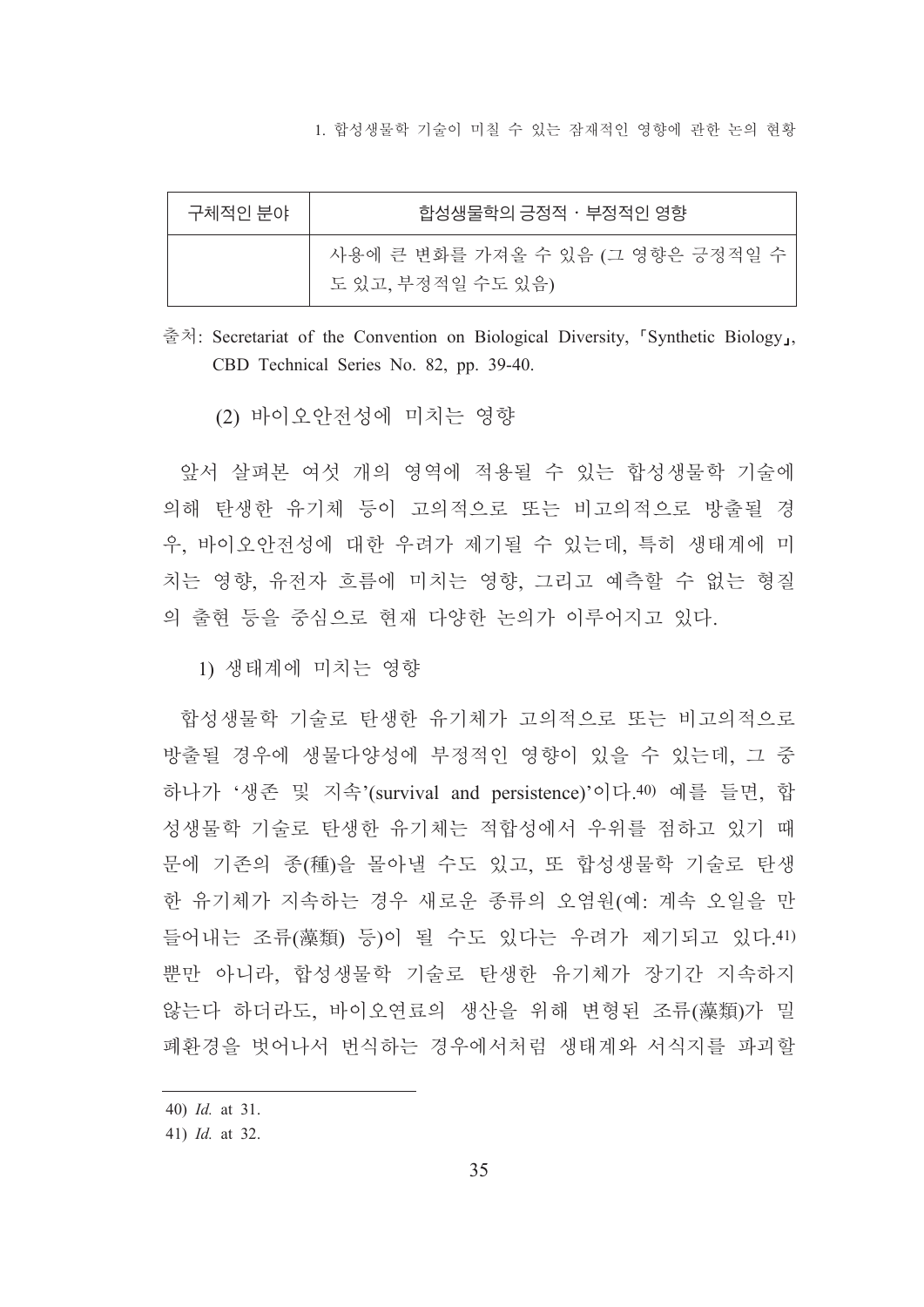수도 있다.42) 그 밖에도, 대부분의 합성생물학 연구는 1) 미생물을 숙 주로 사용하고, 2) 미생물은 급격한 진화적 변화를 거칠 가능성이 특 히 높으며, 3) 합성생물학 기술로 탄생한 무해하거나 약할 것 같은 미 생물도 돌연변이의 과정을 거쳐 생존할 수 있다는 점, 합성생물학 기 술로 탄생한 유기체는 한번 방출되면 회수할 수 없다는 점, 그리고 유전자변형미생물에 '자기파괴'(self-destruct)가 프로그램 되어 있다 하 더라도 그 미생물이 죽은 후 다른 유기체가 그의 DNA를 흡수할 수 있다는 점 등에서 합성생물학 기술로 탄생한 유기체가 생태계에 위험 을 미칠 수 있다고 지적되고 있다.43)

2) 유전자 흐름(gene flow)에 미치는 영향

변형된 DNA는 생식 또는 수평적 유전자 흐름/전이(轉移)를 통해 합 성생물학 기술로 탄생한 유기체에서 다른 유기체로 이동할 수 있는 데, 생식(또는 수직적 유전자 흐름)은 유전자가 한 유기체에서 동일 종 또는 관련된 종으로 이동되는데 반해, 수평적 유전자 흐름은 1) 네 이키드 DNA가 다른 유기체로 통합되는 형질전환(transformation), 2) 하나의 유기체로부터 DNA가 플라스미드(plasmid)를 통해 이동하는 접 합(conjugation), 그리고 3) 유기체에서 DNA가 바이러스를 통해 다른 유기체로 이동하는 형질도입(transduction)을 통해 합성생물학 기술로 탄생한 유기체로부터 그와 관련 없는 종으로 변형된 DNA가 이동하는 것을 가능케 한다.44)

유전자의 수평적 이동은 심지어 합성생물학을 통해 만들어진 원 유 기체가 죽은 다음에도 가능한데, 유전자가 조작된 사탕무의 DNA가 토양에서 2년간 살아남은 사례가 그 예라고 할 수 있다.45) 이처럼 유

 $42)$  *Id.* 

 $43)$  *Id.* 

<sup>44)</sup> Id. at 33.

 $45)$  *Id.*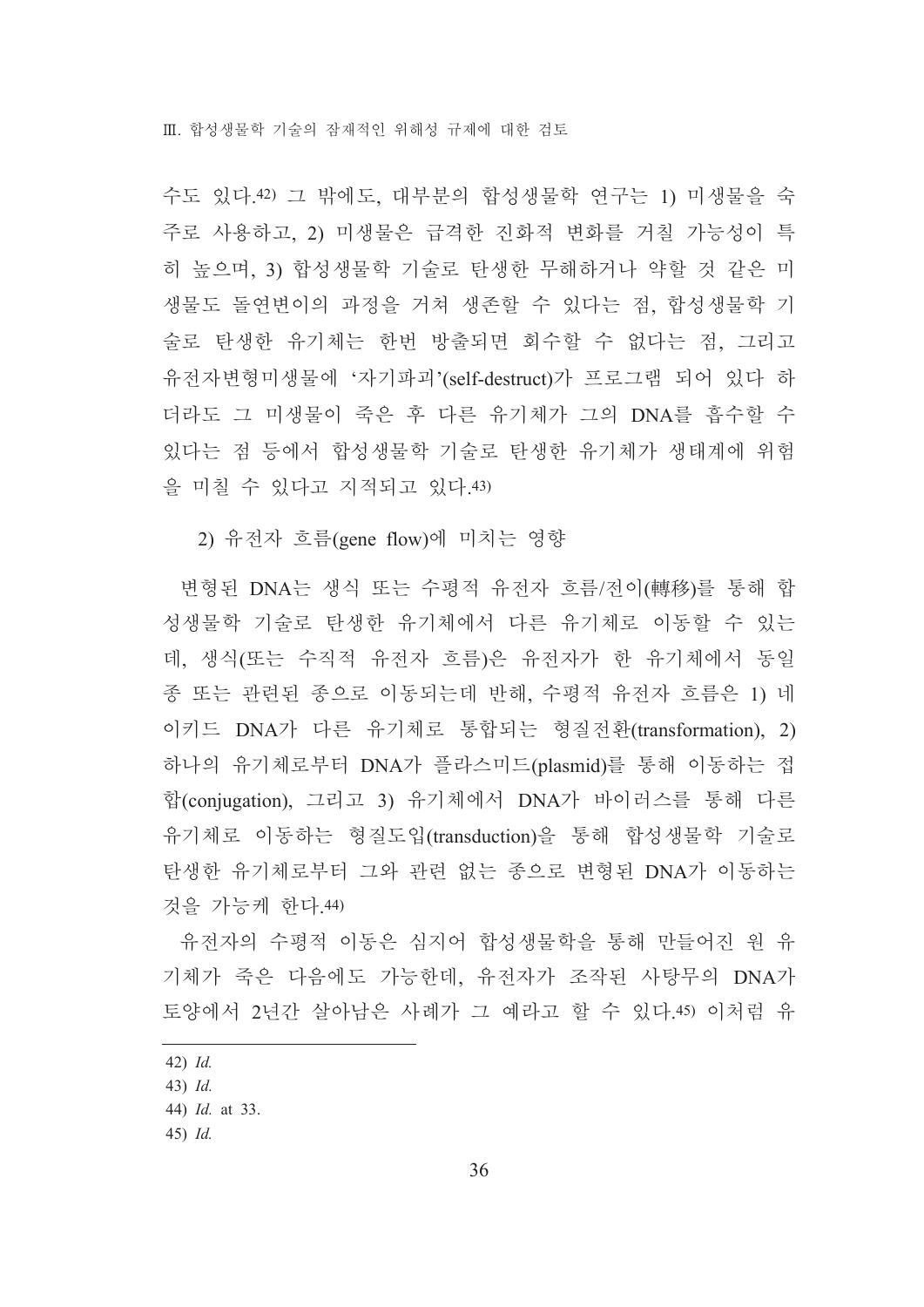1. 합성생물학 기술이 미칠 수 있는 잠재적인 영향에 관한 논의 현황

전자변형물질이 자연에서 지속될 가능성이 있음을 고려할 때, 수평적 유전자 흐름은 현대 생명공학과 합성생물학을 통해 탄생한 유기체의 위해성 평가에 중요한 고려요소가 된다.46) 합성생물학 기술로 탄생한 유기체로부터 유전물질이 다른 유기체로 이동하는 것은 유전자 수준 에서 생물다양성의 변화를 불러일으킬 수 있고, 또 바람직하지 않은 형질을 전파시킬 수도 있기 때문에, 합성생물학을 매개로 하는 DNA 가 다른 종으로 전파되는 것을 일부 전문가들은 "유전적 오염"(genetic pollution)으로 간주하기도 한다.47)

유전적 오염이 그 자체로 해로운 것인가에 대해서는 논란이 있으나, 합성생물학자와 환경단체들은 대체로 유전물질의 수평적 이동을 방지 해야 한다는 입장을 취하고 있으며, 유럽의 규제 시스템의 경우에도 유전물질의 수평적 이동 그 자체가 부정적인 영향이라고 보지는 않으 나, 부정적인 영향을 미칠 수 있는 메커니즘으로 보고 있다.48)

3) 예측할 수 없는 형질의 출현

과학계는 합성생물학이 "예측할 수 없는 새로운 형질"을 가진 전혀 다른 생명체의 출현을 낳을 수도 있다고 보고 있다.49)50) 합성생물학 의 예기치 못한 위험에 관한 논의와 관련하여서는, 2000년 유전공학 기술을 사용하여 실시된 실험을 통상적인 예로 드는데, 그 실험에서는 불임 유도의 목적으로 유전자가 변형된 쥐가 예기치 못하게 독성이 증 가되어 백신을 맞지 않은 쥐가 전부 죽고, 백신을 맞은 쥐도 절반 이 상이 죽었다.51) 비록 합성생물학 기술이 야기한 결과는 아니었으나. 합

 $46)$  *Id.* 

 $47)$  *Id.* 

<sup>48)</sup> Id.

 $49)$  *Id.* 

<sup>50)</sup> 이에 대해서는 논란이 있다. 일부 과학자들은 유전자 시퀀스가 알려졌다고 하더 라도, 모든 새로운 유전 회로나 부품들이 어떻게 상호작용하는지 또는 예측할 수 없는 새로운 형질의 출현 가능성에 대해 평가하기 어려울 것이라 설명한다. Id.  $51)$  *Id.*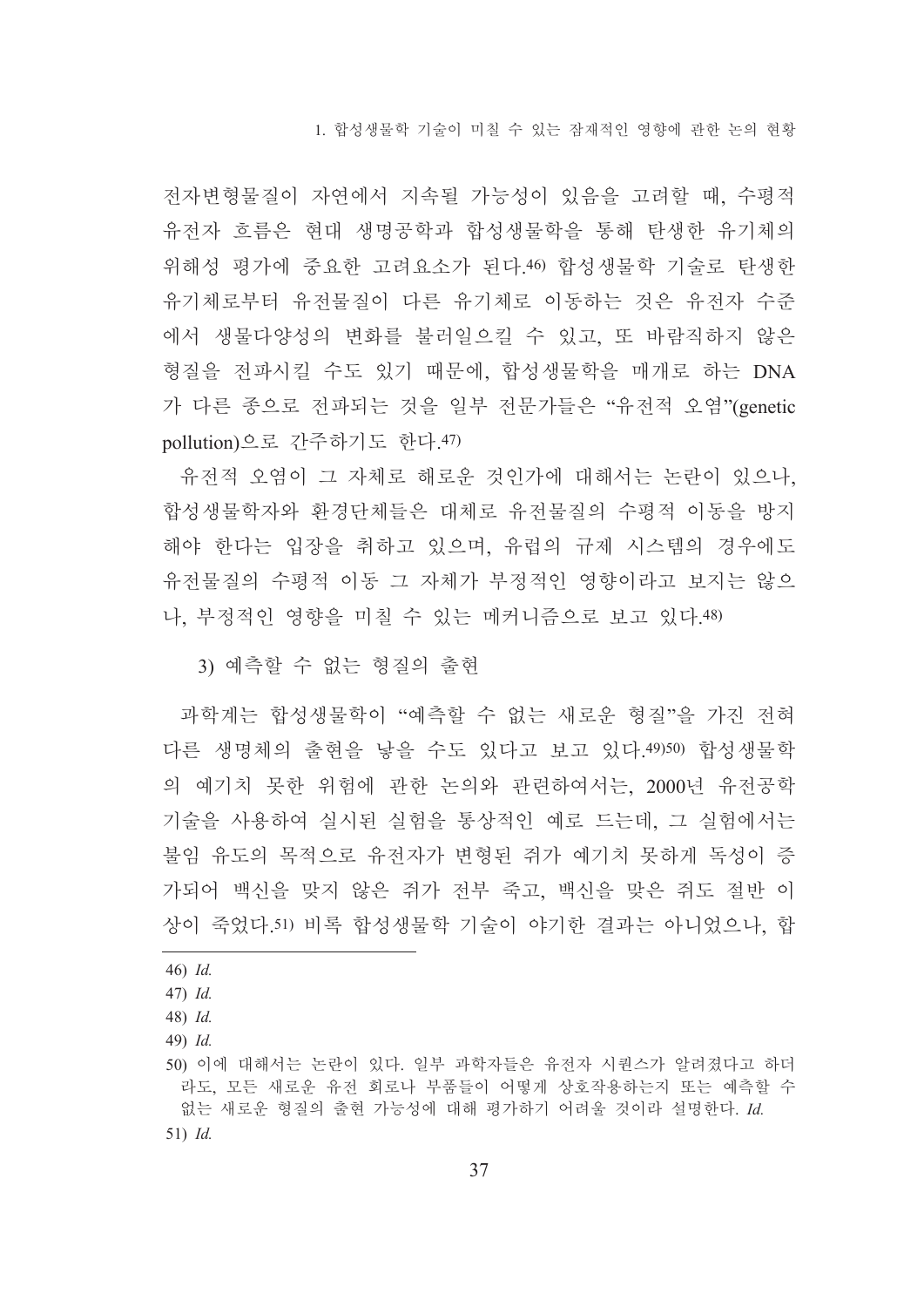Ⅲ. 합성생물학 기술의 잠재적인 위해성 규제에 대한 검토

성생물학의 관점에서 병원성 제품(pathogenic products)의 생산 가능성과 예상 가능한 지식의 한계를 보여주고 있는 것이라 할 수 있다.52)

# 2. 합성생물학 기술의 잠재적인 위해성 규제에 적용될 수 있는 국제규범에 대한 검토

(1) 생물다양성에 관한 협약(Convention on Biological Diversity)

『생물다양성에 관한 협약』은 유엔환경계획(UNEP) 주관 하에 개최된 정부 간 협상회의를 통해 1992년에 채택되었으며. "유전자워과 유전기 술에 대한 모든 권리를 고려한 유전자원에 대한 적절한 접근, 관련 기술의 적절한 이전 및 적절한 재워 제공 등을 위하여 생물다양성을 보전하고, 그 구성요소를 지속가능하게 이용하며, 유전자원의 이용으 로부터 발생되는 이익을 공정하고 공평하게 공유하는 것"을 목적으로 하는 협약이다.53)

합성생물학은 '생명공학'(biotechnology)의 한 유형으로 폭넓게 인식 되고 있기 때문에, 합성생물학 연구의 상당 부분과 생물(living organisms)의 사용을 포함하는 상업용 제품의 대부분은 「생물다양성에 관한 협약,에 정의되어 있는 '생명공학'54)의 범주 내에 있는 것으로 볼 수 있다.55) 따라서 동 협약상의 "생명공학에 의한 변형생물체"(living modified organisms resulting from biotechnology), "환경에 부정적인 영향을 미칠 가능성이 있는"(likely to have adverse environmental impacts), "잠 재적인 부정적 영향"(potential adverse impacts), 그리고 "이용 및 방

 $52)$  *Id.* 

<sup>53)</sup> Convention on Biological Diversity, art. §3.

<sup>54) 『</sup>생물다양성에 관한 협약』은 '생명공학'을 "특정 용도를 위하여 제품이나 제조공 정을 개발하거나 변형시키기 위하여 생물계 · 생물체 또는 그 파생물을 이용하는 기술적 응용"을 말하는 것으로 정의하고 있다. Convention on Biological Diversity, Art. §2.

<sup>55)</sup> CBD Technical Report, *supra* note 4, at 82.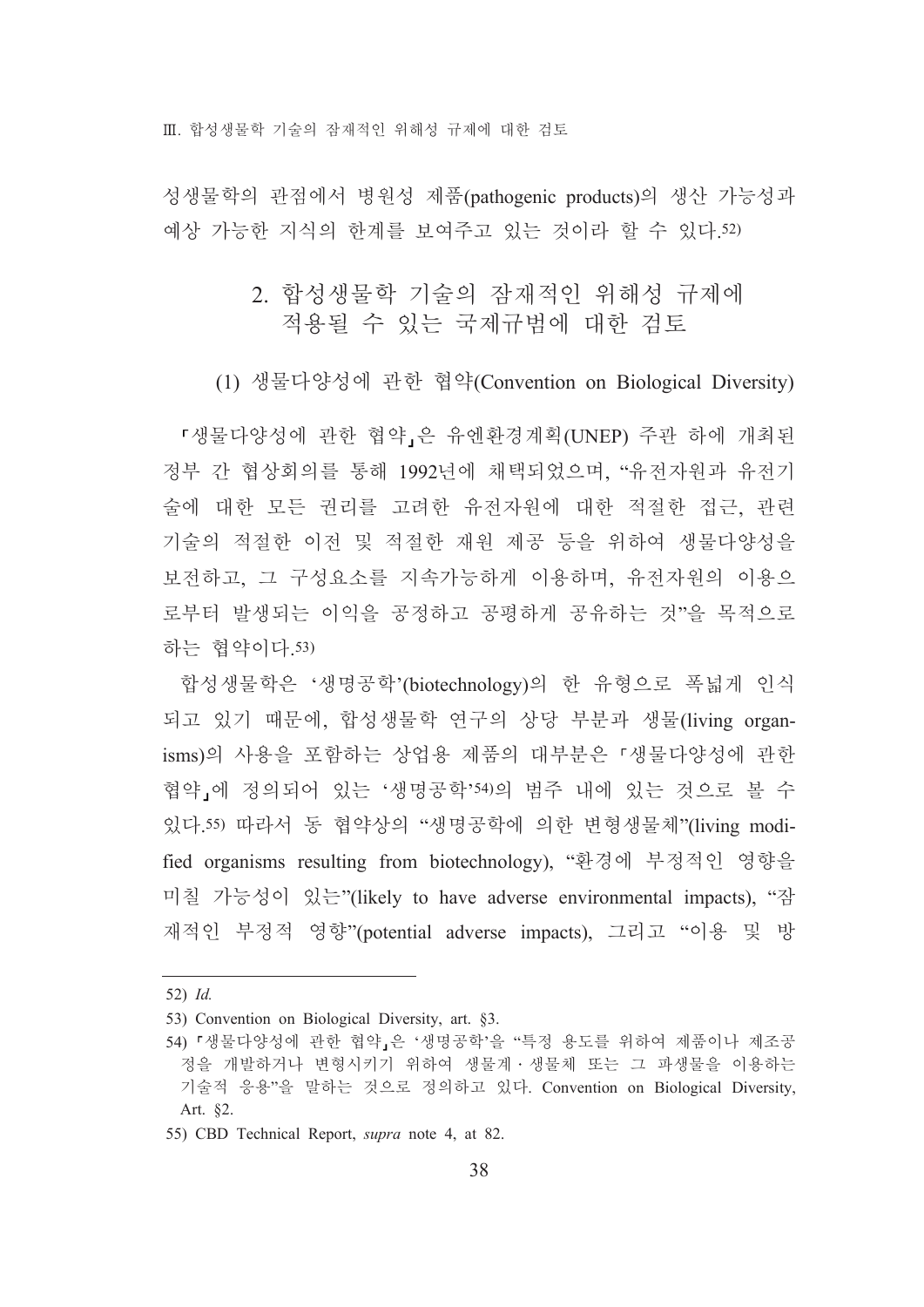2 함성생물학 기술의 잠재적인 위해성 규제에 적용될 수 있는 국제규범에 대한 검토

출"(use and release)이라는 용어의 해석에 따라 바이오아저성에 과하 동 협약의 규정들이 합성생물학에도 적용될 수 있다.50 보다 구체적 으로는, 동 협약의 기본원칙에 관하여 규정하고 있는 제3조와 영향평 가 및 부정적 영향의 최소화 의무에 관하여 규정하고 있는 제14조제1 항의 제a호 및 제b호, 그리고 변형생물체의 바이오안전성과 관련한 의 무를 부과하고 있는 제8조제g호와 제19조제4항 등이 합성생물학 기술 의 잠재적 위해성을 규제하기 위해 합성생물학에 적용될 수 있는 규 정이라 하겠다.

### 제3조 원칙

국가는 국제여합헌장과 국제법의 원칙에 의거하여 자신의 화경정책에 따라 자신의 자워을 개발할 수 있는 주권적 권리를 가지며, 또한 자신의 관할 또는 통제지역 안에서의 활동으로 다른 국가의 환경 또는 자신의 관할권 이원지역 의 화경에 피해가 발생하지 아니하도록 보장할 책임을 진다.

### 제8조 현지 내 보전

각 체약당사자는 가능한 한 그리고 적절히 다음 각 호의 조치를 취하다

(g) 인간의 건강에 대한 위험을 고려하여 생물다양성의 보전 및 지속가능한 이 용에 화경적으로 부정적인 영향을 미칠 가능성이 있는 생명공학에 의한 변 형생물체의 이용 및 방출에 연관된 위험을 규제 · 관리 또는 통제하는 방법 을 수립 또는 유지한다.

제14조 영향평가 및 부정적 영향의 최소화

1. 각 체약당사자는 가능한 한 그리고 적절히 다음 각 호의 조치를 취한다.

(a) 생물다양성에 대한 영향을 피하거나 최소화하기 위하여 생물다양성에 중 대한 부정적인 효과를 미칠 수 있는 제안된 사업에 대한 환경영향평가를 요구하는 적절한 절차를 도입하고 적절한 경우 이러한 절차에 공공의 참여 를 허용한다.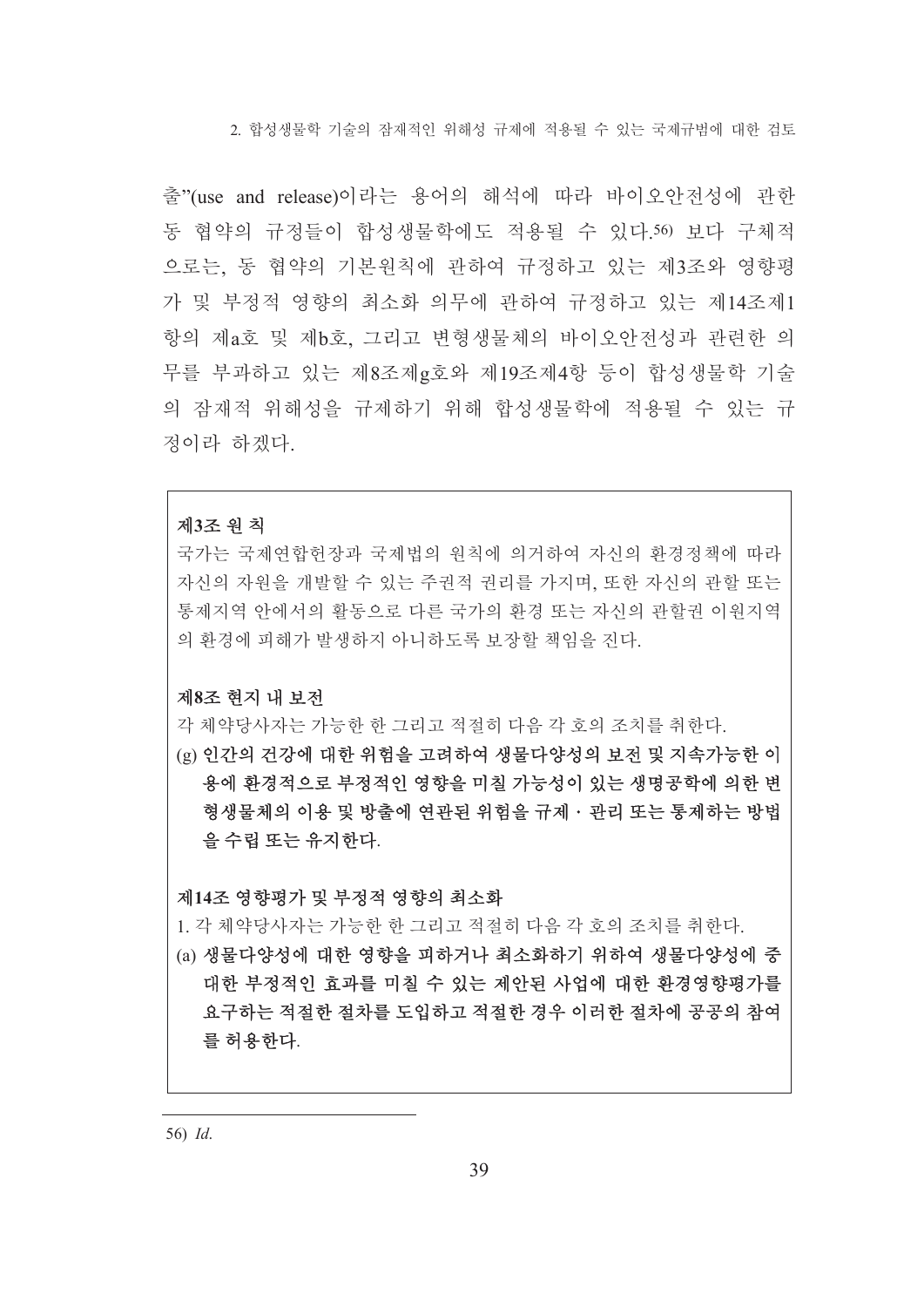Ⅲ 합성생물학 기술의 잠재적인 위해성 규제에 대한 검토

(b) 생물다양성에 중대한 부정적인 영향을 미칠 수 있는 사업계획 또는 정책의 환경에 대한 효과가 정당히 고려되도록 보장하는 적절한 조치를 도입한다.

### 제19조 생명공학의 관리 및 그 이익의 배분

4. 각 체약당사자는 직접 또는 제3항에 언급된 생물체를 제공하는 자신의 관할 아래 있는 자연인 또는 법인에 요구하여 그 생물체를 도입하는 체약당사자가 생물체를 다루는 데 필요로 하는 사용 및 안전규정에 관한 모든 가능한 정보뿐 만 아니라 이러한 생물체를 도입하는 체약당사자에게 관계되는 특정 생물체 의 잠재적인 부정적 영향에 관한 모든 가능한 정보를 제공한다.

실제로 동 협약 당사국총회는 당사국총회 결정문을 통해 당사국들 과 다른 정부에 대해 동 협약 전문(前文)과 『바이오안정성에 관한 카 르타헤나 의정서,에 따라 "바이오연료의 생산을 위해 변형생물체를 이용하거나 합성생물체 • 합성세포 또는 합성유전자를 환경에 방출하 는데 있어서 사전 예방적 접근(precautional approach)을 취하고, 당사국 의 자격을 인정하여 국내법에 따라 그러한 현장 방출을 중단시키도 록" 권고한 바 있다.57) 뿌만 아니라 합성생물체 • 합성세포 또는 합성 유전자와 관련된 기술의 개발과 그러한 기술이 생물다양성 보전 및 지속가능한 이용에 미치는 잠재적인 영향의 과학적 불확실성을 인식 하여. 당사국총회는 당사국 또는 다른 정부에 대해 "합성생물학에 의 한 생물, 구성요소 및 제품이 제기하는 생물다양성의 중대한 감소 또 는 손실의 위험을 다룰 때, 동 협약 전문과 제14조에 따라 사전 예방 적 접근을 취하도록" 권고하는 내용의 결정문을 채택한 바도 있다.58)

<sup>57)</sup> Id. at 84 (citing Decision X/37 "Biofuels and biodiversity," paragraph 16).

<sup>58)</sup> Id. (citing Decision XI/11 "New and emerging issues relating to the conservation and sustainable use of biodiversity," paragraph 4).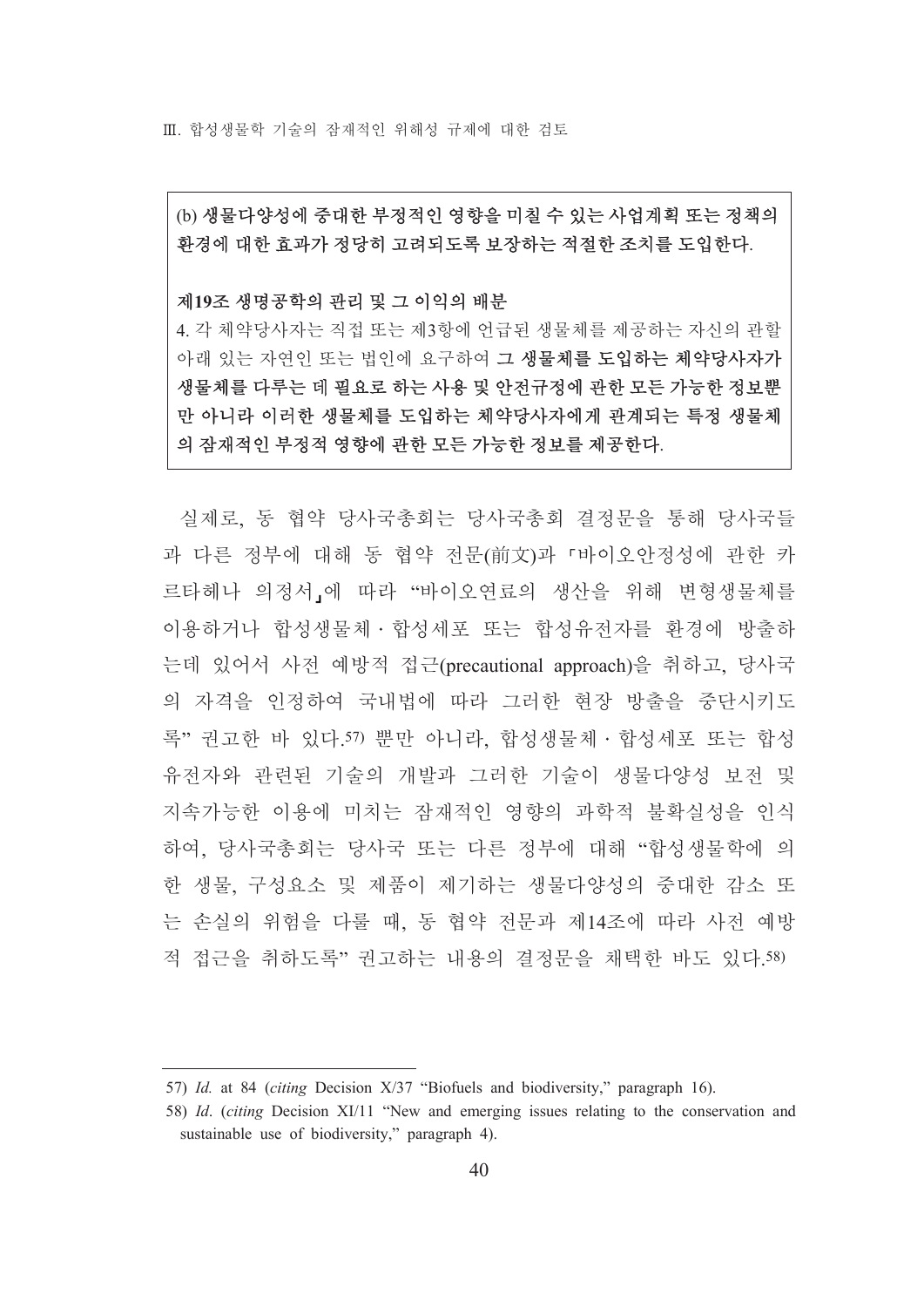2 함성생물학 기술의 잠재적인 위해성 규제에 적용될 수 있는 국제규범에 대한 검토

# (2) 바이오안전성에 관한 카르타헤나 의정서(Cartagena Protocol on Biosafety)

『바이오안전성에 관한 카르타헤나 의정서』(이하 "카르타헤나 의정 서"라 한다)는 2000년 1월 29일 캐나다 몬트리올에서 개최된 특별 당 사국총회에서 「생물다양성에 관한 협약」의 부속의정서로 채택되었으 며, "현대 생명공학으로부터 탄생된 변형생물체의 안전한 이동, 취급 및 사용에 있어서 적절한 수준의 보호를 확보하는데 기여"하는 것으 로 목적으로 한다.59)

동 의정서는 "변형생물체"(LMOs)를 '현대 생명공학을 이용하여 얻 어진 새로운 유전물질의 조합을 포함하고 있는 모든 살아있는 생물 체'로 정의하고 있고, "생물체"(living organism)를'무균 생물체, 바이 러스. 바이로드를 포함하여 유저물질을 전달하거나 복제할 수 있는 모든 생물학적 존재'로 정의하고 있다.60) 현재 상업적 용도로 이용되 는 합성생물학에 의해 얻어진 생물체는 화학물질, 연료, 의약품 등과 같이 특정한 성분을 생산해내기 위해 변형된 미생물(micro-organisms) 인 경우가 대부분인 상황을 감안하면, 동 의정서의 규정이 합성생물 학에도 적용될 여지가 있다. 61) 62)

동 의정서의 규정 중에, 특히 이른바 '사전 예방의 원칙'에 관하여 규정하고 있는 제1조, 생물다양성의 보전 및 지속 가능한 이용에 미 칠 수 있는 악영향과 인체 건강에 미칠 위해의 고려를 규정하고 있는 제4조, 그리고 위해성 평가 및 관리와 관련하여 당사국에 대해 일정 한 권리와 의무를 부과하는 제15조 및 제16조 등이 합성생물학 기술

<sup>59)</sup> Cartagena Protocol on Biosafety, art. §1.

<sup>60)</sup> Cartagena Protocol on Biosafety, art.  $\S3(g)$ -(h).

<sup>61)</sup> CBD Technical Report, *supra* note 4, at 85.

<sup>62)</sup> 그러나 '네이키드 DNA 및 그 구성 부분'은 변형생물체인 제품이라기보다는 구성 요소로 고려되기 때문에 동 의정서의 규정이 적용되지 않는다. Id. at 86.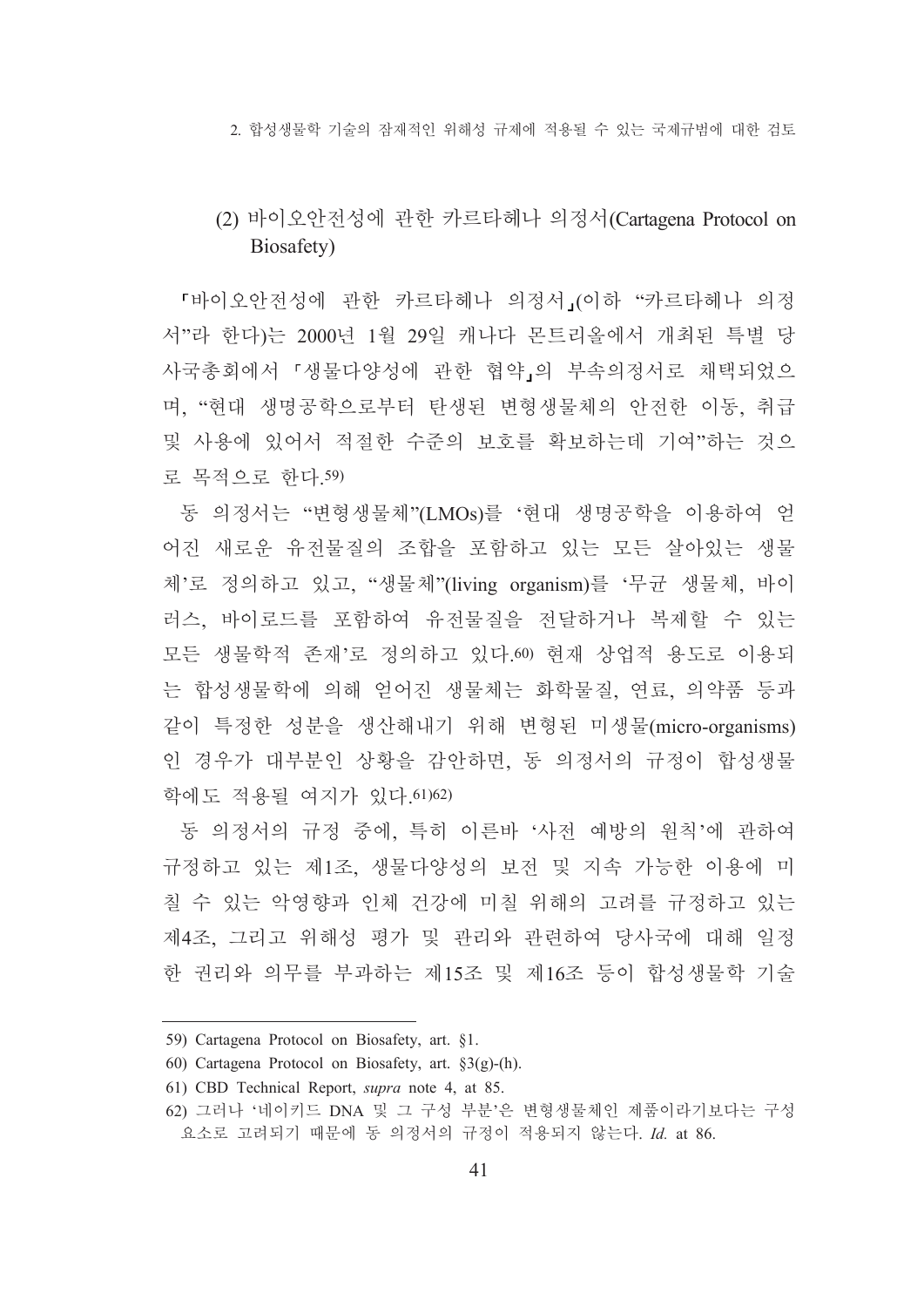Ⅲ 합성생물학 기술의 잠재적인 위해성 규제에 대한 검토

의 잠재적 위해성을 규제하기 위해 합성생물학에 적용될 수 있는 규 정이라 하겠다.

### 제1조 목 적

환경과 개발에 관한 리우 선언 중 원칙 15에 포함된 사전 예방적 접근에 따라. 이 의정서의 목적은 국가 간 이동에 특별히 초점을 두어 생물다양성에 대한 부 정적 영향을 미칠 가능성이 있는, 또한 인체 건강에 대한 위해성도 고려하여, 현대 생명공학으로부터 탄생된 변형생물체의 안전한 이동, 취급 및 사용에 있 어서 적절한 수준의 보호를 확보하는데 기여하는 것이다.

### 제4조 적용범위

동 의정서는 생물다양성의 보전 및 지속 가능한 이용에 악영향을 미칠 우려가 되는 변형생물체의 국가 간 이동, 취급 및 사용에 적용되며, 인체 건강에 미칠 위해를 고려하다.

### 제15조 위해성 평가

- 1. 본 의정서에 따라 수행된 위해성 평가는 부속서Ⅱ에 의한 과학적으로 건전 한 방법에 따라 인정된 위해성평가 기술을 고려하여 이루어져야 한다. 그러 한 위해성 평가는 변형생물체가 생물다양성의 보저 및 지속가능한 이용에 미칠 수 있는 악영향과. 또한 인체건강에 미칠 수 있는 위해성을 고려하여. 그러한 가능한 악영향을 밝히고 평가하기 위한 목적으로 최소한 제6조에 따 라 제공된 정보 및 기타 이용 가능한 과학적 증거에 기초하여야 한다.
- 2. 수입당사국은 제10조 하에 취해질 결정을 위하여 위해성 평가가 수행되도 록 하여야 한다. 수입당사국은 수출자로 하여금 위해성 평가를 수행하도록 요구할 수 있다.
- 3. 위해성 평가를 수행하기 위한 비용은 수입당사국이 요구할 경우에 통보자 가 부담한다.

### 제16조 위해성 관리

1. 협약 제8조제(g)호를 고려하여, 당사국은 변형생물체의 이용, 취급과 국가 간 이동과 과려하 동 의정서 위해성 평가 조항에서 확인된 위해성을 규제. 관리, 감독할 적절한 체계, 조치, 전략을 수립하고 운영한다.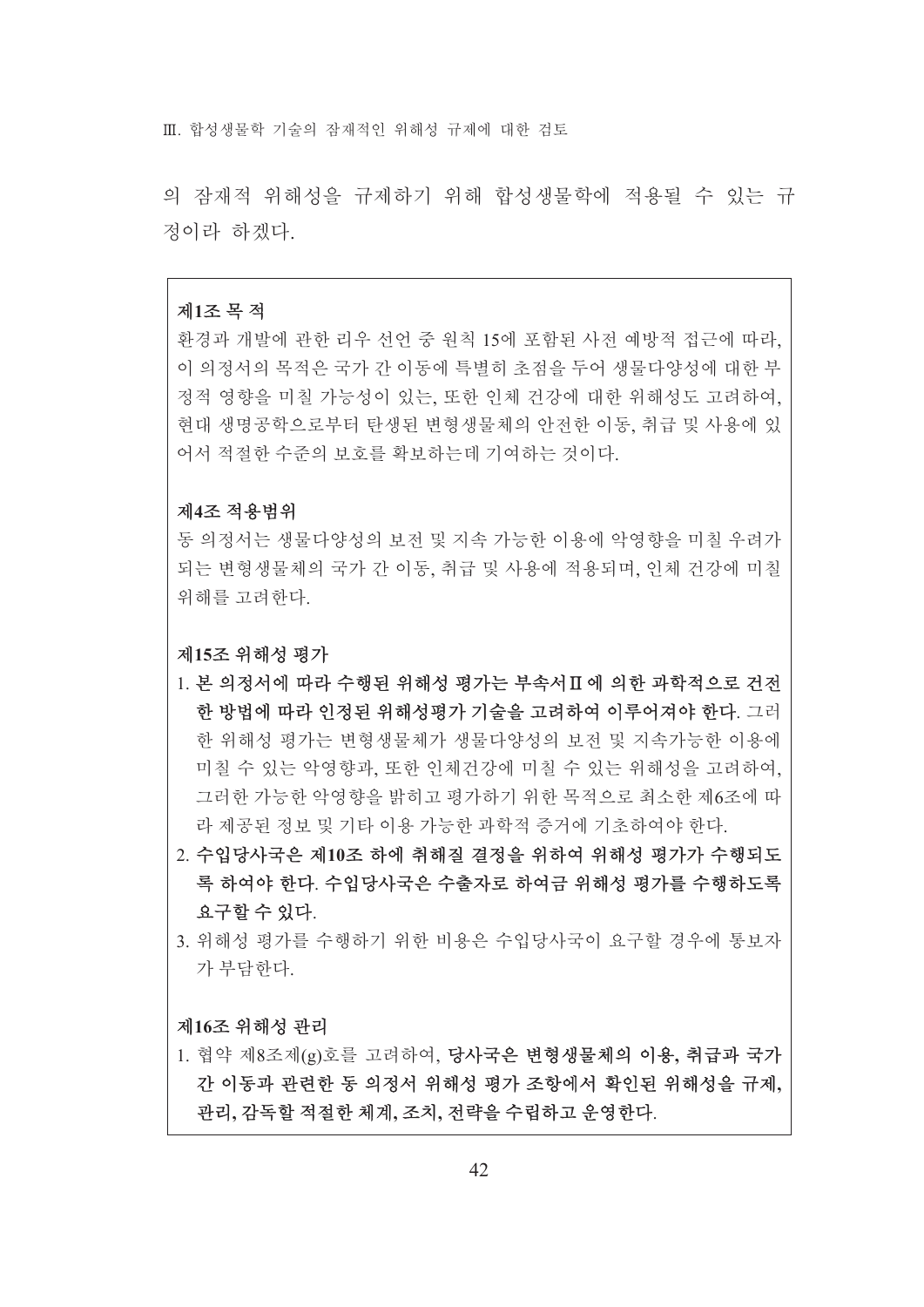2 함성생물학 기술의 잠재적인 위해성 규제에 적용될 수 있는 국제규범에 대한 검토

- 2. 인체 건강에 미칠 위해성도 고려하여 수입국 영토 내에서 생물다양성 보전 및 지속가능한 이용에 미칠 악영향을 방지하기 위해 위해성 평가에 기초한 조치를 필요한 범위에서 시행한다.
- 3. 각 당사국은 변형생물체의 비의도적 국가 간 이동을 방지하기 위한 적절한 조치를 취하며, 이 조치에는 변형생물체의 최초 방출 이전에 위해성 평가를 수행하도록 하는 것을 포함한다.
- 4. 제2항에도 불구하고, 각 당사국은 환경 내 유전자 및 형질의 안정성 확보를 위해, 수입하거나 국내 개발된 변형생물체에 대해 원래 목적에 사용되기 전 에 일생 또는 세대기간에 해당하는 관찰기간을 갖도록 노력하여야 하다.
- 5. 다음 각 호에 대해 당사국은 협력하여야 한다:
- (a) 인체 건강에 미칠 위해성도 고려하여, 생물다양성 보전 및 지속가능한 이 용에 악영향을 미칠 우려가 있는 변형생물체 및 변형생물체의 특정한 형질 확인
- (b) 이러한 변형생물체 및 특정한 기질의 처리에 대한 적절한 조치

한 편, 동 의정서는 의약품용 변형생물체의 국가 간 이동(제5조), 경 유에 해당하거나 밀폐 사용을 위한 변형생물체의 국경 이동(제6조). 그리고 인체 건강에 미칠 위해나 생물다양성의 보전 및 지속가능한 이용에 악영향을 미칠 우려가 없음이 당사국총회의 결정으로 확인된 변형생물체(제7조) 등에 대해서는 적용을 배제하도록 하는 규정을 두 고 있다.

### 제5조 의약품류

제4조와는 관계없이 수입결정 전에 모든 변형생물체로 하여금 위해성 평가를 받게 할 수 있는 당사국 권리를 해하지 않으면서 동 의정서는 여타 관련 국제 합의 및 기관에 의하여 지정된 인체 의약품용 변형생물체의 국가 간 이동에는 적용되지 않는다.

### 제6조 경유 및 밀폐 사용

1. 제4조와는 관계없이 당사국 영토를 통한 변형생물체의 운송을 규제하고 특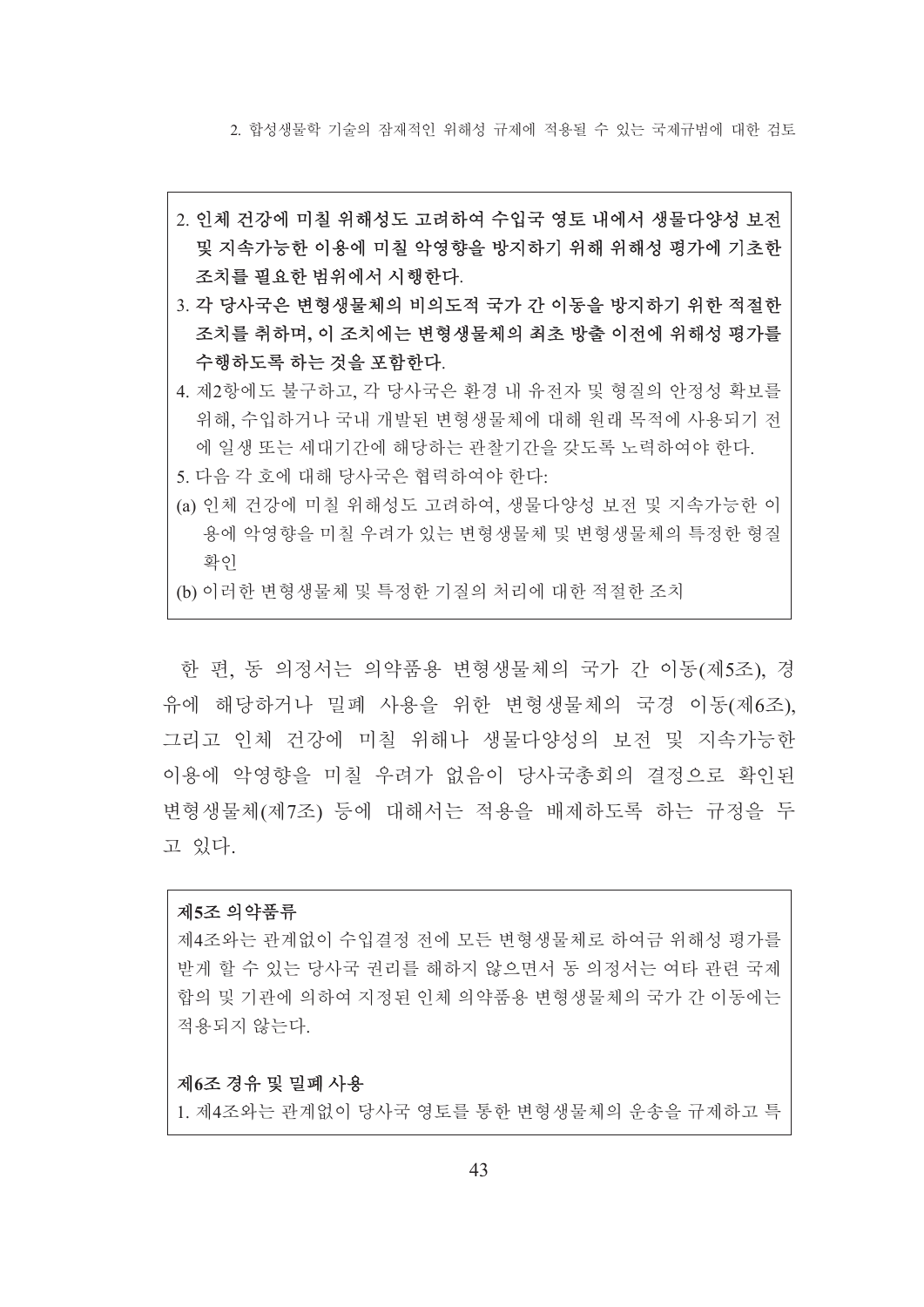Ⅲ 합성생물학 기술의 잠재적인 위해성 규제에 대한 검토

정 변형생물체의 영토를 통한 경유에 관하여 본 의정서 제2조제3항에 따른 당 사국의 결정을 생명공학안전성정보센터에 제공할 수 있는 경유 당사국의 권 리를 해하지 않으면서 사전통보합의절차에 관한 본 의정서의 부분은 경유에 해당하는 변형생물체에는 적용되지 않는다.

2. 제4조와는 관계없이 모든 변현생물체에 대하여 수입 결정을 내리기 전에 위 해성평가를 하도록 하고 관할 지역 내에서의 밀폐 사용을 위한 기준을 설정할 수 있는 당사국의 권리를 해하지 않으면서 사전통보합의절차에 관한 본 의정 서의 부분은 수입국의 기준에 따라 적용되는 밀폐 사용을 위한 변형생물체의 국경 이동에는 적용되지 않는다.

### 제7조 사전통보합의절차의 적용

- 1. 제5조 및 제6조에 따라, 제8조, 제9조, 제10조 및 제12조의 사전통보합의절 차는 수입당사국 화경으로의 의도적 방출용 변형생물체의 최초 의도적 국 가 간 이동 이전에 적용된다.
- 2. 제1항의 환경으로의 의도적 방출에는 직접적인 식품 및 사료용, 또는 재처 리용 변형생물체는 포함되지 않는다.
- 3. 제11조는 의 사전통보합의절차는 식품 및 사료용, 또는 재처리용 변형생물 체의 최초 의도적 국가 간 이동 이전에 적용된다.
- 4. 사전통보합의절차는 의정서의 당사국회의의 역할을 수행하는 당사국총회 결정으로 인체 건강에 미칠 위험과 생물다양성의 보전 및 지속가능한 이용 에 악영향을 미칠 우려가 없다고 확인된 변형생물체의 의도적 국가 간 이동 에는 절차를 적용하지 않는다.
	- (3) 세균무기(생물무기) 및 독소무기의 개발 생산 및 비축의 금지와 그 폐기에 관한 협약(Convention on the Prohibition of the Development, Production and Stocking of Bacteriological (Biological) and Toxin Weapons and on Their Destruction)

『세균무기(생물무기) 및 독소무기의 개발·생산 및 비축의 금지와 그 폐기에 관한 협약 (이하 "생물무기금지협약"이라 한다)은 1972년 4 월 런던, 모스크바, 워싱턴에서 각각 서명한 후, 1975년 3월에 발효한 최초의 특정 대량살상무기 금지조약으로. "생물무기와 독소무기의 개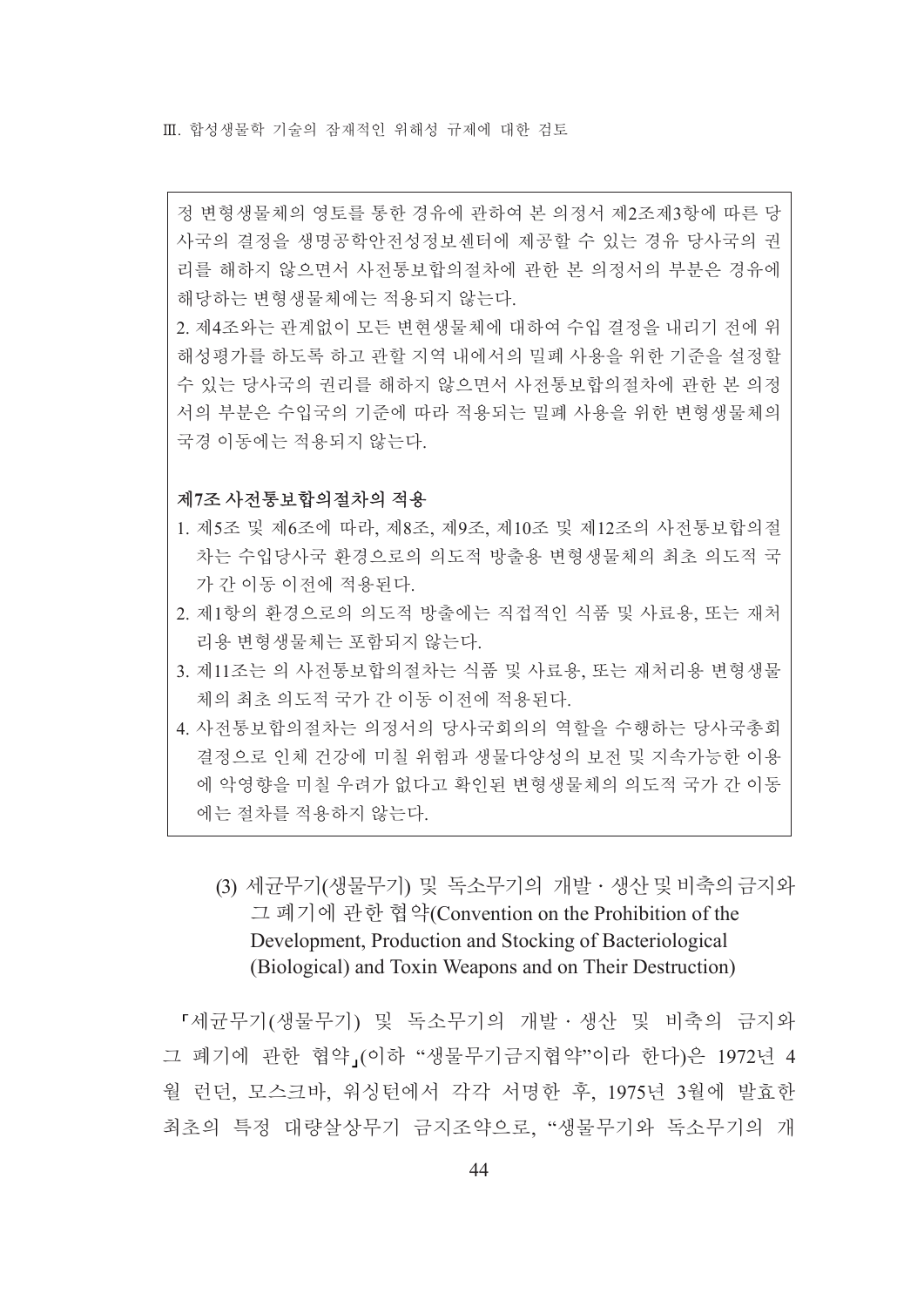2 함성생물학 기술의 잠재적인 위해성 규제에 적용될 수 있는 국제규범에 대한 검토

발 · 생산 · 비축을 금지하고 생물무기를 완전히 폐기"하는 것을 목적 ㅇ로 하다 63)

합성생물학 기술을 통해 얻은 부품, 유기체 및 제품이 적대적 목적 또는 무력 분쟁을 위한 것이고, 미생물, 기타 세균 또는 독소인 경우 에는 『생물무기금지협약』이 적용될 수 있다. 64) 동 협약상의 규정 중 에 합성생물학 기술의 잠재적 위해성을 규제하기 위한 규정으로는, 당사국에 동 협약에서 규정하고 있는 물체의 개발 · 생산 · 비축 · 취 득 · 보유하지 아니할 의무와 이를 폐기하거나 평화적 목적으로 사용할 의 무를 부과하고 있는 제1조와 제2조, 그리고 제1조에 규정된 물체를 양도하 지 아니할 의무 등을 부과하고 있는 제3조와 각 당사국의 헌법절차에 따라 제1조에 규정된 물체의 개발 · 생산 · 비축 · 취득 · 보유를 금지하고 방지 하기 위하여 필요한 조치를 취할 의무를 부과하고 있는 제4조 등을 들 수 있다

## 제1조

이 협약의 각 당사국은 어떠한 경우에도 다음 각 호의 물체를 개발, 생산, 비축 또는 그 밖의 방법으로 획득하거나 보유하지 아니한다. (a) 원천이나 생산방식이 어떠하든지 형태나 양으로 보아 질병예방, 보호 또는 기타 평화적 목적으로 정당화되지 아니하는 미생물, 기타 세균 또는 독소 (b) 적대적 목적이나 무력 분쟁 시 상기 물체나 독소를 사용하기 위하여 고안 된 무기, 설비 또는 수송수단

### 제2조

이 협약의 각 당사국은 가능한 한 조속히, 늦어도 이 협약의 발효 후 9개월 이 내에 자국이 소유. 관할 또는 통제하고 있으며 이 협약 제1조에 열거되어 있는 모든 물체, 독소, 무기, 설비 및 수송수단을 폐기하거나 평화적 목적으로 전환 시켜야 한다.

<sup>63)</sup> Convention on the Prohibition of the Development, Production and Stocking of Bacteriological(Biological) and Toxin Weapons and on Their Destruction, pmbl.

<sup>64)</sup> CBD Technical Report, supra note 2, at 90-91.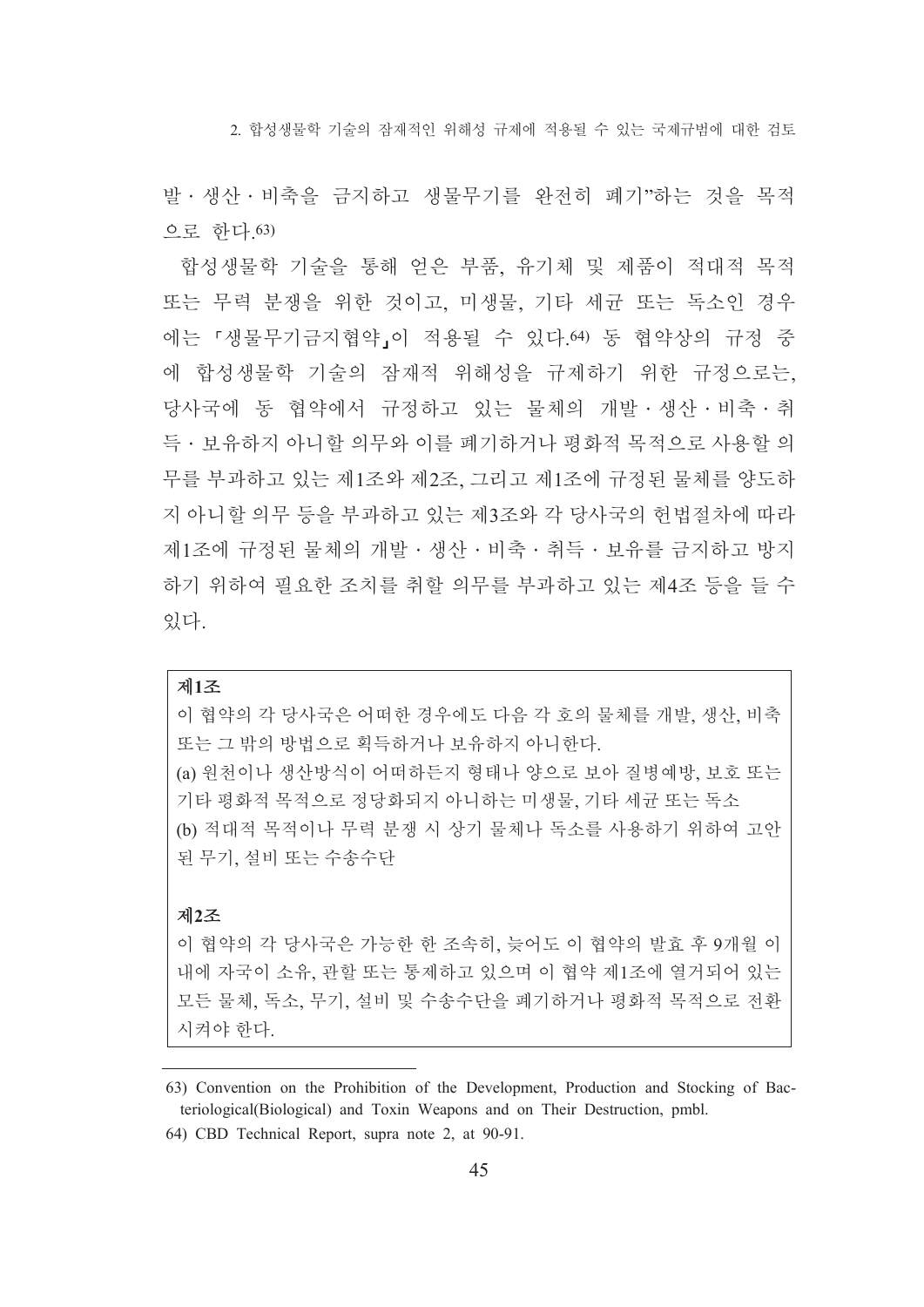Ⅲ 합성생물학 기술의 잠재적인 위해성 규제에 대한 검토

# 본 조의 규정을 이행하는 데 있어서 주민과 환경을 보호하기 위하여 필요한 모 든 안전예방조치를 취하여야 한다.

#### 제3조

이 협약의 각 당사국은 제1조에 열거한 물체, 독소, 무기, 설비 또는 수송수단 을 수령대상자 여하를 막론하고 직접 또는 간접으로 양도하지 아니하며 어떠 한 방법으로도 특정 국가, 국가군 또는 국제기구가 그것을 제조하거나 또는 그 밖의 방법으로 획득하는 것을 워조, 고무 또는 권유하지 아니한다.

#### 제4조

이 협약의 각 당사국은 각 국의 헌법절차에 따라서 그 국가의 영역 내에서나 그 관할 또는 통제 하에 있는 어느 곳에서든지 제1조에서 열거한 물체, 독소, 무기, 설비 및 수송수단을 개발, 생산, 비축, 획득 또는 보유하는 것을 금지 및 방지하기 위하여 필요한 모든 조치를 취하여야 한다.

(4) 위생 및 식물위생 조치의 적용에 관한 협정(Agreement on the Application of Sanitary and Phytosanitary Measures)

「위생 및 식물위생 조치의 적용에 관한 협정」은 WTO 회원국 간의 위생 및 식물위생 조치가 무역에 미치는 부정적인 영향을 최소화하기 위해 체결된 협정이다65)

합성생물학을 통해 얻어진 유기체(organisms) 및 제품이 고의적으로 또는 비고의적으로 환경에 방출될 수 있는데, 이는 바이오안전성에 대한 우려를 불러일으키고, 상황에 따라서는 생태계 수준에 미치는 영향 또는 합성 DNA의 전이(轉移)를 통해 인간, 동물 또는 식물의 생 명이나 건강에 위해를 가하는 것으로 고려될 수도 있다.66) 이 경우. 그러한 위해에 대응하기 위해 WTO 회원국은 동 협정 제2조에 따라 동 협정의 요건에 따른 위생 및 식물위생 조치를 취할 수 있다.

<sup>65)</sup> Agreement on the Application of Sanitary and Phytosanitary Measures, pmbl.

<sup>66)</sup> CBD Technical Report, *supra* note 4, at 95.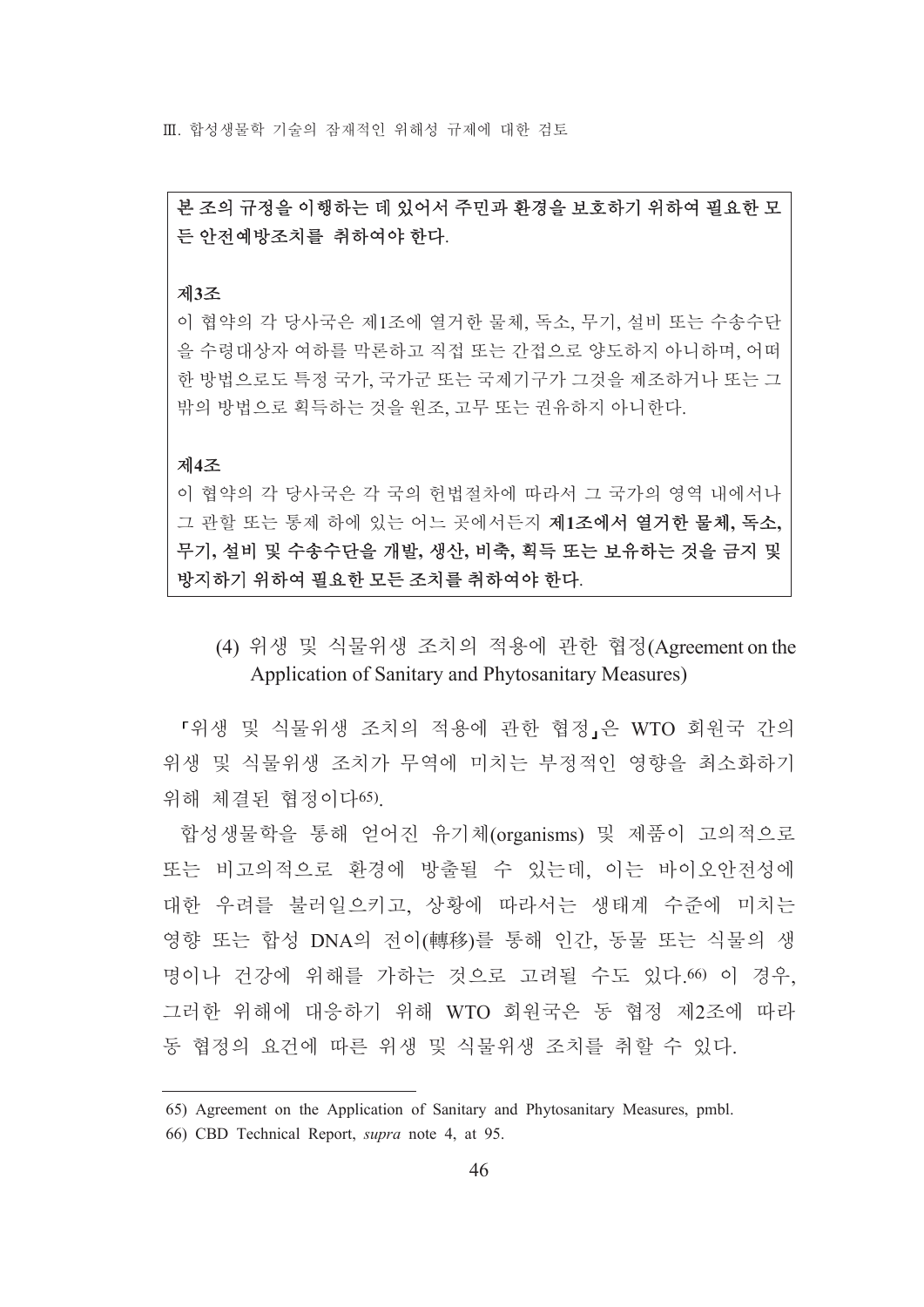2 함성생물학 기술의 잠재적인 위해성 규제에 적용될 수 있는 국제규범에 대한 검토

#### 제 2조기본적인 권리와 의무

- 1. 회원국은 인간, 동물 또는 식물의 생명이나 건강을 보호하기 위하여 필요 한 위생 및 식물위생 조치를 취할 수 있는 권리를 가진다. 다만, 그러한 조 치는 이 협정의 규정에 합치하여야 한다.
- 2. 회원국은 위생 및 식물위생 조치가 인간, 동물 또는 식물의 생명이나 건강 을 보호하는데 필요한 범위 내에서만 적용되고, 과학적 원리에 근거하며, 또한 충분한 과학적 증거 없이 유지되지 않도록 보장하여야 한다. 다만, 제 5조제7항에 규정된 사항은 그러하지 아니하다.
- 3. 회원국은 자국의 영토와 다른 회원국의 영토 간에 차별 적용하지 않는 것 을 포함하여 자국의 위생 및 식물 위생 조치가 동일하거나 유사한 조건 하 에 있는 회워국들을 자의적이고 부당하게 차별하지 아니하도록 보장하여 야 한다. 위생 및 식물위생 조치는 국제무역에 대한 위장된 제한을 구성하 는 방식으로 적용될 수 없다.
- 4. 이 협정의 관련 규정에 따른 위생 또는 식물위생 조치는 「1994년 관세 및 무역에 관한 일반협정」의 규정 중 위생 및 식물위생 조치의 사용에 관한 \_규정, 특히 제20조제b항의 규정에 따른 회원국의 의무에 합치되는 것으로 추정된다.

### 제5조 위해성 평가와 위생 및 식물위생 보호 적정 수준의 결정

- 1. 회원국은 관련 국제기구에 의해 개발된 위해성 평가 기술을 고려하여, 필 요한 경우 자국의 위생 또는 식물위생 조치가 인간, 동물 또는 식물의 생명 이나 건강에 대한 위해성 평가가 이에 기초하도록 보장하여야 한다.
- 2. 위해성 평가에 있어서 회원국은 이용 가능한 과학적 증거, 관련 가공 및 생 산 방법, 관련 검사, 표본추출 및 시험방법, 특정 병해충의 발생율, 병해충 안전지역의 존재, 관련 생태학적 및 환경조건, 그리고 검역 또는 다른 처리 를 고려한다.
- 3. 동물 또는 식물의 생명이나 건강에 대한 위해성 평가와 이러한 위해로부 터 위생 또는 식물위생 보호의 적정 수준을 달성하기 위해 적용되는 조치 를 결정함에 있어서, 회원국은 병해충이 유입, 정착 또는 전파될 경우 생 산 또는 판매에 미치는 손실을 기준으로 한 잠재적 피해, 수입국의 영토 내에서의 방제 및 박멸비용, 위험을 제한하기 위해 대안으로서 접근방법 의 상대적 비용 효율성을 관련된 경제적인 요소로서 고려하여야 한다.
- 4. 위생 또는 식물위생 보호의 적정 수준 결정 시, 회원국은 무역에 미치는 부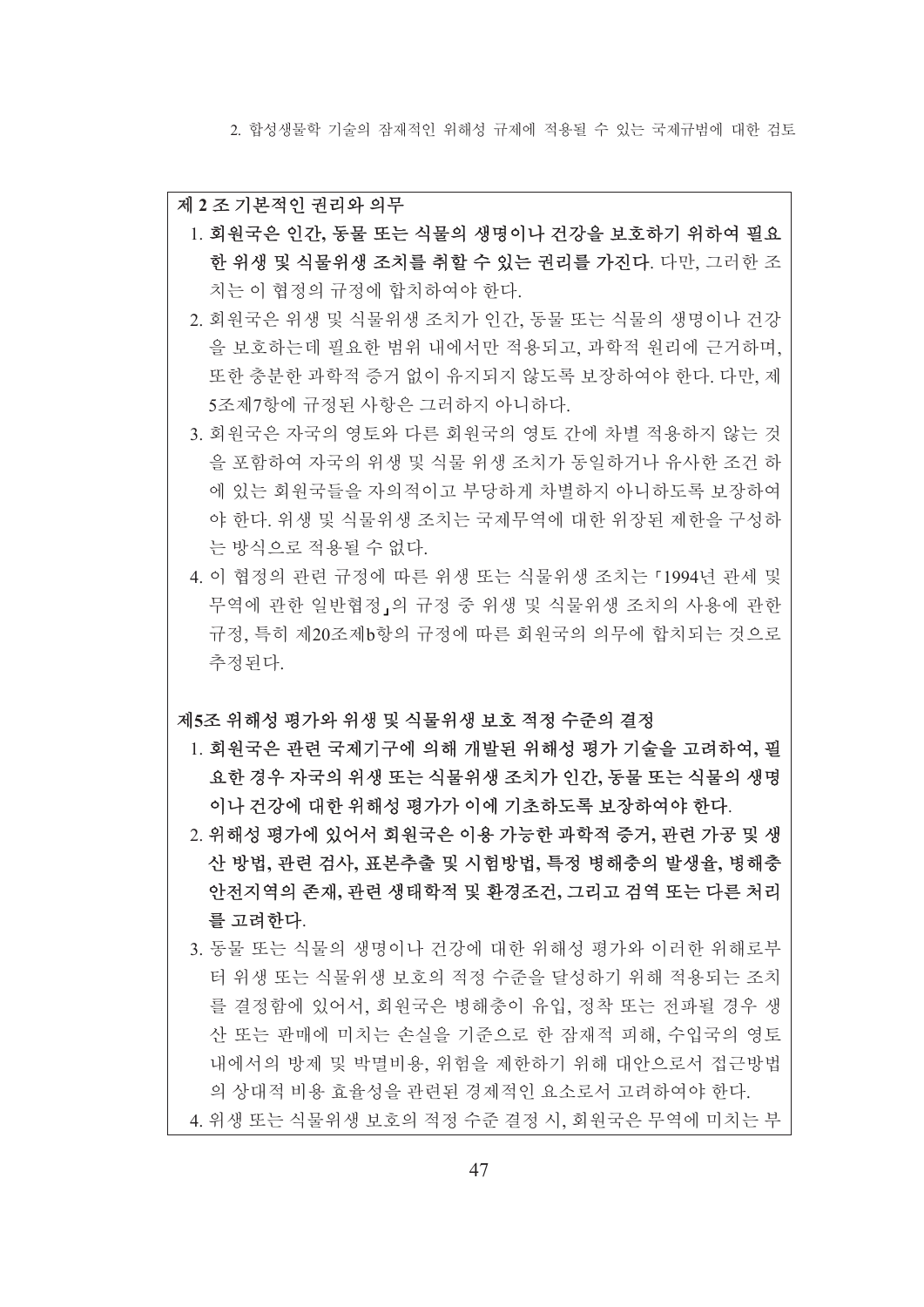정적 영향을 최소화 하는 목표를 고려하여야 한다.

- 5. 인간, 동물 또는 식물의 생명이나 건강에 대한 위해로부터의 위생 또는 식 물위생 보호의 적정 수주이라는 개념의 적용에 있어서 일관성을 달성할 목적으로, 각 회원국은 상이한 상황에서 적절한 것으로 판단하는 수준에 서의 구별이 국제무역에 대한 차별적 또는 위장된 제한을 초래하는 경우 에는 자의적 또는 부당한 구별을 회피하다. 회워국은 이 협정 제12조제1 항, 제2항 및 제3항에 따라 위원회에서 이 규정의 실제 이행을 촉진하기 위 한 지침을 개발하기 위하여 협력한다. 동 지침을 개발함에 있어서 위원회 는 사람들이 자발적으로 자신을 노출하는 인간의 건강상 위험의 예외적 특성을 포함한 모든 관련 요소를 고려하여야 한다.
- 6. 제3조제2항을 저해함이 없이, 위생 또는 식물위생 보호 적정 수준을 달성 하기 위하여 위생 또는 식물위생 조치를 수립 또는 유지하는 때에는, 회원 국은 기술적 및 경제적인 타당성을 고려하여, 동 조치가 위생 또는 식물위 생 보호의 적정 수준을 달성하는데 필요한 정도 이상의 무역제한적인 조 치가 되지 않도록 보장하여야 한다.
- 7. 관련 과학적 증거가 불충분한 경우, 회원국은 관련 국제기구로부터의 정 보 및 다른 회원국이 적용하는 위생 또는 식물위생 조치에 관한 정보를 포 함, 입수가능한 적절한 정보에 근거하여 잠정적으로 위생 또는 식물위생 조치를 채택할 수 있다. 이러한 상황에서, 회원국은 더욱 객관적인 위해성 평가를 위하여 필요한 추가정보를 수집하도록 노력하며, 이에 따라 합리 적인 기간 내에 위생 또는 식물위생 조치를 재검토하여야 한다.
- 8. 다른 회원국이 도입 또는 유지하는 특정 위생 또는 식물위생 조치가 자기 나라의 수출을 제한하거나 제한할 잠재력이 있으며 동 조치가 관련 국제 표준, 지침 또는 권고에 근거하지 않거나, 그러한 표준, 지침 또는 권고가 없다고 믿을만한 이유가 있을 때에는, 동 위생 또는 식물위생 조치에 대한 해명이 요구될 수 있으며, 그러한 해명은 동 조치를 유지하는 회원국에 의 해 제공된다.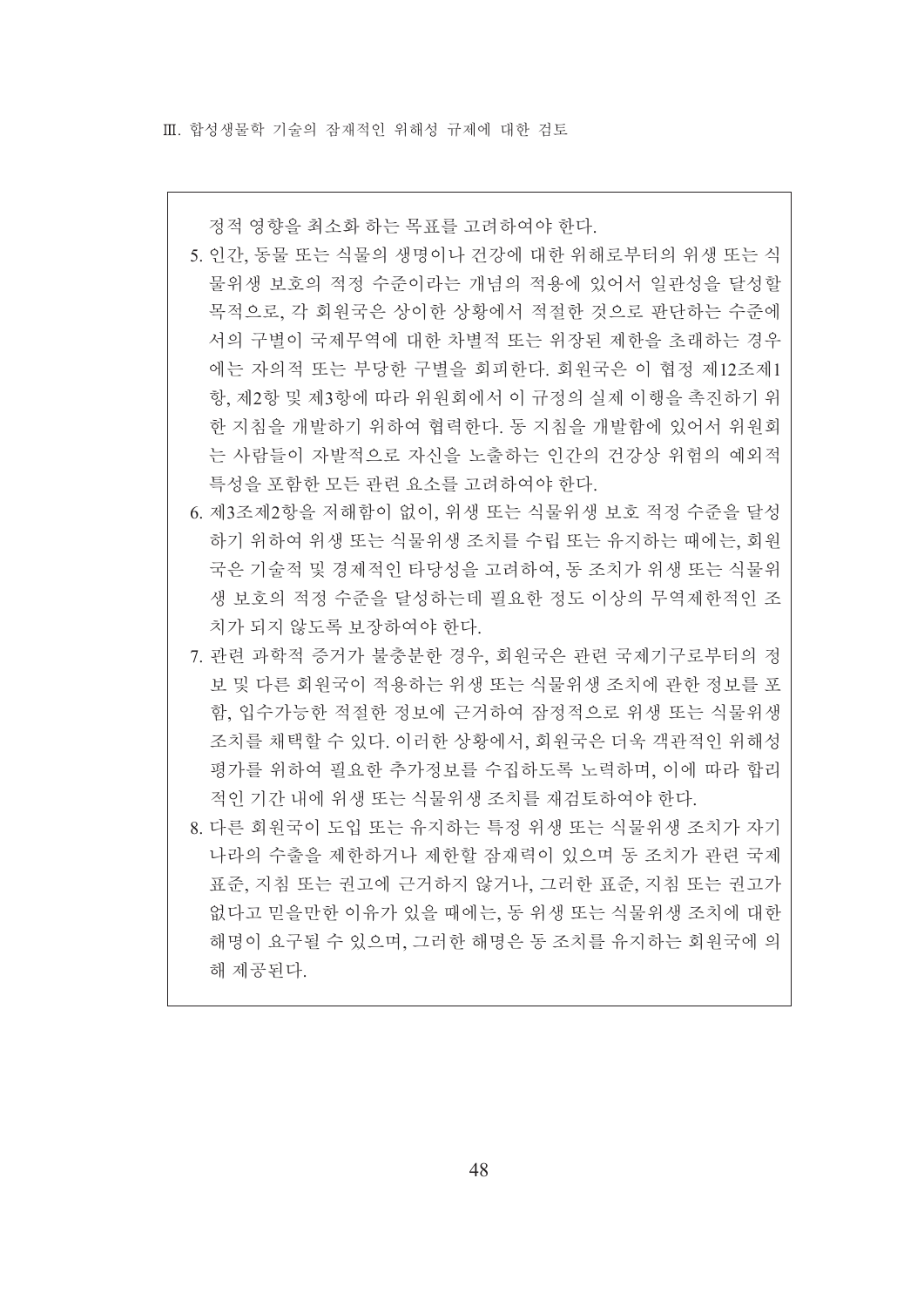# 3 소 결

생물다양성의 보전과 지속가능한 이용 및 바이오안전성의 관점에서 볼 때, 합성생물학 기술은 이상에서 기술한 바와 같은 위해(부정적인 영향)를 내포하고 있다고 할 수 있다. 그러나 그러한 위해는 아직까지 는 과학적으로 검증되지 않은 잠재적인 위해에 지나지 않으며, 더구 나 일정한 가정(합성생물학 기술로 탄생한 유기체가 고의적으로 또는 비고의적으로 방출될 경우 등) 하에서만 상정할 수 있는 위해일 수 있다는 점에서, 당장 합성생물학 기술을 규제해야 할 필요성에 대한 논거로서는 하계가 있어 보이다.

합성생물학 기술의 규제를 위해 적용 가능한 법규범으로 앞서 살펴 본『생물다양성에 관한 협약 과『카르타헤나 의정서』등을 비롯한 여 러 국제협약들의 내용 중에. 실제로 합성생물학 기술에 적용될 수 있 는 규정들은 '사전 예방의 원칙'을 천명하는 규정과 위해성의 평가와 관리에 관한 사항을 정하고 있는 규정 등이라고 할 수 있다. 그런데 위해성의 평가 및 관리와 관련하여, 이들 국제협약들은 과학적 증거 또는 워리에 근거할 것을 요구하고 있고, 협약을 이행하기 위해 제정 된 국내 법률67)들도 대체로 그와 대동소이한 내용을 규정하고 있다. 따라서 이들 국제협약 또는 국내 이행 법률들을 통해 합성생물학 기 술을 규제할 수 없는 상황이다 68)

<sup>67)</sup> 국내 법률에는, 『생물다양성에 관한 협약』의 이행에 관한 사항 등을 정하기 위해 제정된 「생물다양성 보전 및 이용에 관한 법률」과 「카르타헤나 의정서」의 시행에 필요한 사항 등을 규정하기 위해 제정된 『유전자변형생물체의 국가간 이동 등에 관한 법률」, 그리고『생물무기금지협약』의 시행에 필요한 사항 등을 규정하기 위해 제정된 『화학무기 · 생물무기의 금지와 특정화학물질 · 생물작용제 등의 제조 · 수출 입 규제 등에 관한 법률, 등이 있다.

<sup>68) 「</sup>유전자변형생물체의 국가간 이동 등에 관한 법률」과 「화학무기 · 생물무기의 금 지와 특정화학물질 · 생물작용제 등의 제조 · 수출입 규제 등에 관한 법률, 은 '합성 LMO'가 아니라 '기존 LMO'를 규율 대상으로 하는 법률이기 때문에 합성생물학의 위해성에 대한 규제가 어렵다고 보는 견해도 있다. 김훈기, 『합성생물학의 위해성 에 대한 국내 규제법률 검토 - LMO법과 생물무기금지법을 중심으로」, 환경사회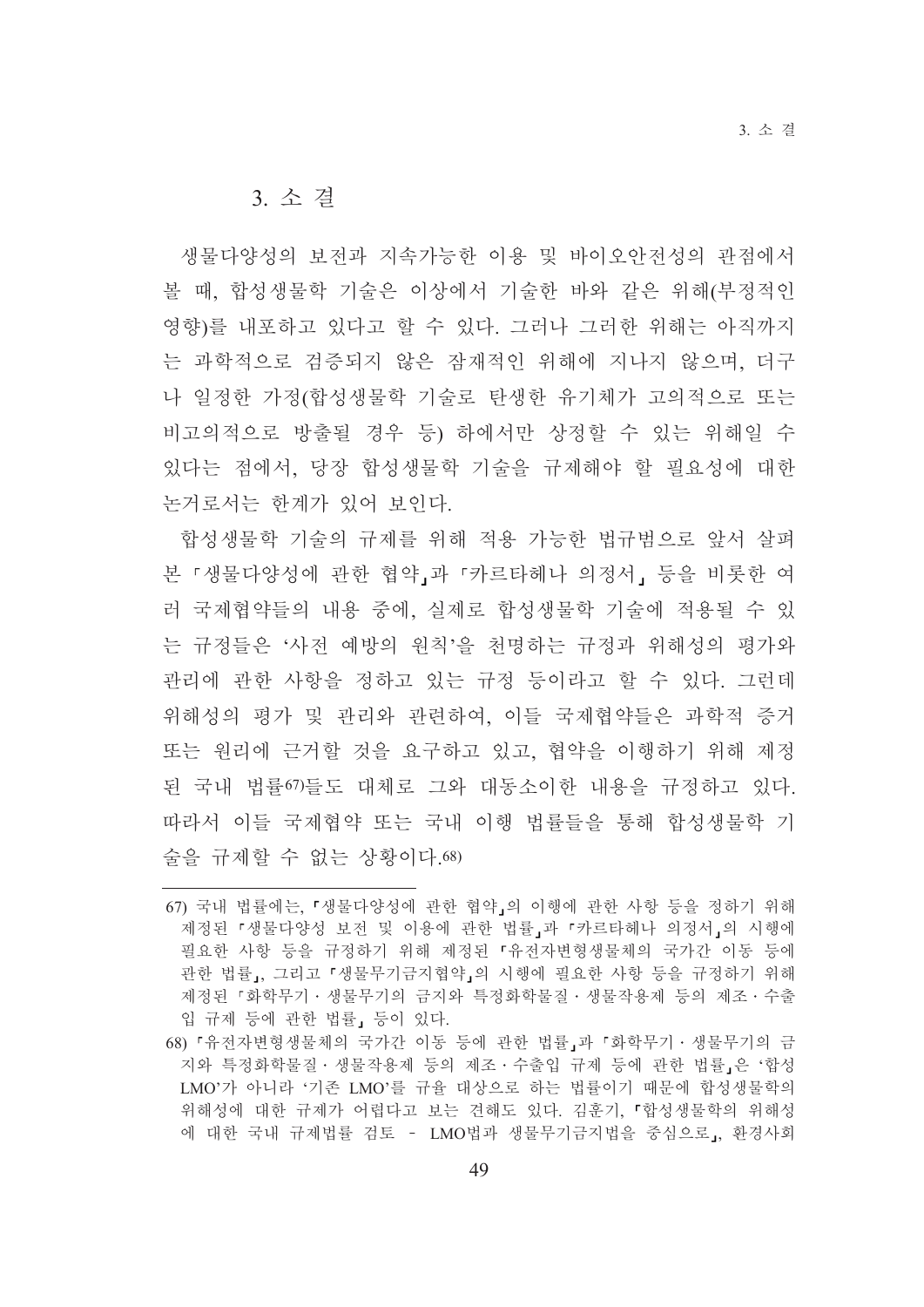Ⅲ. 합성생물학 기술의 잠재적인 위해성 규제에 대한 검토

이러한 점에서, 현재로서는 합성생물학 기술을 규제할 수 있는 법적 근거가 마련되어 있지 않을뿐더러 당장 합성생물학 기술을 규제해야 할 합당한 이유도 없다고 하겠다. 이 같은 상황 하에서 미국과 영국 등 선진국들은 합성생물학 기술을 활용하는 다양한 연구를 주도하기 위해 대규모 투자에 나서고 있으며, 합성생물학을 산업에 여계하려는 연구를 활발하게 시도하고 있는 것으로 보인다. 69)

학 연구 ECO 제13권 2호(2009), 196-202쪽 참조.

<sup>69)</sup> 매일경제(MK) 뉴스, "뜨거운 합성생물학 연구경쟁", http://news.mk.co.kr/newsRead. php?year=2015&no=516690 (최종수정 2015.05.29.).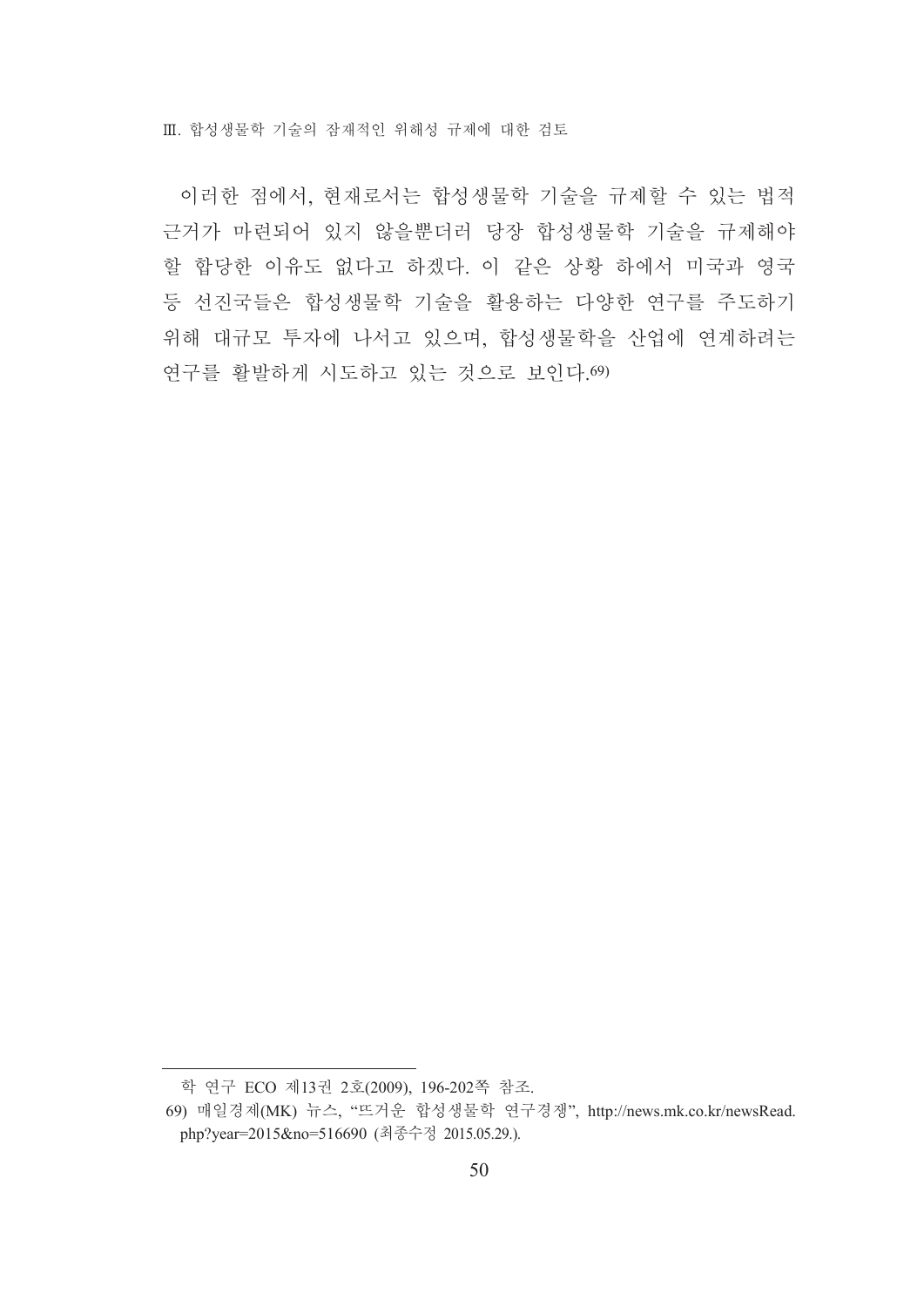# IV. 합성생물학 기술에 대한 보호 및 이용에 관한 법적 검토

1. 함성생물학 기술에 대한 지적재사권 보호

DNA 재조합 기술 등과 같은 생명공학 기술을 활용한 생명공학 관 련 연구의 산물에 대한 법적 보호는 통상 특허권을 위시한 지적재산 권에 의한 보호를 중심으로 이루어져 왔다. 생명공학 기술에 대한 지 적재산권 보호와 관련하여서는, 생명공학 기술을 적용한 제품(예: 의 약품, 유전자 진단키트 등)이 지적재산권 보호의 대상이 된다는 점에 대해서는 논의의 여지가 없었으나, DNA 재조합 기술 등을 통해 얻어 진 유전자(또는 유전자 단편) 그 자체에 대한 지적재산권 보호는 국가 를 불문하고 제한의 필요성을 중심으로 한 논란이 있어왔다.

따라서 이하에서는 유전자 그 자체에 대한 지적재산권 보호 여부를 중심으로 하여, 지적재산권에 의한 보호라는 관점에서 볼 때 합성생 물학 기술이 가지는 의미를 검토하고자 하다.

(1) DNA 재조합 기술과 지적재산권 보호

특정 유전자를 분리하여 벡터와 같은 다른 유전자와의 재조합으로 키메라 유전자를 만든 다음, 다시 다양한 종류의 숙주세포로 도입하 여 특정 유전자를 다량 획득하거나 또는 이 유전자를 발현시키는 기 술을 포괄적으로 "DNA 재조합 기술"이라 한다. 70)71) 발명 또는 창작 의 산물로서 지적재산권 보호의 대상이 되는 DNA는 "유용 유전정보

<sup>70)</sup> 김형건, 『인공 생명체에 대한 저작권 보호: 인공 DNA의 저작물성에 대한 논의를 중심으로」, 계간 저작권 2012년 여름호(통권 98권), 67쪽(남상욱 외 2인, 『유전공학 의 이해 제2판」, 라이프사이언스(2011), 17쪽 인용)(이하 "인공 DNA의 저작물성에 대한 논의"라 한다).

<sup>71) &</sup>lt;그림-3> 유전자 재조합과 그 이용의 전 과정 참조.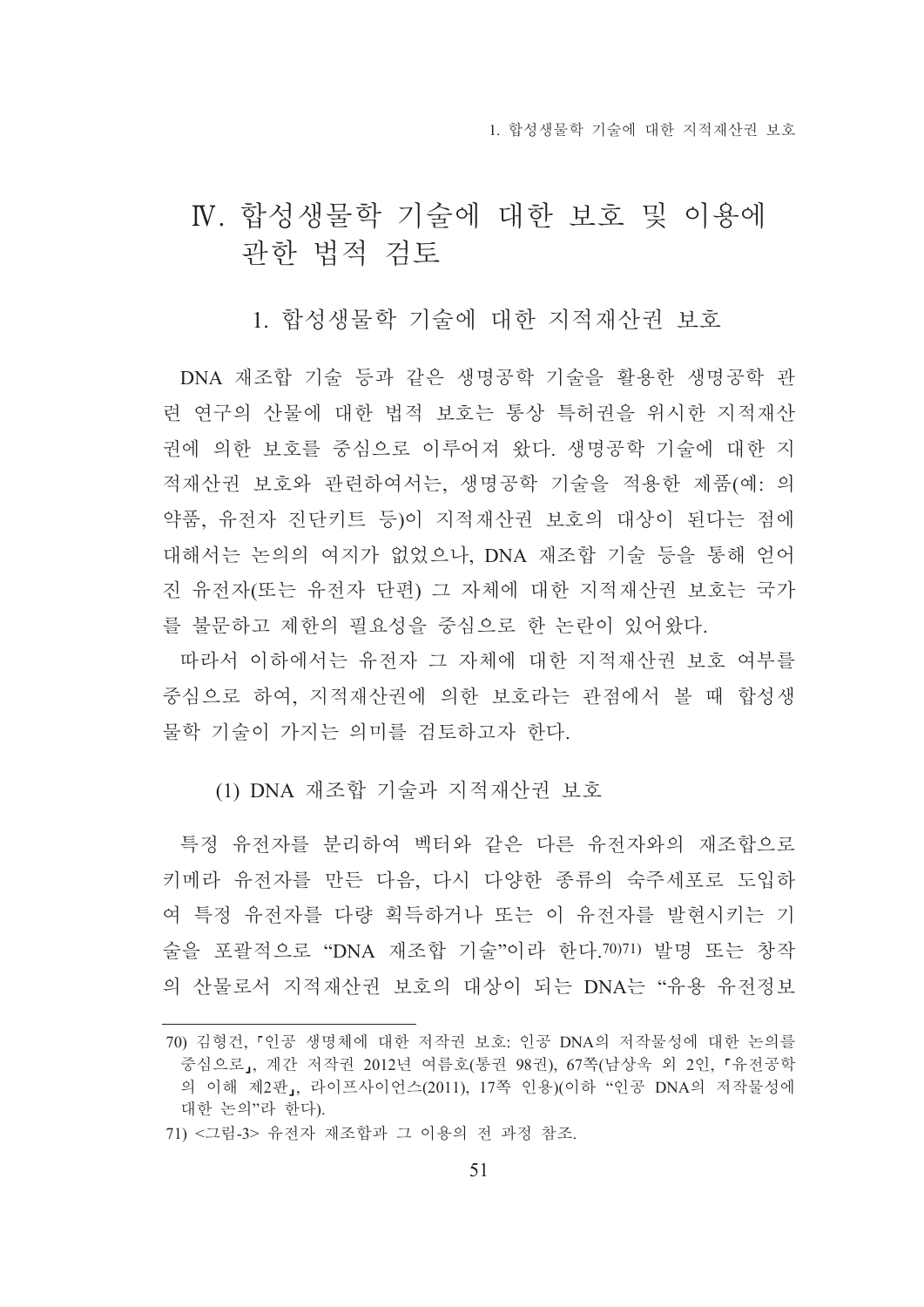IV 합성생물학 기술에 대한 보호 및 이용에 과한 법적 검토

를 담고 있는 유전자 염기서열을 포함하는 DNA 단편으로 DNA 재조 합 기술을 통해 인간에 의해 인체로부터 분리 · 정제된 DNA"(이하 "인체로부터 분리 · 정제된 DNA"라 한다)를 말하며,72) 이는 종전에 특 허권에 의해 보호되거나 또는 저작권에 의한 보호가 논의되어 왔다.



<그림-3> 유전자 재조합과 그 이용의 전 과정

출처: 김형건, 『인공 생명체에 대한 저작권 보호: 인공 DNA의 저작물성에 대한 논의를 중심으로, (2012), 67쪽 (원출처: 남상욱 외 2인, 「유전공학의 이해 제2판」 라이프사이언스(2011). 7쪽)

1) 특허권에 의한 보호

인체로부터 분리 · 정제된 DNA가 특허권에 의해 보호되기 위해서 는, 해당 DNA가 1) 특허 보호의 대상이 되는 발명이어야 하며(특허 적격성), 2) 새로운 발명이어야 하고(신규성), 또한 3) 그 발명이 속하

<sup>72)</sup> 인공 DNA의 저작물성에 대한 논의, 앞의 문헌, 67쪽.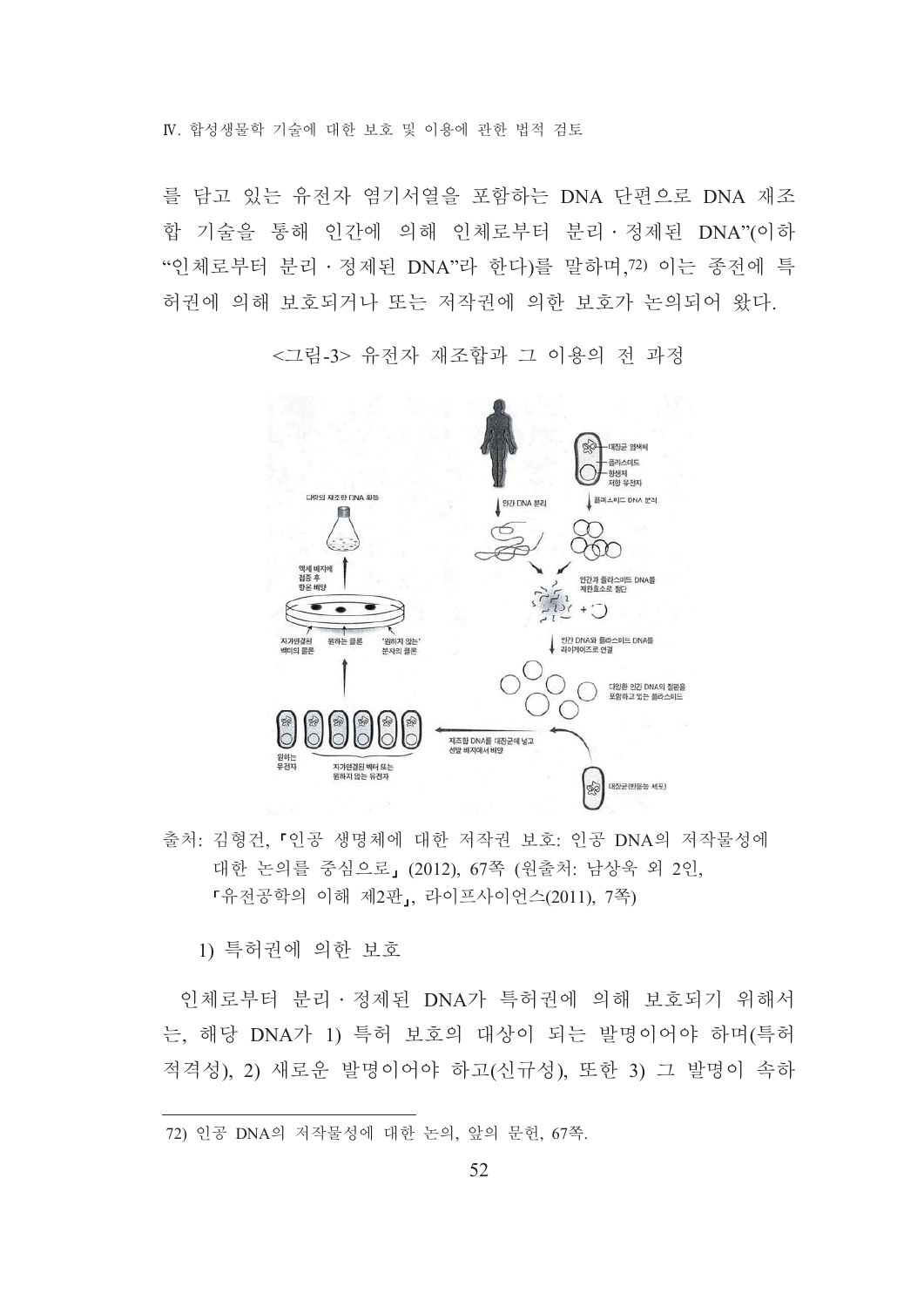는 기술 분야에서 통상의 지식을 가진 자가 쉽게 발명할 수 없어야 하며(진보성), 4) 산업상 이용할 수 있는 발명이어야 한다(산업상 이 용가능성).73)

2013년 6월 미국 연방대법원의 Association for Molecular Pathology v. Myriad Genetics, Inc. 판결(이하 "Myriad Genetics 판결"이라 한다)74) 이 내려지기 전까지는, 인체로부터 분리 · 정제된 DNA가 "인간에 의 해 만들어진 모든 것"이 특허 보호의 대상이 된다고 판시했던 미국 연방대법원의 Diamond v. Chakrabarty 판결(이하 "Chakrabarty 판결"이 라 한다)75)에 근거하여 특허적격성을 인정받아 왔다.76) 또한, 1) "공중 (公衆)이 이용할 수 있는 상태"를 판단 기준으로 하여 신규성을, 2) 선 행기술에 해당하는 인체로부터 분리·정제된 DNA와의 "구조적 유사 성"을 판단 기준으로 하여 진보성을, 그리고 3) "명확하고, 실체적이 며 신뢰할 수 있는" 용도를 판단 기준으로 하여 사업상 이용가능성을 각각 인정받았기 때문에 77) 인체로부터 부리 · 정제된 DNA에 대해 손 쉽게 특허를 취득할 수 있었다.

하지만, 최근 미국 연방대법원이 Myriad Genetics 판결을 통해 인체 로부터 분리 · 정제된 DNA를 '자연적으로 발생하는 인체로부터 분리 된 DNA'와 '메신저 RNA로부터 합성된 DNA(cDNA)'로 구분하여, 후 자에 대해서만 특허적격성을 인정하는 취지의 판시를 하였는데,78) 이 같은 미국 연방대법원 판결은 특허권에 의한 보호의 관점에서 볼 때

<sup>73)</sup> 특허법 제29조, 제30조 및 제32조 참조.

<sup>74) 133</sup> S.Ct. 2107 (2013).

<sup>75) 447</sup> U.S. 303 (1980).

<sup>76)</sup> See Hyung-Gun Kim, Human Gene Patents and Patent Policy: A Case Study of the Breast Cancer Gene Patent Controversy (Doctoral Dissertation), Indiana University (2009), pp. 31-34.

<sup>77)</sup> See id. at 35-51.

<sup>78)</sup> 김형건, 『유전자 관련 발명의 특허적격성에 관한 최근 동향: 미국 연방대법원의 Association for Molecular Pathology v. Myriad Genetics, Inc. 판결의 의미,, 법제연구 통권46호(2014), 407쪽 이하 참조(이하 "유전자 발명 특허적격성 최근 동향"이라 한다).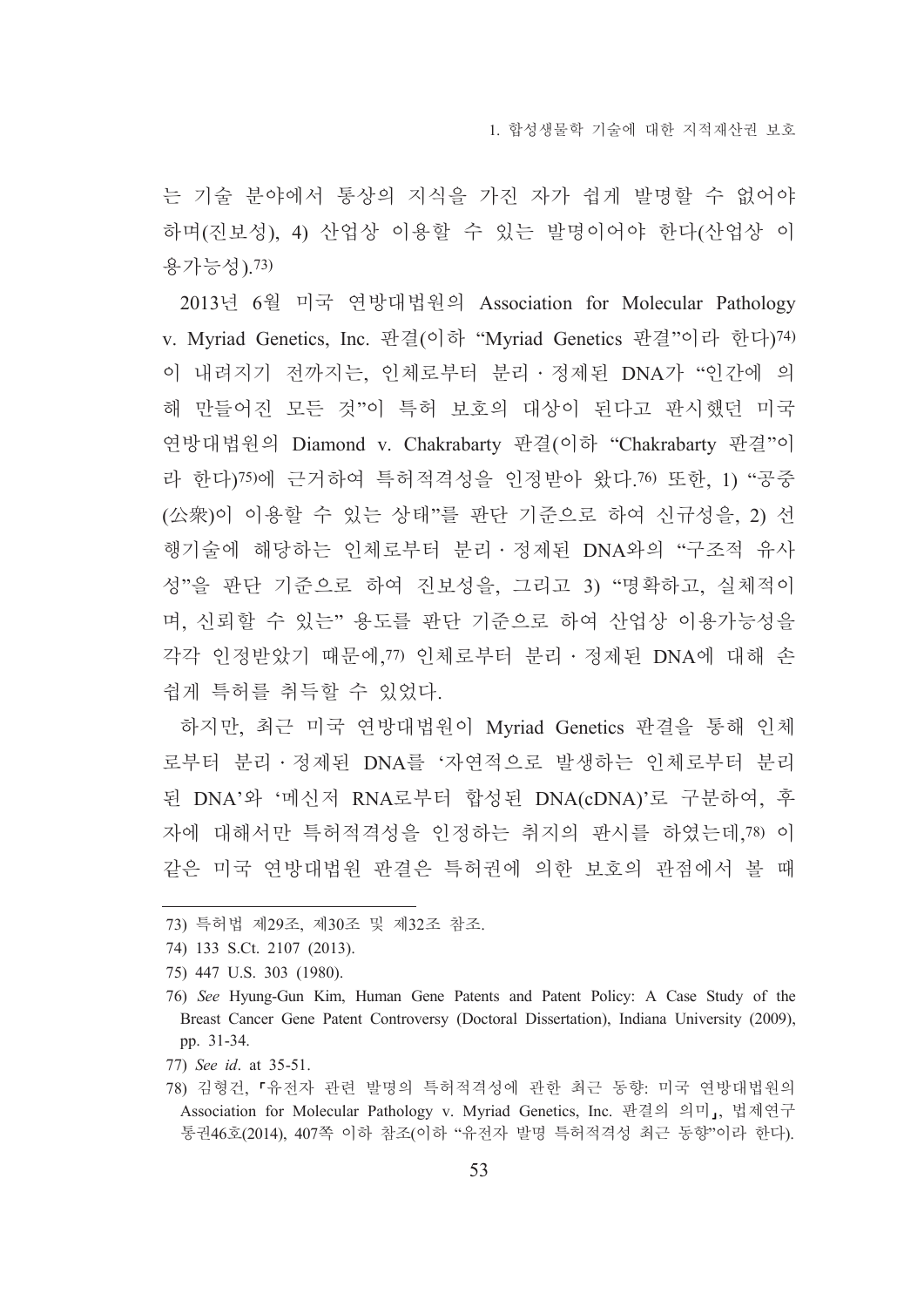IV 합성생물학 기술에 대한 보호 및 이용에 과하 법적 검토

DNA 재조합 기술을 통해 얻어진 발명의 입지를 상당히 큰 폭으로 축 소시킬 것으로 전망되고 있다.79)

2) 저작권에 의한 보호

저작권으로 보호받기 위해서는, 저작물이 일정수주 이상의 창작성을 지니고 있어야 하고, 외부에 표현되거나 또는 유형적 표현매체에 고 정됨으로써 객과적으로 존재하여야 하다 80)

이체로부터 부리 · 정제된 DNA에 대한 저작권 보호와 관련하여 '일 려의 지시. 명령으로 표현된 창작물'로서 보호를 받고 있는 "컴퓨터프 로그램저작물"과 인체로부터 분리 정제된 DNA 사이의 유사성81) 82)83)84)을 근거로 하여, 한 때 인체로부터 분리 · 정제된 DNA가 저작

82) 0과 1로 표시되는 컴퓨터프로그램의 목적코드는 아래와 같이 표현될 수 있다.

A, T, C 및 G로 구분되는 DNA 염기들의 결합은 아래와 같이 표현될 수 있다.

# CGTCAGATAGCGTCAGATACAGTCAGTGACGTCAGCTACTGTCAGTACAG GCAGTCTATCGCAGTCTATGTCAGTCACTGCAGTCGATGACAGTCATGTC

<sup>79)</sup> 유전자 발명 특허적격성 최근 동향, 위의 문헌, 429-431쪽 참조.

<sup>80)</sup> 인공 DNA의 저작물성에 대한 논의, 앞의 문헌, 69-70쪽.

<sup>81)</sup> 컴퓨터프로그램저작물의 경우 모든 유형의 정보가 디지털화되어 0과 1을 통해 인간에 의해 작성되어지고, 인간이 읽을 수 있는 상태로 표현되거나 또는 기계가 읽을 수 있는 매체에 옮겨지는데, 이와 마찬가지로 DNA의 경우에도 A, T. C와 G 라는 염기들이 쌍을 이루어 나열되어 있으며, DNA 재조합 기술을 통해 인체로부 터 분리 · 정제된 DNA는 인간이나 기계가 읽을 수 있는 상태로 표현된 것이라 할 수 있다. 인공 DNA의 저작물성에 대한 논의, 위의 문헌, 72쪽(Christopher M. Holman, Copyright for Engineered DNA: An Idea Whose Time Has Come?, 113 W. VA. L. REV. 699, p. 713 인용).

<sup>83)</sup> 또한, 컴퓨터프로그램에 있어서 정보의 흐름은 인간이 입력한 실제코드에 해당하 는 원시코드(source code)로부터 시작되어 0과 1로 표시되는 목적코드(object code)로 변환되고, 결국에는 컴퓨터 자신이 실제로 인식할 수 있는 전기적인 충격으로 변환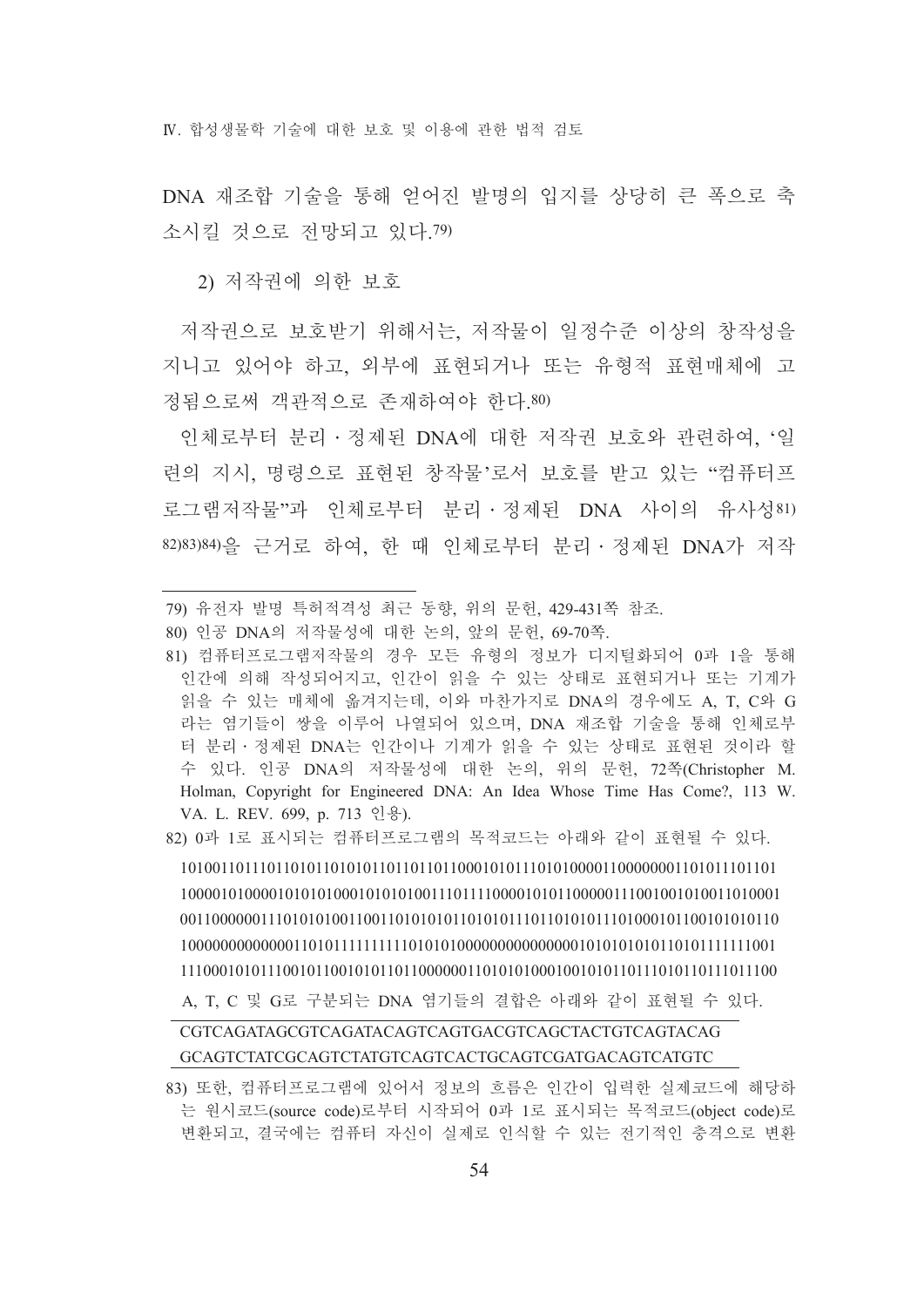1 함성생물학 기술에 대한 지적재산권 보호

권으로 보호받을 수 있다는 주장이 제기되기도 하였다.85) 그러나 인 체로부터 분리 · 정제된 DNA는 DNA 재조합 기술을 통해 자연 상(인 체 내)에 존재하는 대응물의 DNA 역기서열을 그대로 클로닝(복제)해 만들어낸 것에 불과하기 때문에 창작성이 결여되어 저작권으로 보호 될 수 없다는 주장86)에 막혀 크게 주목을 받지는 못했다.

(2) 합성생물학 기술과 지적재산권 보호

1) 특허권에 의한 보호

미국 연방대법원은 Myriad Genetics 판결을 통해 Chakrabarty 판결을 재해석하여. 특허 보호의 대상이 되지 않는 '자여의 산물'에 대한 판 단 기준을 종래의 "인간에 의해 만들어진 모든 것"에서 "자연 상의 대응물의 그것과 뚜렷이 구별되는 특성을 가지는지 여부"로 바로잡고, 그에 따라 '자연적으로 발생하는 인체로부터 분리된 DNA'와 '메신저 RNA로부터 합성된 DNA(cDNA)' 중에 후자에 대해서만 특허적격성을 인정하였다.87) 합성생물학 기술을 통해 얻어지는 합성 DNA88)는 후자

되는데, 이와 유사하게, DNA에 있어서 유전정보는 DNA 염기서열에서 RNA(컴퓨터 의 운영체계에 해당함)로, 그리고 RNA에서 단백질(컴퓨터프로그램에 있어서의 전 기적인 충격과 유사함)로 전달되어 진다. 인공 DNA의 저작물성에 대한 논의, 앞의 문헌, 72쪽(김정완, 「생명공학의 지적재산권 보호: 저작물성을 중심으로」, 기업법연 구 제18권 제2호, 252-253쪽 인용).

<sup>84)</sup> 뿐만 아니라, 컴퓨터프로그램이 전자기계에 대해 일련의 지시를 제공하는 것과 마찬가지로, DNA도 생물학적 기계에 대해 지시를 제공한다. 인공 DNA의 저작물 성에 대한 논의, 위의 문헌, 72-73쪽(김정완, 위의 문헌, 253쪽 인용).

<sup>85)</sup> 인공 DNA의 저작물성에 대한 논의, 위의 문헌, 72쪽, 미국의 Irving Kayton 교수 가 1982년에 최초로 인체로부터 분리 · 정제된 DNA에 대한 저작권 보호를 주장하 였다. 인공 DNA의 저작물성에 대한 논의, 위의 문헌, 73쪽.

<sup>86)</sup> 인체로부터 분리 · 정제된 DNA가 저작권으로 보호될 수 없다고 주장하는 저작권 법 전문가들의 대다수가 이 견해를 취하고 있다. 인공 DNA의 저작물성에 대한 논 의, 위의 문헌, 75쪽.

<sup>87)</sup> 유전자 발명 특허적격성 최근 동향, 앞의 문헌, 425-426.

<sup>88)</sup> 본문 '제2장 제1절 합성생물학의 정의'의 내용 참조.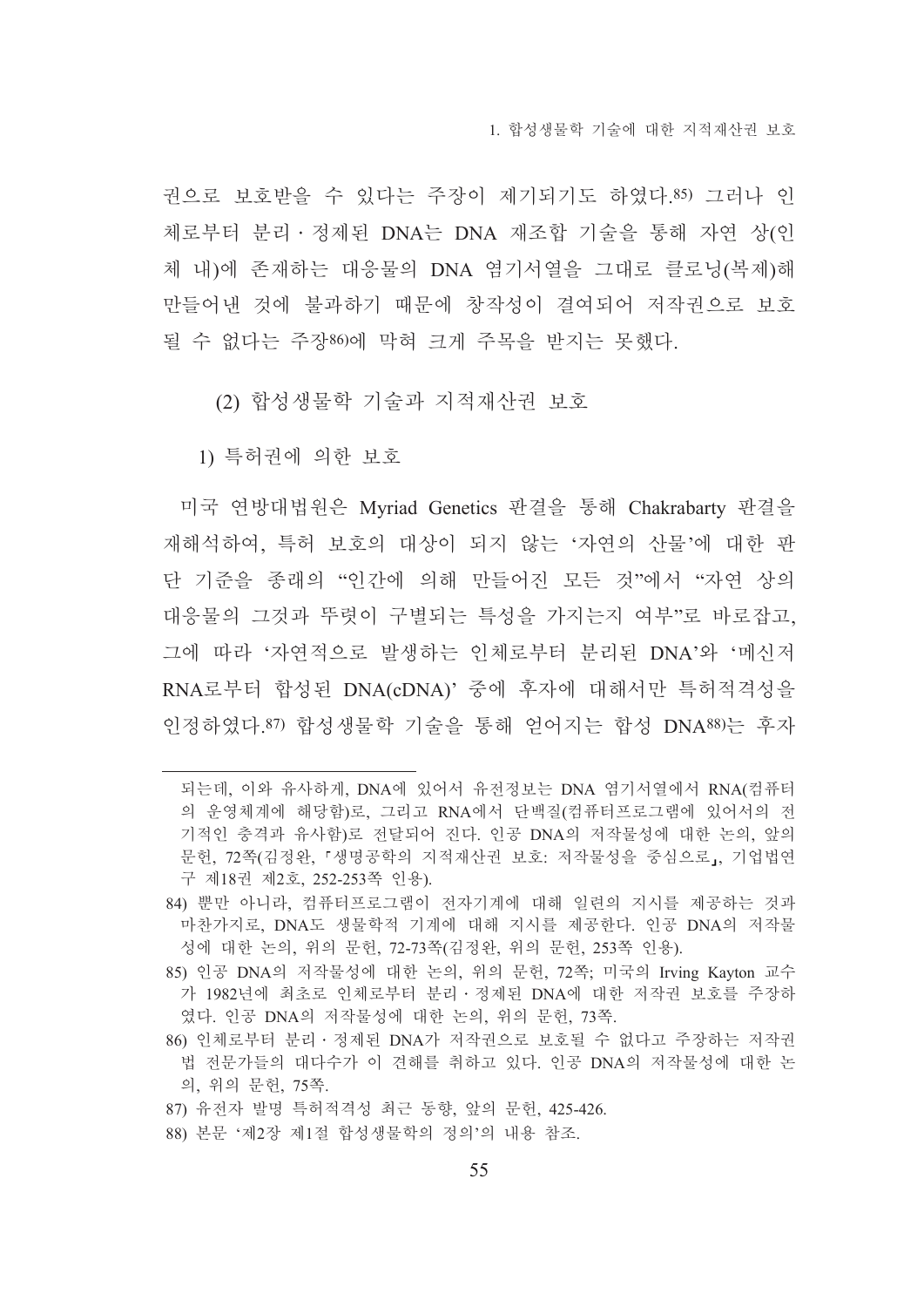에 해당되는 발명이라고 할 수 있기 때문에, 미국 연방대법원의 최근 판결은 합성생물학 기술을 통해 얻어진 발명에 대한 특허 보호를 재 차 확인해 주 판결이라고 할 수 있다.

2) 저작권에 의한 보호

인체로부터 분리 · 정제된 DNA에 대한 저작권 보호가 그동안 주목 받지 못했던 이유로, 인체로부터 분리 · 정제된 DNA의 구조를 이루는 DNA 염기서열이 컴퓨터프로그램의 목적코드의 경우와 다르게 인간에 의해 직접 창작된 독창적인 것이 아니라 DNA 재조합 기술을 이용해 자연에 존재하고 있는 DNA 염기서열을 그대로 복제한 것이거나 또는 약간의 변경만을 가한 것으로서 그 실질에 있어서 자연 상(인체 내)에 존재하는 그에 대한 대응물(DNA)의 염기서열과 차이가 없다는 점을 들 수 있다.89) 다시 말해, 인체로부터 분리·정제된 DNA를 창작하는 활동에 해당되는 DNA 염기서열의 구성에 있어서 독창성이 결여되었 기 때문에 인체로부터 분리 · 정제된 DNA의 저작물성이 쉽게 인정될 수 없었던 것이다.90)

그런데 합성생물학 기술은 인간이 DNA 염기서열을 직접 디자인하 고, 그에 따라 DNA를 순수하게 화학적으로 합성해내는 것을 가능케 하기 때문에 합성생물학 기술을 통해 만들어진 합성 DNA의 경우 A. T, C 및 G로 이루어진 DNA 염기서열이 자연 상에 존재하는 그에 대 한 대응물의 DNA 염기서열과는 뚜렷이 구별되는 독창적인 것이 될 수 있다.91) 또한, 합성 DNA, 더 나아가서는 합성세포가 자연 상에 존 재하는 그에 대한 대응물의 그것과는 구별되는 기능과 특성을 가질 수 있으며, 설령 똑같은 기능과 특성을 가진다 하더라도 양자가 서로 식별될 수 있기 때문에 합성생물학 기술을 통해 얻어진 합성 DNA가

<sup>89)</sup> 인공 DNA의 저작물성에 대한 논의, 앞의 문헌, 79-80쪽.

<sup>90)</sup> 인공 DNA의 저작물성에 대한 논의, 위의 문헌, 80쪽.

<sup>91)</sup> 인공 DNA의 저작물성에 대한 논의, 위의 문헌, 80쪽.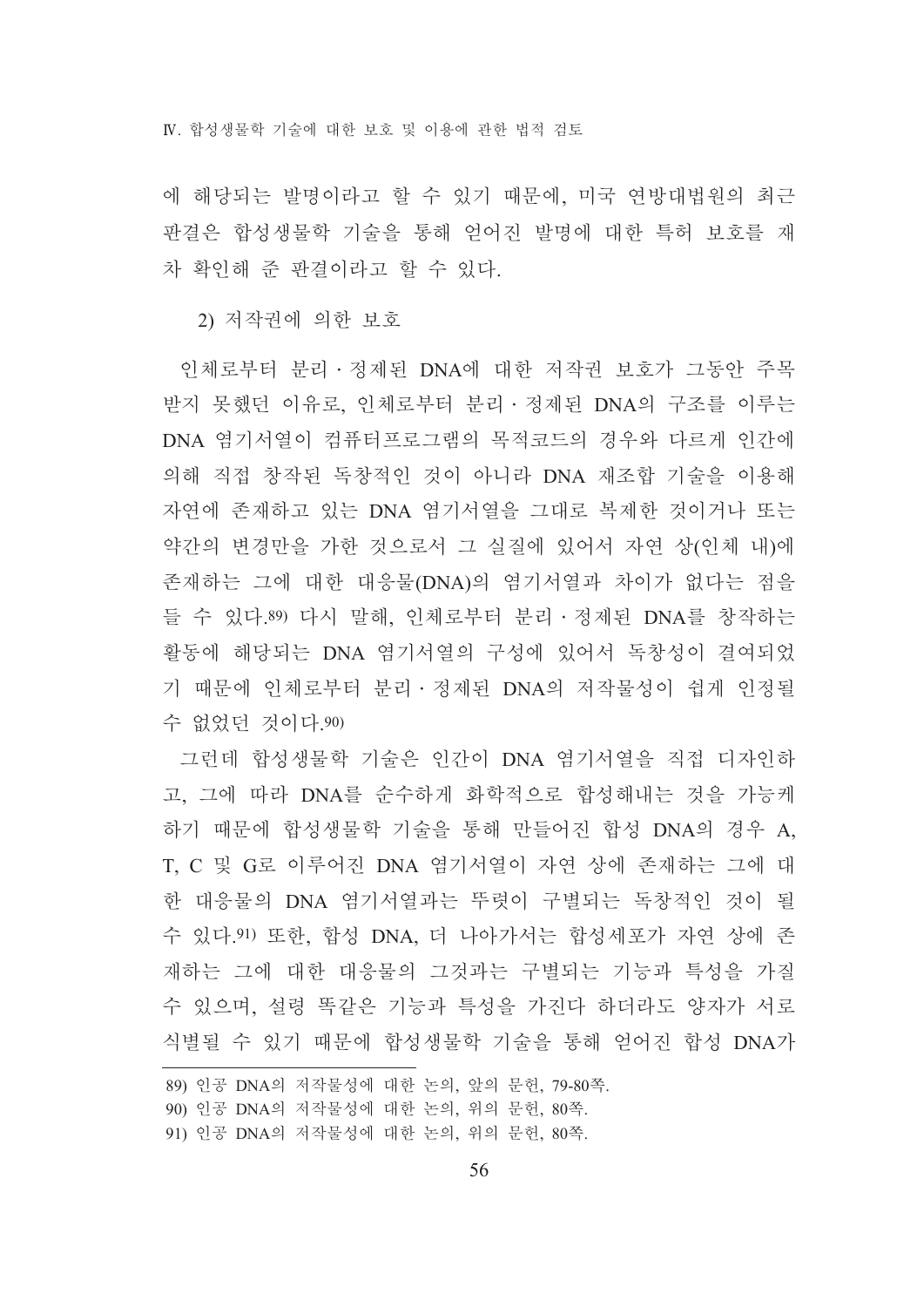2. 합성생물학 기술의 보호 또는 이용에 적용될 수 있는 국제규범 등에 대한 검토

창작성을 갖는 독창적인 저작물로서 인정받을 수 있는 가능성이 한층 더 커졌다고 할 수 있다.92)

- 2. 합성생물학 기술의 보호 또는 이용에 적용될 수 있는 국제규범 등에 대한 검토
- (1) 국제규범상의 관련 규정에 대한 검토
- 1) 생물다양성에 관한 협약(Convention on Biological Diversity)

합성생물학의 개념의 범주를 어떻게 해석하느냐에 따라 「생물다양성 에 관한 협약, 상의 유전자원(genetic resources)에 대한 접근 및 유전자 원의 이용으로부터 얻어지는 이익의 공유에 관한 규정(제15조)과 기술 이전에 관한 규정(제16조 및 제19조)이 합성생물학에 적용될 수 있다.

### 제15조 유저자워에 대한 접근

- 1. 국가가 자신의 천연자원에 대한 주권적 권리를 가지고 있음에 비추어 유 전자원에 대한 접근을 결정하는 권한은 해당 국가의 정부에 있으며 유전 자워에 대한 접근은 국가입법에 따른다.
- 2. 각 체약당사자는 다른 체약당사자의 환경적으로 건전한 이용을 위하여 유 저자워에 대한 접근을 촉지하는 여거을 조성하고 이 협약의 목적에 반하 는 제한을 부과 하지 아니하도록 노력한다.
- 3. 이 협약의 목적상 이 조와 제16조 및 제19조에 언급된 체약당사자가 제공 하는 유전자원은 그 자원의 원산국인 체약당사자 또는 이 협약에 따라 유 전자워을 획득 한 당사자가 제공하는 것만을 의미한다.
- 4. 유전자워에 대한 접근이 허용된 경우, 그 접근은 상호 합의된 조건과 이 조 의 규정에 따른다.
- 5. 유전자워에 대한 접근은 그 자워을 제공하는 체약당사자가 달리 결정하지 아니하는 한. 그 체약당사자의 사전통보승인을 받는 경우에 하하다.
- 6. 각 체약당사자는 다른 체약당사자가 제공한 유전자원에 기초한 과학적 연

<sup>92)</sup> 인공 DNA의 저작물성에 대한 논의, 위의 문헌, 80쪽.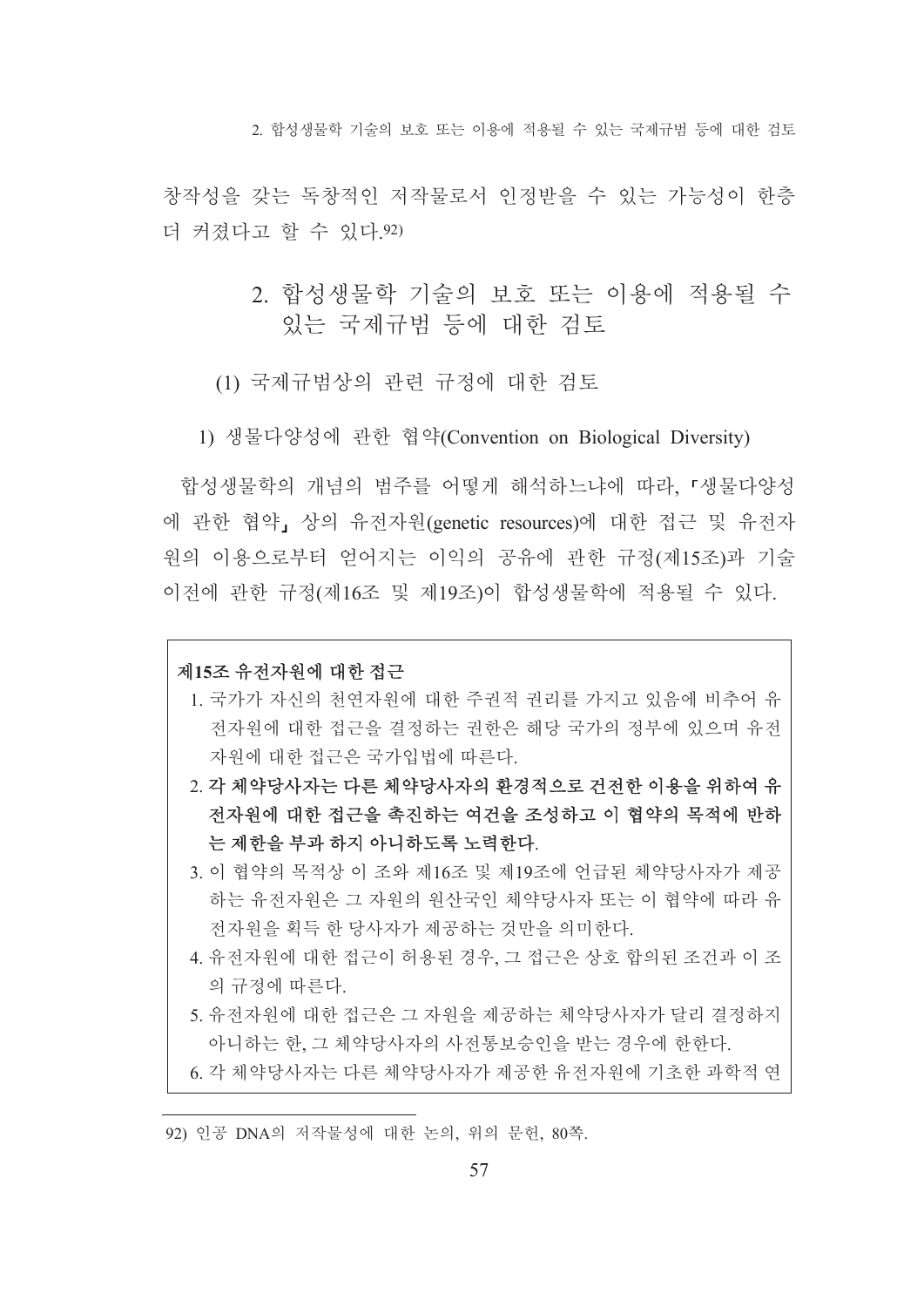IV 합성생물학 기술에 대한 보호 및 이용에 과하 법적 검토

구를 그 체약당사자의 와저하 참여와 가능하 경우 그 체약당사자의 영토 아에서 개발 · 수행되도록 노력하다

7. 각 체약당사자는 연구 · 개발의 결과와 유전자원의 상업적 및 그 밖의 이 용으로 발생하는 이익을 그 자워을 제공하는 국가와 공정하고 공평하게 공유하기 위하 여 적절히 그리고 제16조 및 제19조에 따라 그리고 필요한 경우에는 제20조 및 제 21조에 의하여 설치된 재정체계를 통하여 입법 적 · 행정적 또는 정책적 조치를 취한다. 이러한 공유는 상호 합의된 조건 에 따른다.

제16조 기술에의 접근 및 기술이전

- 1. 각 체약당사자는 기술에는 생명공학이 포함되며 체약당사자가의 기술에 의 접근과 이전이 이 협약의 목적달성에 필수적인 요소임을 인정하여 이 조의 규정에 따라 생물다양성의 보전과 지속가능한 이용과 관련되거나, 유전자원을 이용하는 기술로서 환경에 심각한 피해를 끼치지 아니하는 기술에 대한 다른 체약당사자의 접근 및 이들에 대한 기술이저을 제공 그 리고/또는 촉진한다.
- 2. 제1항에 언급된 개발도상국에 대한 기술접근 및 이전은 상호 합의되는 경 우 양허적이고 특혜적인 조건을 포함하여 공정하고 최혜적인 조건으로 그 리고 필요한 경우 제20조 및 제21조에 따라 설치된 재정체계에 따라 제공 그리고/또는 촉진된다. 특허 및 그 밖의 지적소유권의 적용을 받는 기술의 경우, 지적소유권의 적절하고 효과적인 보호를 인정하고 그에 합치되는 조건으로 이러한 기술접근 및 이전이 제공된다. 이 항은 제3항 · 제4항 및 제5항에 합치되게 적용된다.
- 3. 각 체약당사자는 유전자원을 제공하는 체약당사자, 특히 개발도상국인 체 약당사자가 상호 합의된 조건하에 또는 필요한 경우 제20조 및 제21조의 규정을 통하여 그리고 국제법에 따르고 제4항 및 제5항에 합치되게 특허 및 그 밖의 지적재산권으로 보호된 기술을 포함하여 그 자원을 이용하는 기술에 접근하거나 이전받을 수 있도록 적절히 입법적 · 행정적 또는 정책 적 조치를 취한다.
- 4. 각 체약당사자는 민간부문이 개발도상국의 정부기관 및 민간부문의 이익 을 위하여 제1항에 언급된 기술에의 접근 · 공동개발 및 이전을 촉진하도 록 하기 위하여 적절히 입법적 • 행정적 또는 정책적 조치를 취하며, 이와 관련하여 제1항 · 제2항 및 제3항에 포함된 의무사항을 주수하다.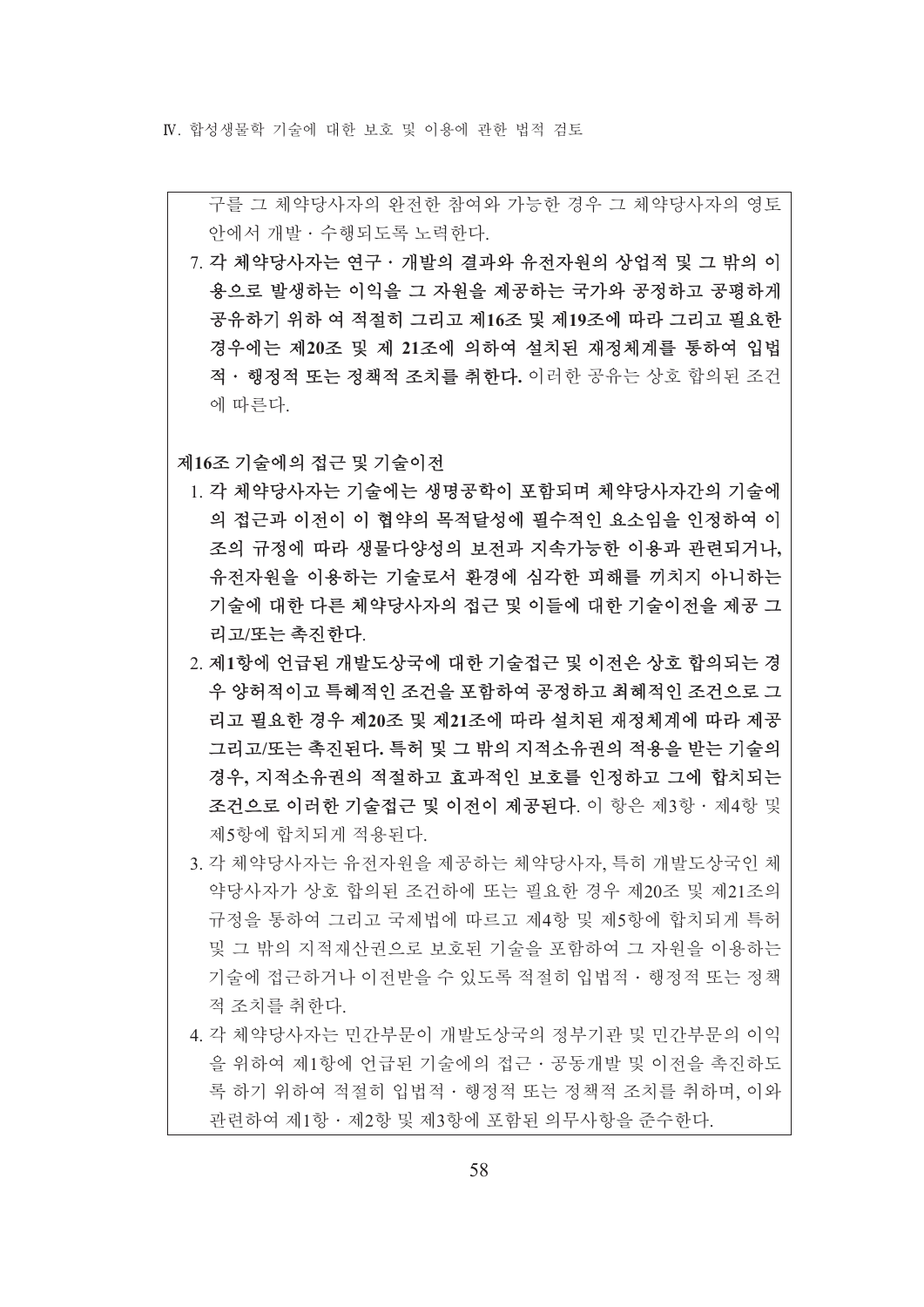2. 합성생물학 기술의 보호 또는 이용에 적용될 수 있는 국제규범 등에 대한 검토

5. 체약당사자는 특허권 및 그 밖의 지적소유권이 이 협약의 이행에 영향을 미칠 수 있음을 인정하고, 이러한 권리가 이 협약의 목적을 지워하고 이 협약의 목적에 반하지 아니하도록 보장하기 위하여 국내입법 및 국제법 에 따라 협력한다.

### 제19조 생명공학의 관리 및 그 이익의 배분

- 1. 각 체약당사자는 생명공학의 연구 활동을 위하여 유전자원을 제공하는 당 사자, 특히 개발도상국인 당사자가 그러한 연구 활동에 효과적으로 참여 하고 가능한 경우 유전자원 제공국 안에서 참여할 수 있도록 적절히 입법 적 · 행정적 또는 정책적 조치를 취한다.
- 2. 각 체약당사자는 다른 체약당사자 특히 개발도상국인 체약당사자가 제공 한 유전자원에 근거한 생명공학으로부터 발생하는 결과 및 이익에 대하여 공정하고 공평한 기초위에서 그러한 당사자의 우선적인 접근을 증진하고 촉진하기 위하여 모든 실행 가능한 조치를 취한다. 이러한 접근은 상호 합 의된 조건에 따른다.
- 3. 당사자는 생물다양성의 보전과 지속가능한 이용에 부정적인 효과를 미칠 수 있는 생명공학에 기인한 변형된 생물체의 안전한 이전 · 취급 및 사용 의 분야에서 특히 사전 통보에 대한 동의 등을 포함한 적절한 절차를 명시 하는 의정서의 필요성과 그 양식을 검토한다.
- 4. 각 체약당사자는 직접 또는 제3항에 언급된 생물체를 제공하는 자신의 관 할 아래 있는 자연인 또는 법인에 요구하여 그 생물체를 도입하는 체약당 사자가 생물체를 다루는 데 필요로 하는 사용 및 안전규정에 관한 모든 가 능한 정보뿐만 아니라 이러한 생물체를 도입하는 체약당사자에게 관계되 는 특정 생물체의 잠재적이고 부정적인 영향에 관한 모든 가능한 정보를 제공한다.
- 2) 나고야 의정서(Nagova Protocol on Access to Genetic Resources and the Fair and Equitable Sharing of Benefits Arising from Their Utilization to the Convention on Biological Diversity)

『나고야 의정서』는 유전자원 및 유전자원과 관계된 전통지식에 대 한 접근, 이익의 공유 및 준수사항과 관련한 당사국의 핵심적인 의무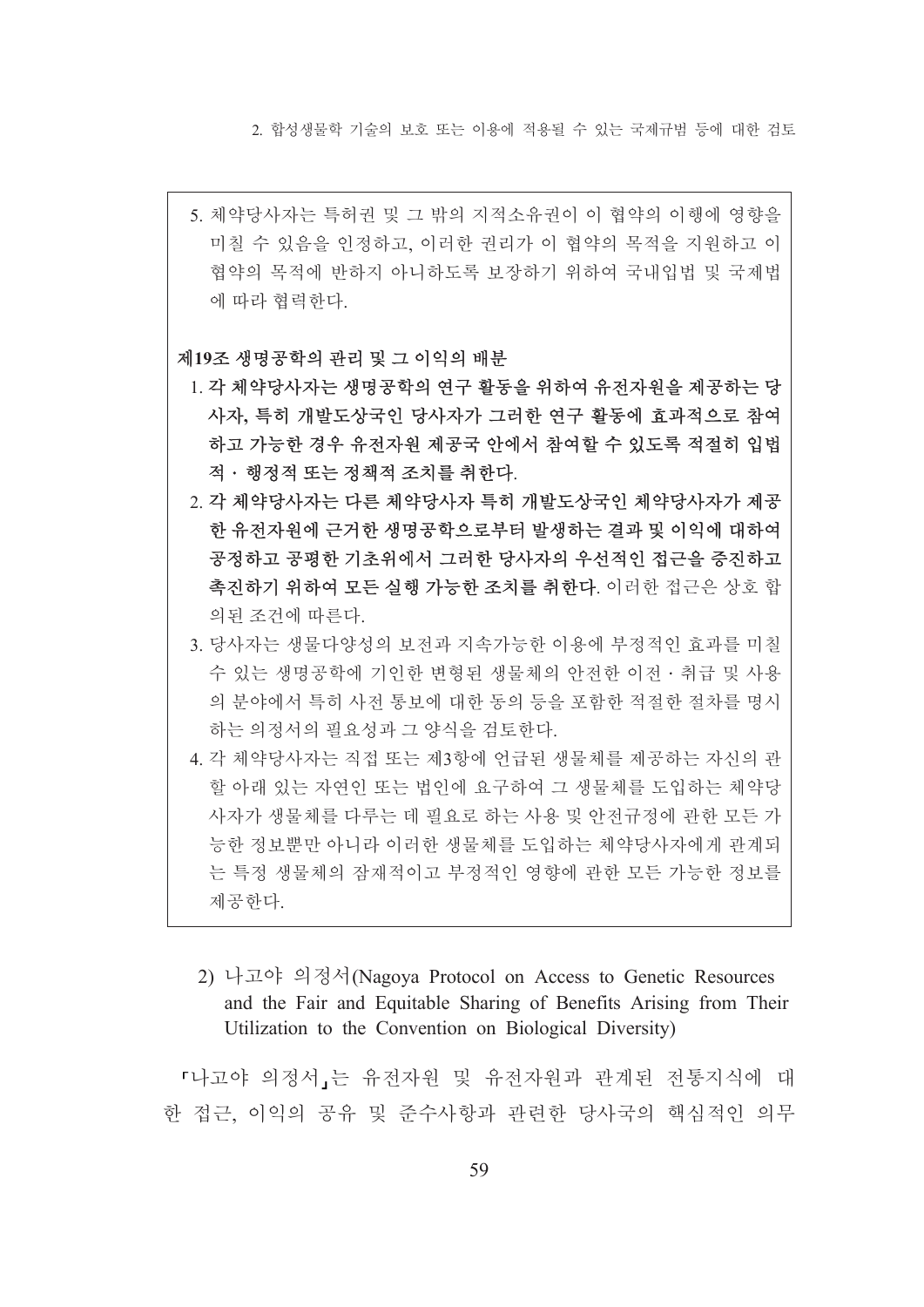IV 합성생물학 기술에 대한 보호 및 이용에 과하 법적 검토

사항을 규정함으로써 『생물다양성에 관한 협약』의 세 번째 목적의 이 행을 지원하는 것을 목적으로 하는 협약으로,93) 제15조를 포함한 「생 물다양성에 관한 협약 의 규정들에 기반을 두고 있다.

합성생물학에의 적용과 관련하여서는, 합성된 유기체에 의해 생산되 는 '바이오케미컬 화합물'이 동 의정서 제2조제g호에 정의된 "파생물" 에 해당하는지 여부가 문제되고 있으며, 또한 합성생물학 기술의 이 용과 관련하여 자연적 유전자워의 변형 결과물의 어느 정도까지가 동 의정서 제5조제1항에 규정된 이익 공유의 대상이 되는지가 문제되고 있다.

### 제2조 용어의 사용

협약 제2조에서 정의된 용어들은 본 의정서에도 적용되다 본 의정서를 위하여 추가적으로.

(g) "파생물"은 생물자원 또는 유전자원의 유전자 발현 또는 대사 작용의 결 과로 발생하는 자연에 존재하는 생화학적 화합물을 의미하며, 유전의 기 능적 단위를 갖지 않는 것도 포함한다.

# 제5조 공정하고 공평한 이익의 공유

- 1. 협약 제15조제3항 및 제7항에 따라 유전자원의 이용과 유전자원의 후속 응 용 및 상업화에 따른 이익은 해당 유전자원을 제공하는 원산지 국가인 당 사국이나 협약에 따라 해당 유전자원을 획득한 당사국과 공정하고 공평한 방식으로 공유되어야 한다. 그러한 이익의 공유는 상호합의조건 하에 이루 어져야 한다.
- 3) 식량농업식물유전자원에 관한 국제조약(International Treaty on Plant Genetic Resources for Food and Agriculture)

『식량농업식물유전자원에 관한 국제조약』은 『생물다양성에 관한 협 약」에 부합하여 "지속 가능한 농업과 식량안보를 위하여 식량농업식

<sup>93)</sup> Nagoya Protocol on Access to Genetic Resources and the Fair and Equitable Sharing of Benefits Arising from Their Utilization to the Convention on Biological Diversity, pmbl.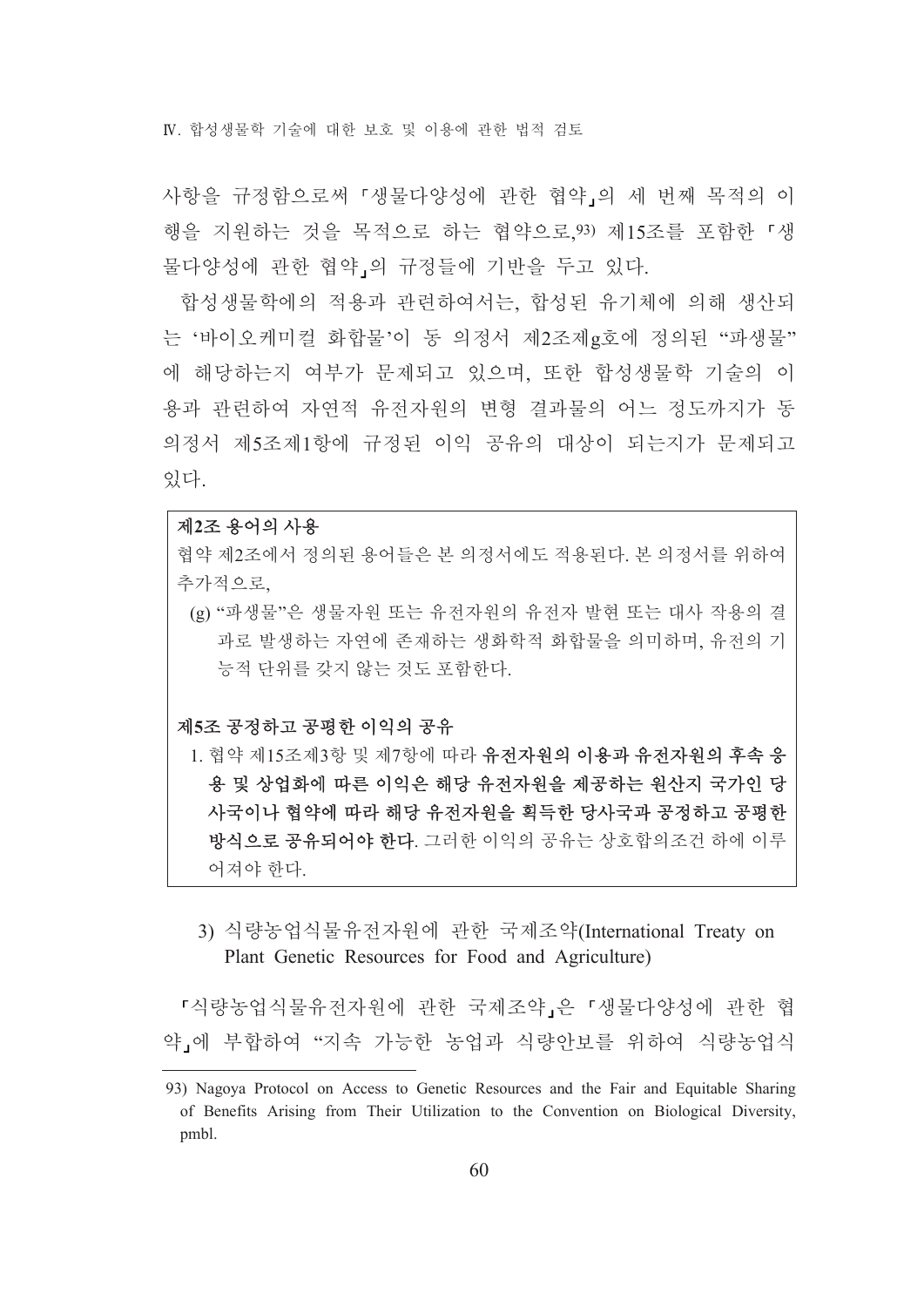2. 합성생물학 기술의 보호 또는 이용에 적용될 수 있는 국제규범 등에 대한 검토

물유전자원의 보존과 지속 가능한 이용 및 그것들의 이용으로부터 발 생하는 이익을 공정하고 공평하게 공유"하는 것을 목적94)으로 2004년 에 발효된 조약이다.

동 조약에서 "유전물질"은 식물을 기원으로 하는 물질이라는 점에 서 「생물다양성에 관한 협약」과 차이가 있으며, 동 조약의 규정 중에 유전자원에 대한 접근에 관한 규정(제10조 및 제12조)과 유전자원의 이용으로부터 얻어지는 이익의 공유에 관한 규정(제13조)이 합성생물 학의 농업적 이용과 관련하여 적용될 수 있다.

### 제10조 접근과 이익 공유에 관한 다자체제

- 1. 다른 국가들과의 관계에 있어서 체약 당사국들은 이들 자워에 대한 접근 을 결정할 권한이 그들 정부에게 있고 그들 국가의 국내법에 따른다는 것 을 포함하여 식량농업식물유전자원에 대한 국가의 주권을 승인한다.
- 2. 그들 국가들의 주권행사에 있어서 체약 당사국들은 보완적이고 상호 강화 된 기초에서 식량농업식물유전자원에 대한 접근을 용이하게 함과 동시에 이들 자원의 이용으로부터 발생하는 이익을 공정하고 공평한 방식으로 공 유하기 위한 효율적이고 효과적이며 투명한 다자체제의 설립에 동의한다.

### 제12조 다자체제 내의 식량농업식물유저자워에 대한 용이한 접근

- 1. 체약 당사국들은 제11조에 규정된 바와 같이 다자체제 하에서 식량농업식 물유전자원에 대한 용이한 접근이 본 조약의 규정에 따라야 한다는 것에 동의하다.
- 2. 체약 당사국들은 다자체제를 통해 다른 체약 당사국들에게 그러한 접근을 제공하기 위해 필요한 법적 또는 그 외의 적절한 조치를 취하는 데에 동의 한다. 이러한 취지에 따라 그러한 접근은 제11조제4항의 규정에 따라 모든 체약 당사국의 관할권 내에 있는 자연인과 법인에게 제공되어야 한다.
- 3. 이러한 접근은 아래의 조건에 따라 제공되어야 한다.
	- (a) 식량 및 농업을 위한 연구 육종 및 훈련을 위한 보존과 이용의 목적을 위해서만 접근이 제공되어야 하며 그러나 화학적 제약적 및 기타 비식 량과 사료 산업적 이용목적은 포함하지 않는다는 조건에서만 사용될

<sup>94)</sup> International Treaty on Plant Genetic Resources for Food and Agriculture, art. §1.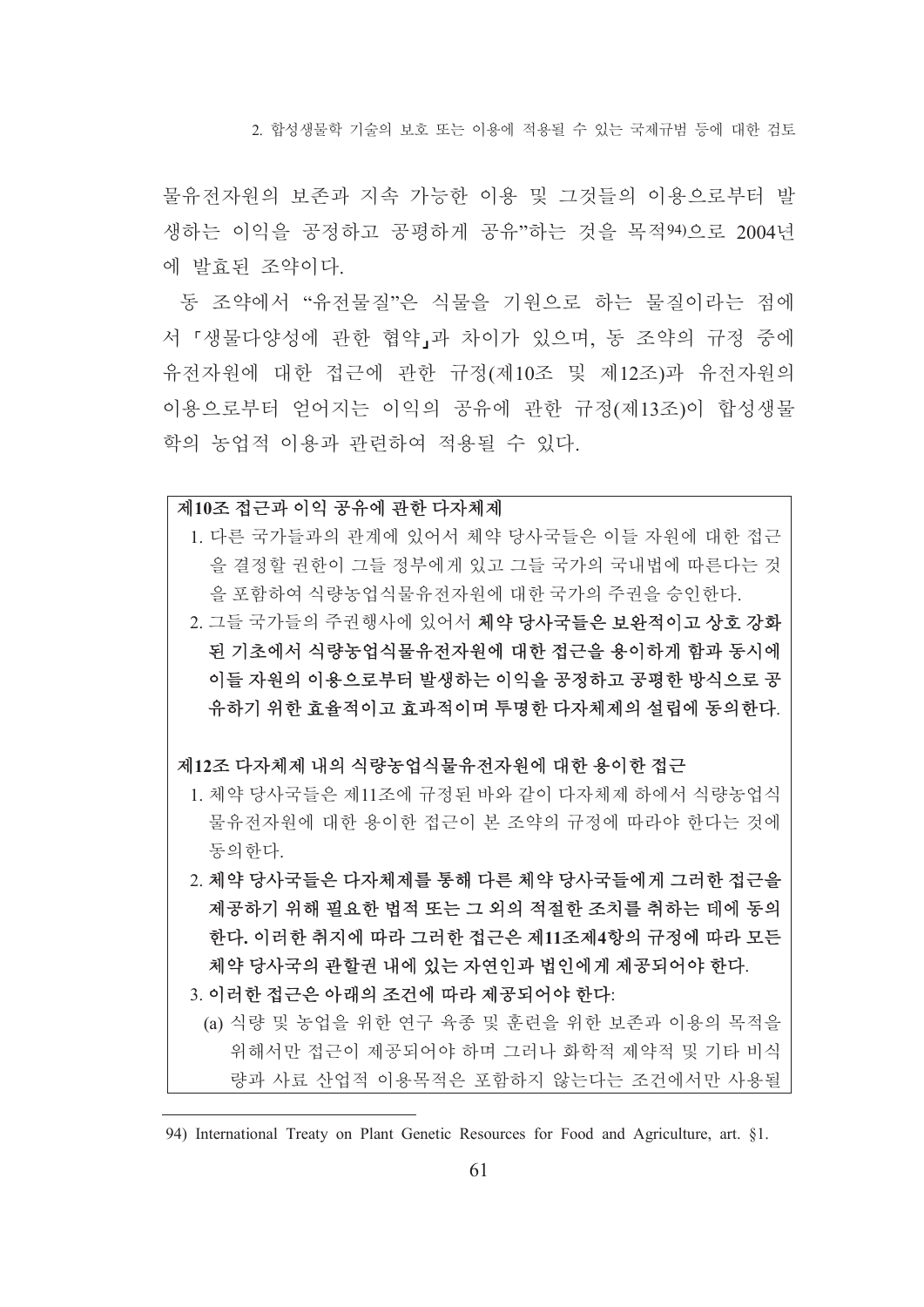IV 합성생물학 기술에 대한 보호 및 이용에 과하 법적 검토

수 있다. 다용도농작물 식량 및 비식량 의 경우에는 식량안보에 대한 이 들의 중요성이 다자체제에의 포함여부 및 워활한 접근의 이용 가능성 에 대한 결정요소가 되어야 한다:

- (b) 접근은 신속하게 부여되어야 하며 이 경우 개별 접근을 추적할 필요가 없고 무상으로 분양되어야 하고 만약 수수료가 부과되는 경우에는 관 련 최 소비용을 초과할 수 없다;
- (c) 현행 법률에 따른 모든 이용 가능한 이동자료와 기타 부수된 공개적인 서술정보는 제공된 식량농업식물유전자원과 더불어 이용이 가능해야 한다:
- (d) 다자체제로부터 유전자원을 수령한 자는 수령된 그 자체의 형태에서 는 식량농업식물유전자워이나 이들의 유전적 부분 또는 구성성분에 대한 원활한 접근을 제한하는 지적재산권이나 기타 권리를 주장할 수 없다:
- (e) 농부들에 의해 개발된 물질을 포함하여 개발 중에 있는 식량농업식물유 전자워에 대한 접근은 개발기가 동안에는 개발자의 재량에 달려 있다.
- (f) 지적재산권 및 기타 재산권에 따라 보호되는 식량농업식물유전자원에 대한 접근은 관련 국제협정과 관련 국가의 법률에 따라야 한다;
- (g) 다자체제 하에서 보존되고 접근된 식량농업식물유저자원은 본 조약의 조건 하에서 동 식량농업식물유전자원의 수령자에 의해 다자체제에서 지속 적으로 이용 가능하도록 하여야 한다: 그리고
- (h) 본 조에 있는 기타 조항들을 침해하지 않고 체약 당사국들은 현지 내 조건에서 발견된 식량농업식물유전자원에 대한 접근이 국내법에 따라 또는 그러한 법률이 없는 경우에는 운기구 등에서 정하게 될 기준에 따 라 제공될 수 있도록 한다는 데에 동의한다.
- 4. 제12조제2항과 제3항에 일치하는 취지에 따른 용이한 접근은 표준물질이 전협정에 의거(Material Transfer Agreement: MTA)하여 제공되어야 하고, 물질이전협정은 제12조제3항제1호, 제4호, 제7호의 규정과 제13조제2항 제4호②에 규정된 이익 공유 규정을 비롯하여 본 조약의 기타 관련 규정을 포함하여 운영기구에 의해 채택되며 또한 식량농업, 식물유전자원을 취득 한 당사자는 타인이나 다른 실체에게 식량농업식물유전자원을 이전하거 나 그 후에 재이전하는데 있어 이전되는 식량농업식물유전 자원에 대해 물질이전협정의 조항이 적용되도록 한다는 규정 역시 포함하여 야 한다. 5. 체약 당사국들은 물질이전협정 하에서 발생한 의무는 오로지 동 물질이전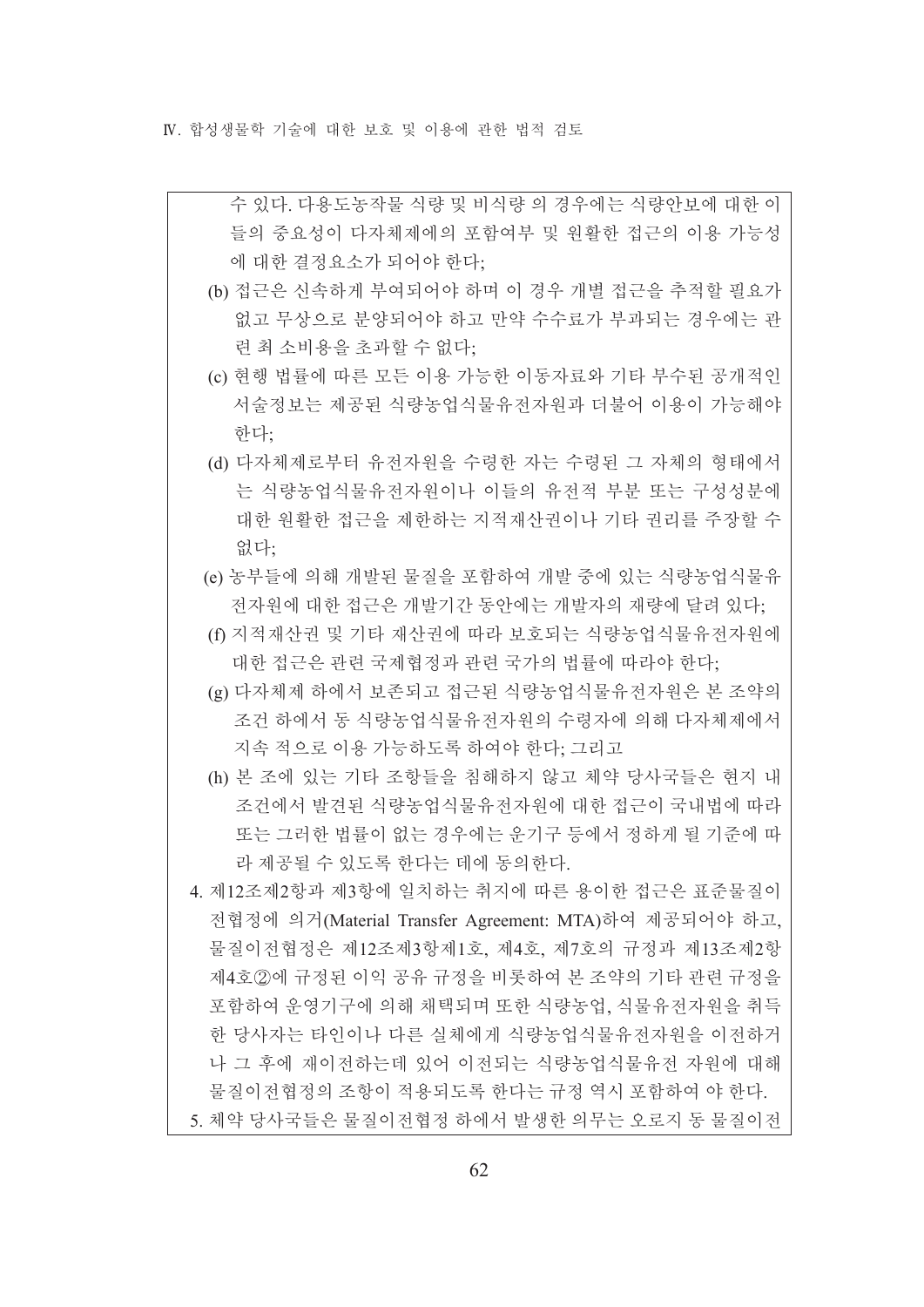2. 합성생물학 기술의 보호 또는 이용에 적용될 수 있는 국제규범 등에 대한 검토

- 협정의 당사자들에게만 있다는 사실을 인정하며 동 물질이전, 협정 하에 서 발생하는 계약상의 분쟁이 있는 경우 그들의 법률 체제 하에서 적용 가 능한 관할권 요건에 일치하여 소송을 제기할 수 있는 기회를 보장하여야 한다.
- 6. 긴급 재난상황에서 체약 당사국들은 재난구제조정자들과 협력하여 농업 체계를 재건하는데 기여하는 목적으로 다자체제 내에서 적절한 식량농업 식물유전자원에 대한 용이한 접근을 제공할 것에 동의한다.
- 제13조 다자체제에서의 이익공유
	- 1. 체약 당사국들은 다자체제 내에 포함된 식량농업식물유전 자원에 대한 용 이한 접근이 그 자체로 다자체제의 주요 이익임을 인정하고 그로부터 발 생한 이익이 본 조항의 규정에 따라 공정하고 형평하게 공유하는 것에 동 의하다.
	- 2. 체약 당사국들은 상업적 이용을 포함하여 다자체제 내에서의 식량농업식 물유전자원의 이용으로부터 발생한 이익이 다음과 같은 체계를 통해 공정 하고 형평하게 공유되어야 한다는 것에 동의한다. 운영기구의 지침 하에서 지구행동계획의 수행에 있어서의 우선활동분야를 고려한 정보의 교화 기 술에 대한 접근 및 이전 능력배양 상업화로 인하여 발생하는 이익의 공유: (이하 생략)
		- 4) 무역 관련 지적재산권에 관한 협정(WTO Agreement on Trade Related Aspects of Intellectual Property Rights)

「무역 관련 지적재산권에 관한 협정」은 각 회원국이 저작권 및 저 작인접권, 상표, 특허, 그리고 식물신품종 보호 등 지적재산권의 각기 다른 영역에 제공되어야 할 최소한의 보호기준을 규정하고 있는 협정 으로, 동 협정은 지적재산권의 각 영역에서 보호되어야 할 대상, 부여 되는 권리와 그러한 권리에 대한 허용 가능한 예외, 최소 보호기간 등을 정하고 있다.

합성생물학의 보호와 관련하여. 동 협정 제27조의 규정에 따라 1) 합성생물학의 의학적 적용이 '인간 또는 동물의 치료를 위한 진단방 법 요법 및 외과적 방법'을 구성하는 경우에는 특허 보호의 대상에서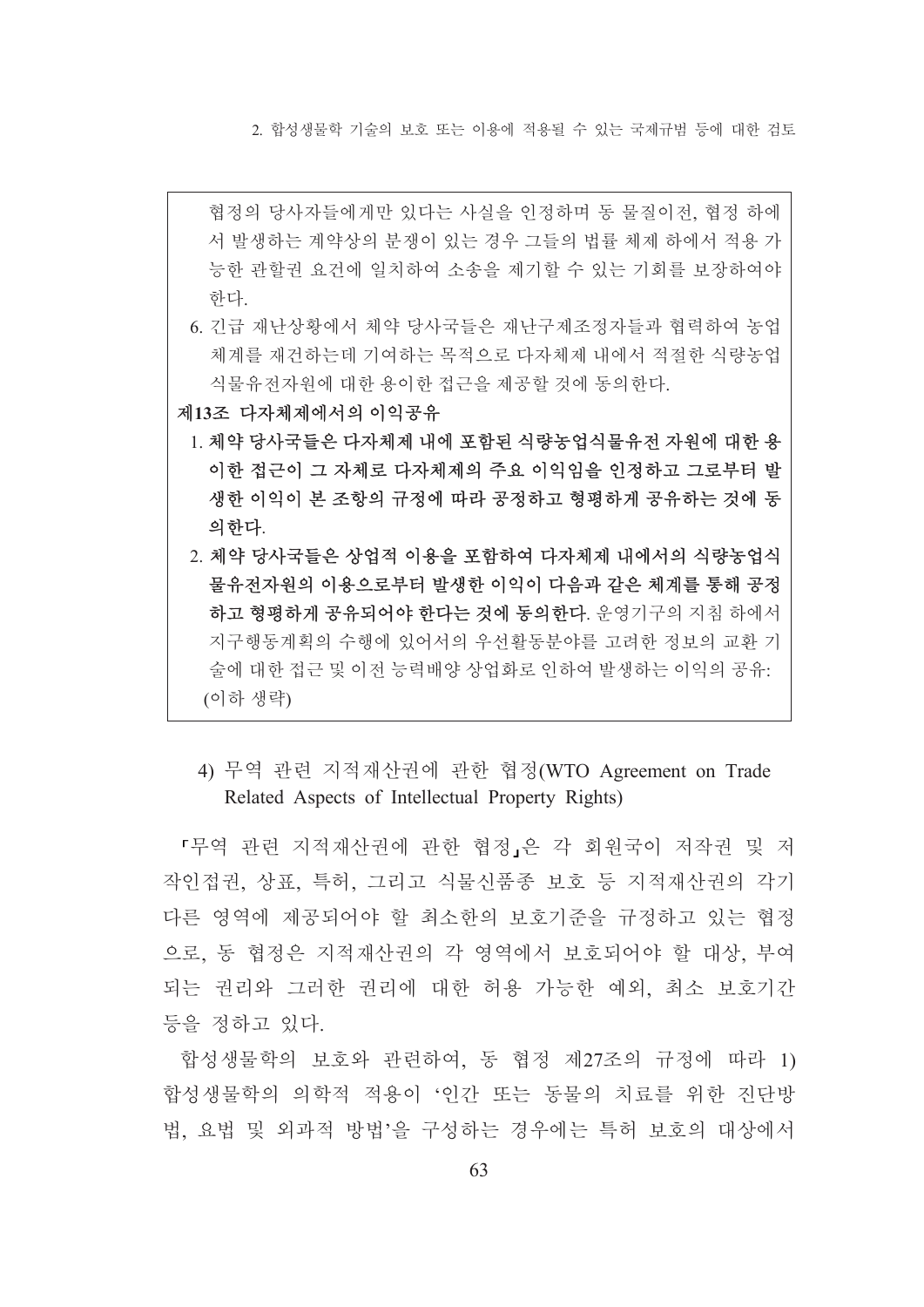IV 합성생물학 기술에 대한 보호 및 이용에 과하 법적 검토

제외될 수 있으며, 2) (현재까지의 합성생물학 연구는 주로 미생물을 대상으로 하나) 빠른 속도로 발전하고 있는 포유류 및 다른 진핵 세 포(eukaryotic cells)를 대상으로 하는 합성생물학 연구와 그 결과로 얻 어진 제품들은 '식물 또는 동물'에 해당되어 특허 보호의 대상에서 제 외될 수도 있다 95) 그러나 동 협정 제27조의 규정에 따른다 하더라도. 1) 식물 또는 동물의 생산을 위한 "비생물학적인" 방법 또는 2) 미생 물을 이용하거나 변형하는 방법(예: 식물에 유전자를 삽입하는 것과 같은 유전공학에 기초한 방법)의 경우에는 "본질적으로 생물학적인 방법"에 해당되지 않기 때문에, DNA 염기서열의 화학적 합성은 특허 보호의 대상에서 제외되지 않는다.96)

### 제27조 특허대상

- 1. 제2항 및 제3항의 규정을 조건으로 모든 기술 분야에서 물질 또는 방법에 관한 어떠한 발명도 신규성, 진보성 및 산업상 이용가능성이 있으면 특허 획득이 가능하다. 제65조제4항, 제70조제8항 및 이 조 제3항을 조건으로 발명지, 기술 분야, 제품의 수입 또는 국내생산 여부에 따른 차별 없이 특 허가 허여되고 특허권이 향유된다.
- 2. 회워국은 회워국 영토 내에서의 발명의 상업적 이용의 금지가 인간, 동물 또는 식물의 생명 또는 건강의 보호를 포함, 필요한 경우 공공질서 또는 공 서양속을 보호하거나, 또는 환경에의 심각한 피해를 회 피하기 위하여 동 발명을 특허대상에서 제외할 수 있다. 단, 이러한 제외는 동 이용이 자국의 법에 의해 금지되어 있다는 이유만으로 취해서는 아니 된다.
- 3. 회원국은 또한 다음의 사항을 특허대상에서 제외할 수 있다.
	- (a) 인간 또는 동물의 치료를 위한 진단방법, 요법 및 외과적 방법
	- (b) 미생물 이외의 동물과 식물, 그리고 비생물학적 및 미생물학적 방법과 는 다른 본질적으로 생물학적인 식물 또는 동물의 생산을 위한 방법. 그 러나 회원국은 특허 또는 효과적인 독자적 제도 또는 양자의 혼합을 통 해 식물변종의 보호를 규정한다.

<sup>95)</sup> CBD Technical Report, *supra* note 4, at 108. 96) Id.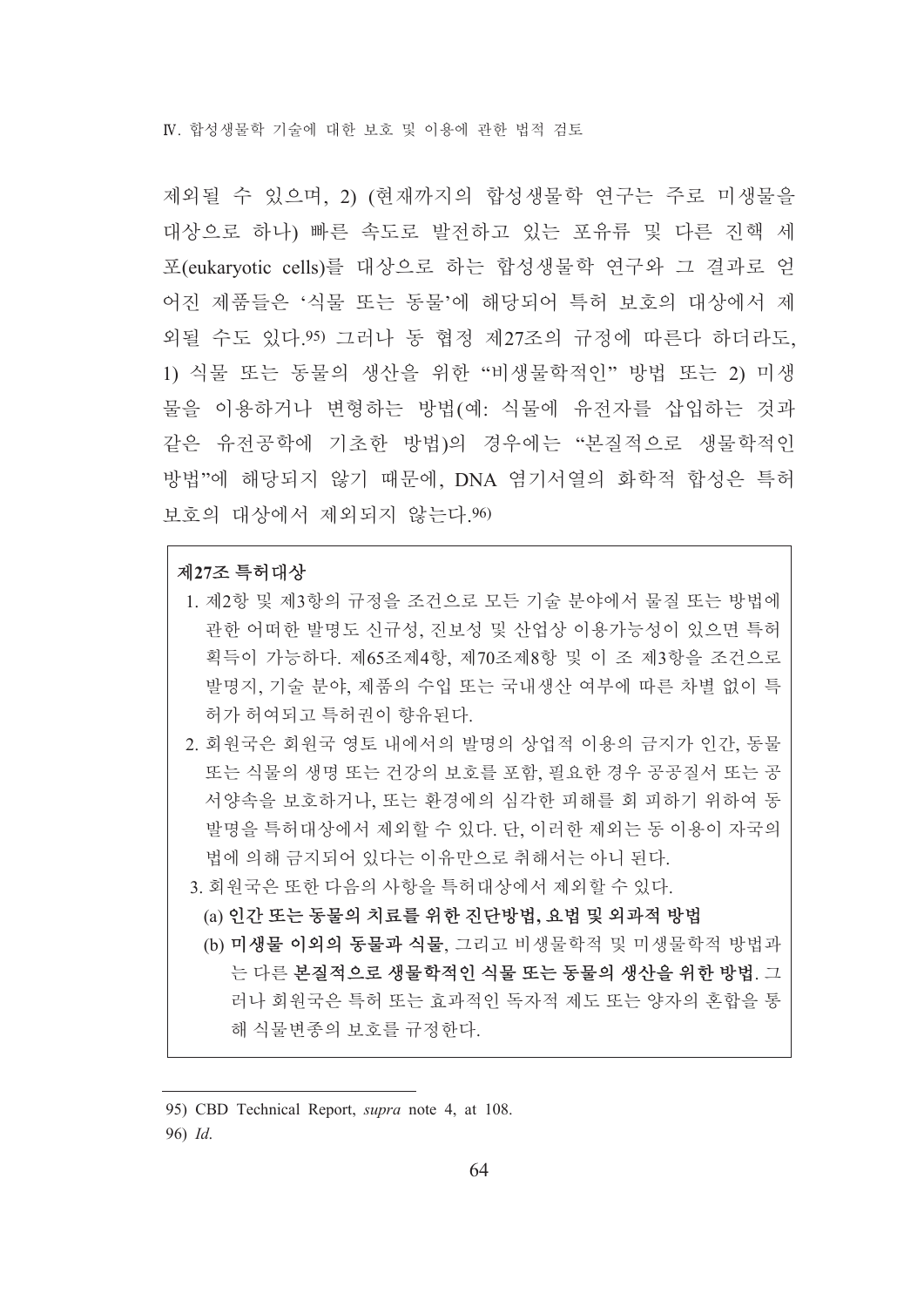2. 합성생물학 기술의 보호 또는 이용에 적용될 수 있는 국제규범 등에 대한 검토

# (2) 합성생물학 커뮤니티 내 규범에 대한 검토: BioBrick Public Agreement

BioBrick 재단은 표준화된 유전물질과 그에 관한 기능적 정보를 일 컫는 BioBrick™과 호환 가능한 부품들을 공개 디자인 · 구축 · 배포 · 이해 · 사용함으로써 세상에 유익한 방식으로 합성생물학 부야의 혁 신, 연구, 표준화 및 교육을 장려하고 촉진하기 위해 설립되었으며, 이러한 목적을 달성하기 위해서는 조작된(engineered) 유전물질의 배포 및 사용에 관한 일관된 협약이 필요하다고 판단하여, BioBrick 재단은 「BioBrick Public Agreement」라 불리는 두 개의 파트로 구성된 협약을 제정하였다 97)

### 1) BioBrick Contributor Agreement의 주요내용

「BioBrick Contributor Agreement」의 주요규정으로는, 기여자의 특허 등에 관한 권리 주장 또는 행사의 금지(제3조), 기여자의 특허 정보 공개 의무(제4조), 유전물질의 상업화 및 배포와 관련한 사용자의 의 무(제5조), 그리고 기여자에 의한 수수료 부과 금지(제8조)에 관한 규 정 등을 들 수 있다.

## 제3조 권리 및 제소금지

본건 물질의 여하한 부분(본건 물질 내 핵산 서열(nucleic acid sequence)을 포함 하나 이에 한정되지 아니함), 또는 본건 물질을 함유하고 있는 여하한 조성물 (compositions), 그리고/또는 본건 물질의 여하한 사용이 여하한 특허, 특허출원 혹은 기여자에 종속된 기타 소유권에 포괄되는 경우, 기여자는 그러한 특허를 주장하거나 주장하겠다고 협박하지 아니하며, 출원한 특허가 등록되어 수여 될 수 있는 여하한 권리를 주장하겠다고 협박하지 아니하고, 라이선스를 요청 하지 아니하며, BioBrick™ User Agreement에 따라 본건 물질을 사용하는 본건

<sup>97)</sup> The BioBrick Public Agreement, Draft Version 1(October 2009), p. 2.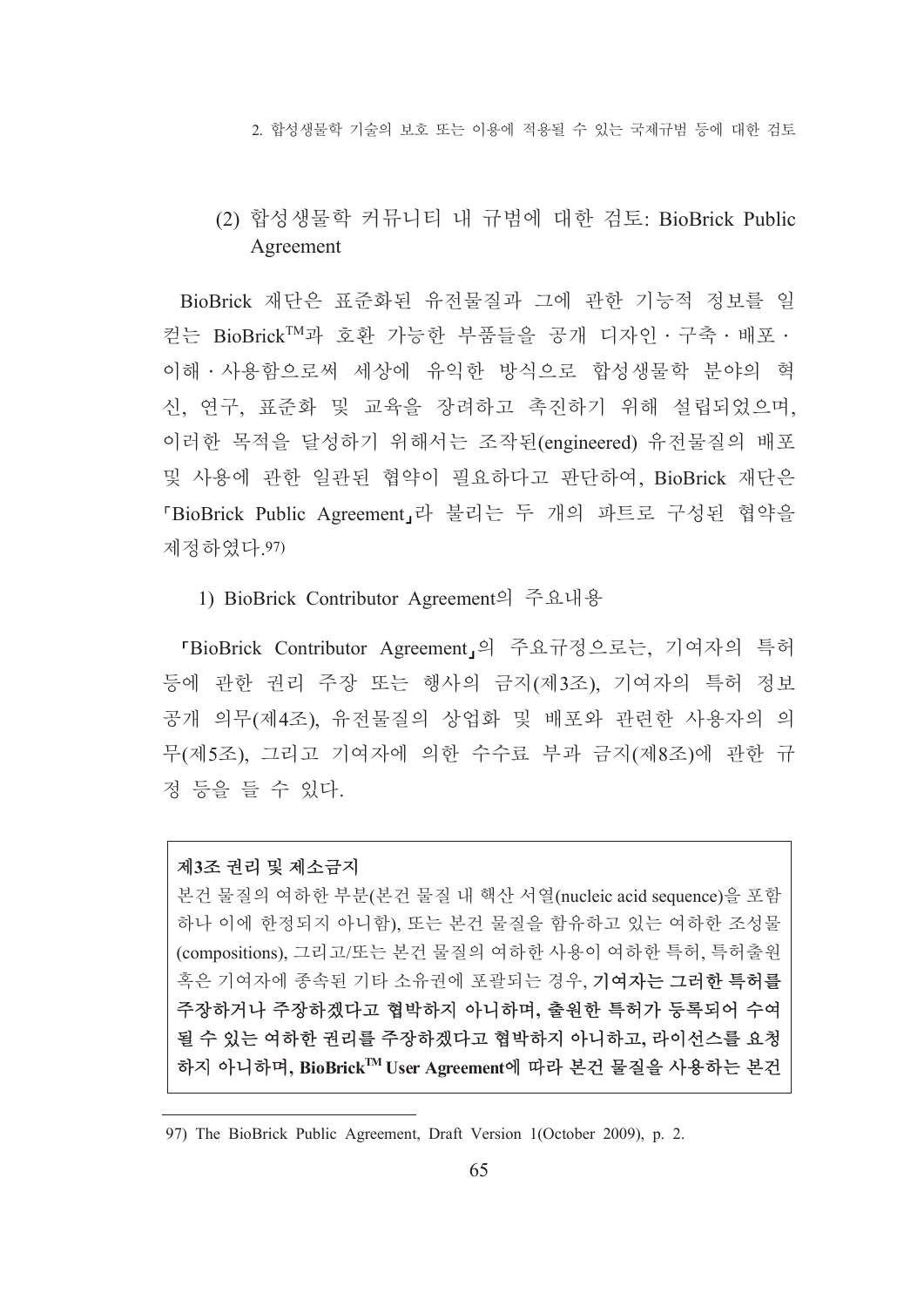IV 합성생물학 기술에 대한 보호 및 이용에 과하 법적 검토

재단 혹은 여하한 개인이나 독립체(이하 "사용자"라 한다)에 반하거나 불리한 여하한 방식으로 본건 물질에 대한 기타 모든 소유권을 행사하지 아니할 것임 에 합의한다.

### 제4조 특허 공개

동 조에 따라 특허 정보를 기입함으로써 기여자는 동 협약에 따라 제공되는 본 건 물질, 한정되는 것은 아니나 본건 물질 내 핵산 서열을 포함하는 본건 물질 의 일부, 본건 물질을 함유하고 있는 조성물, 또는 본건 물질의 사용이 등록된 특허. 출워 중이거나 출워을 계획 중인 특허에 포괄될 수 있음을 표명하고 보 증한다. 또는 동 조에 따른 특허 정보란에 '없음(none)'이라고 기입함으로써 기 여자는, 자신이 알고 있는 바, 동 협약에 따라 제공되는 본건 물질(한정되는 것 은 아니나 본건 물질 내 핵산 서열을 포함)을 포괄하는 기 등록 특허, 현재 출 원 중이거나 출원을 계획 중인 특허, 저작권 혹은 데이터에 대한 권리(data rights)가 존재하지 아니하며, 또는 그러한 기 등록 특허, 출워 중이거나 출워을 계획 중인 특허가 기여자 혹은 기타 당사자의 소유 하에 있는지 여부와 관계 없이, 본건 물질을 함유하고 있는 여하한 조성물 또는 본건 물질의 사용을 포 괄하는 것이 없음을 표명한다.

새로운 협약에 의하여 여타 물질들이 특정하게 포괄되는 경우가 아닌 한 동 협약은 동 협약에 명시된 본건 물질만을 포괄한다.

### 제5조 귀속사항

- 1. 본건 물질을 상업화하거나 배포하는 본건 물질의 사용자들은 [BioBrick™ Public Agreement에 따라 제공되는| 로고를 포장이나 제품설명서, 인쇄물, 그리고 본건 물질의 구현 및 수정을 위한 허가(grant) 관련 자료에 명확히 표시함으로써 그들이 사용하는 본건 물질이 BioBrick™ Public Agreement 에 귀속됨에 합의하여야 한다. 본건 재단이 수행하는 활동의 품질과 완전 성을 확보하기 위하여, 본건 재단은 해당 로고를 비롯하여 해당 로고의 사 용에서 파생되는 모든 영업권(goodwill)을 보유한다.
- 2. 기여자가 저작자 표시를 요청하는 경우, 사용자들은 상기에 규정한 바와 같이 본건 물질을 기여자에게 귀속시키기 위하여 합당한 노력을 기울여 야 한다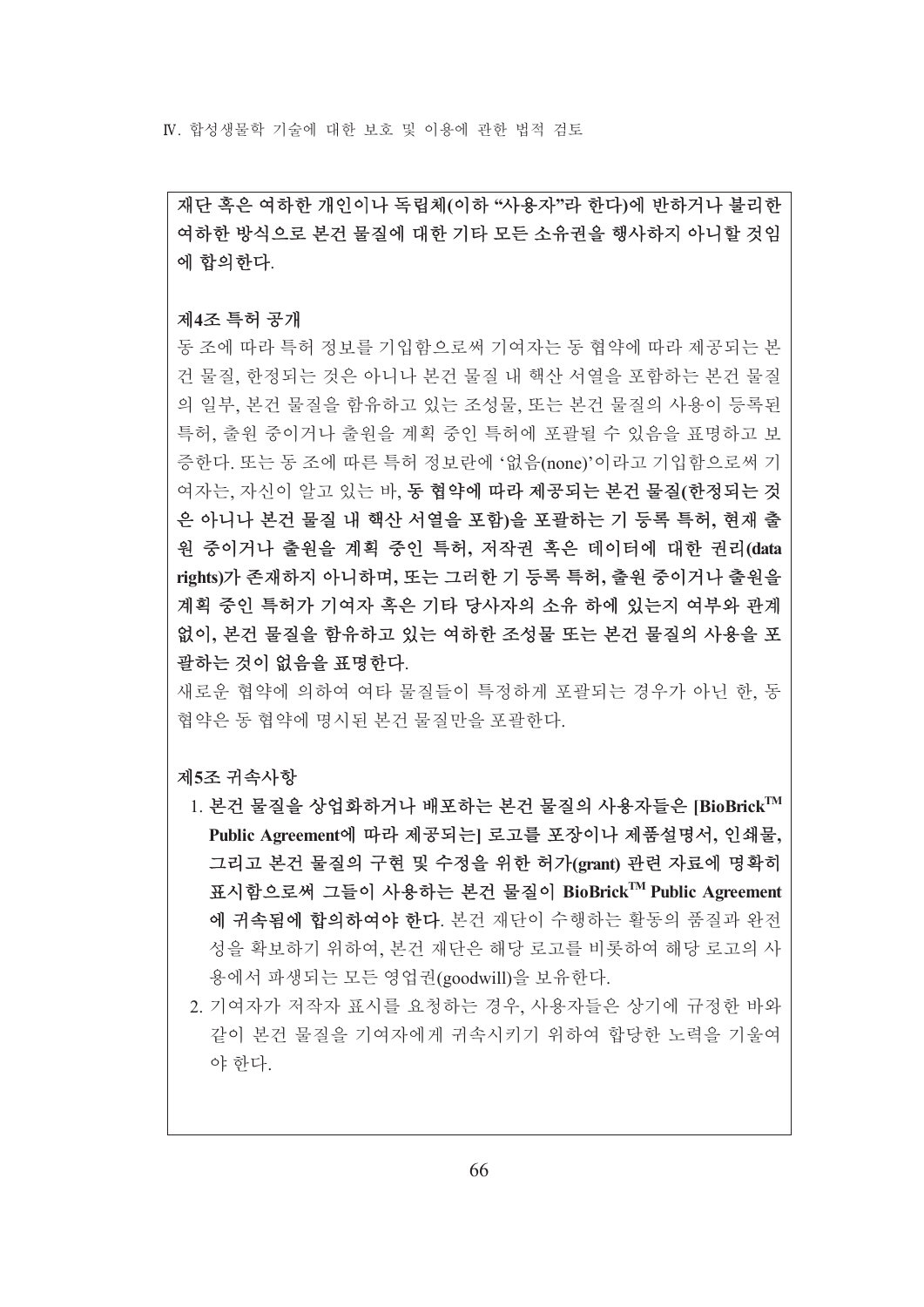2. 합성생물학 기술의 보호 또는 이용에 적용될 수 있는 국제규범 등에 대한 검토

제8조 수수료 및 기타 약정 기여자는 본건 물질에 대한 접근이나 권리의 제공에 대하여 기여자 또는 재단 이 사용자에게 수수료를 부과하지 아니할 것임에 합의하다. 그러나 본건 물질 의 제조 및 운송에 대하여 적절한 소액의 수수료가 사용자에게 부과될 수 있으 며, 사용자가 추가적인 서비스나 컨설팅을 요청하는 경우에는 추가적인 수수 료가 부과될 수 있다. 나아가 동 협약의 어느 조항도 기여자가 본건 물질에 관 하여 동 협약의 혹은 BioBrick™ User Agreement의 조건과 다를 수 있거나 그러 한 조건에 우선할 수 있는 별도의 협약을 사용자와 혹은 기타 당사자와 자발적 으로 체결하는 것을 배제하지 아니한다. 그러나 그러한 모든 별도의 협약은 동 협약에 따라 제공되는 본건 물질에 대하여 여타 사용자가 보유하고 있는 권리 를 축소시키지 아니한다.

2) BioBrick User Agreement의 주요내용

「BioBrick User Agreement」의 주요규정으로는, 유전물질의 사용에 관 한 사용자의 권리(제1조), 유전물질의 사용과 관련한 사용자의 의무 (제2조 및 제4조), 유전물질의 유해한 사용 금지 의무(제6조), 그리고 수수료 부과 금지에 대한 사용자의 합의(제8조) 등에 관한 규정 등을 들 수 있다.

# 제1조 표명(Representation)

사용자(사용자 본인 또는 사용자가 권한의 대행을 위임 받은 회사나 기관 혹 은 기타 독립체를 의미함)는 동 협약에 따라 하나의 혹은 다수의 기여자를 통 해 본거 물질을 수령함으로써 동 협약의 조건에 합의하고, 따라서 본건 물질이 공공영역(public domain)에 속하는 경우에 한해 또는 기여자들이 자신들에게 적용되는 BioBrick™ Contributor Agreement을 근거로 사용자를 상대로 기여자 들의 여하한 소유권을 주장하지 아니할 것을 약속한 경우에 한해 본건 물질을 사용할 권리를 보유한다. 동 협약은 사용자가 기여자들의 BioBrick™ Contributor Agreement에 따라 하나의 혹은 다수의 기여자로부터 수령할 수 있는 모 든 물질에 적용된다.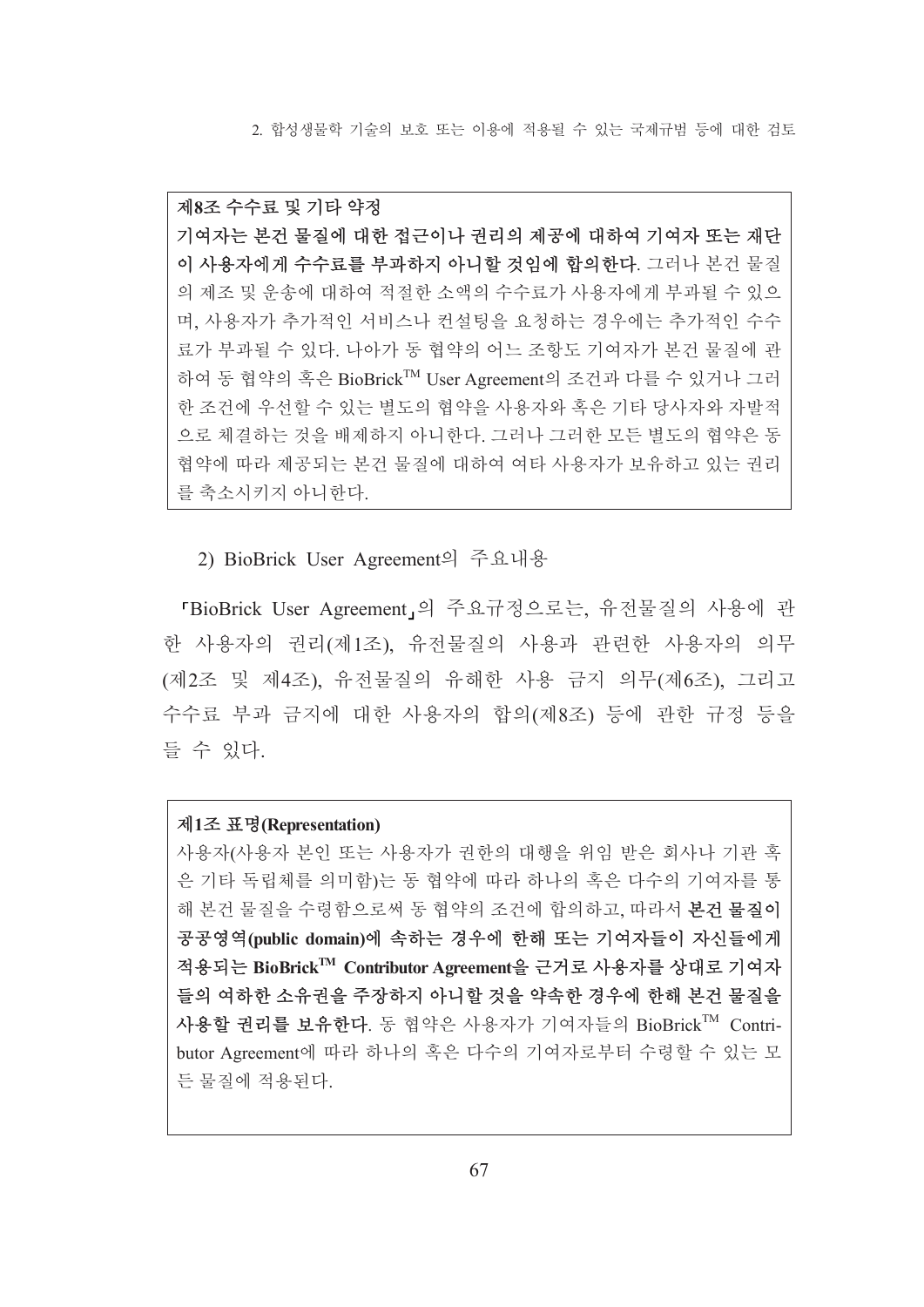### 제2조 물질의 사용

- 1. 본건 물질의 제출 시. 사용자는 기여자들이 다음 사항에 합의하여야 함을 인정한다: 본건 물질, 한정되는 것은 아니나 본건 물질 내 핵산 서열 (nucleic acid sequence)을 포함하는 본건 물질의 여하한 부분, 본건 물질을 함유하고 있는 여하한 조성물(compositions), 그리고/또는 본건 물질의 여 하한 사용이 여하한 특허, 특허출원 혹은 기여자들에 종속된 기타 소유권 에 포괄되는 경우, 기여자들은 그러한 특허를 주장하거나 주장하겠다고 협박하지 아니하며, 출원한 특허가 등록되어 수여될 수 있는 여하한 권리 를 주장하겠다고 협박하지 아니하고, 사용자에게 라이선스 등을 요청하지 아니하며, 본건 재단 혹은 사용자에 반하는 여하한 방식으로 본건 물질에 대한 기타 모든 소유권을 행사하지 아니할 것임에 합의하여야 한다.
- 2. 본건 물질의 제출 시, 사용자는 기여자들이 다음 사항을 표명하여야 함을 인정한다: 기여자들은 자신들이 알고 있는 바, 본건 물질을 포괄하는, 본 건 물질의 여하한 부분(본건 물질 내 핵산 서열을 포함하나 이에 한정되지 아니함)을 포괄하는, 본건 물질을 함유하고 있는 여하한 조성물 또는 본건 물질의 사용을 포괄하는 여하한 기등록 특허나 현재 출원 중인 특허가 있 는지 여부를 표명하여야 한다.
- 3. 사용자는 본건 물질과 관련하여 적용되는 BioBrick™ Contributor Agreement를 읽고 이해했음을 인정한다.
- 4. 사용자는 동 협약에 따라 제공되는 본건 물질이 하나의 혹은 다수의 BioBrick™ 규정 및 표준과 양립함을 확고히 하며, 적용되는 모든 표준을 주지하도록 장려된다. 그렇다고 하여 사용자들 및 기여자들이 여하한 기 타 규정이나 표준을 채택하는 것을 제한 받지는 아니한다.

# 제4조 귀속사항

- 1. 사용자는 본건 물질에 포함된 모든 BioBrick™ 인식표를 제거하거나 변경 하지 아니할 것에 합의한다.
- 2. 기여자가 본건 물질에 적용되는 BioBrick™ Contributor Agreement에 따라 기여자의 명의로 된 저작자 표시를 요청한 경우, 사용자는 해당 규정에 명 시된 바와 같이 기여자를 귀속시키기 위하여 합당한 노력을 기울인다.
- 3. 사용자가 본건 물질을 원형 그대로 혹은 수정된 형태로 상업화하거나 배 포하는 경우, 사용자는 [BioBrick™ Public Agreement에 따라 제공되는] 로 고를 포장이나 제품설명서, 인쇄물, 그리고 허가(grant)관련 자료에 명확히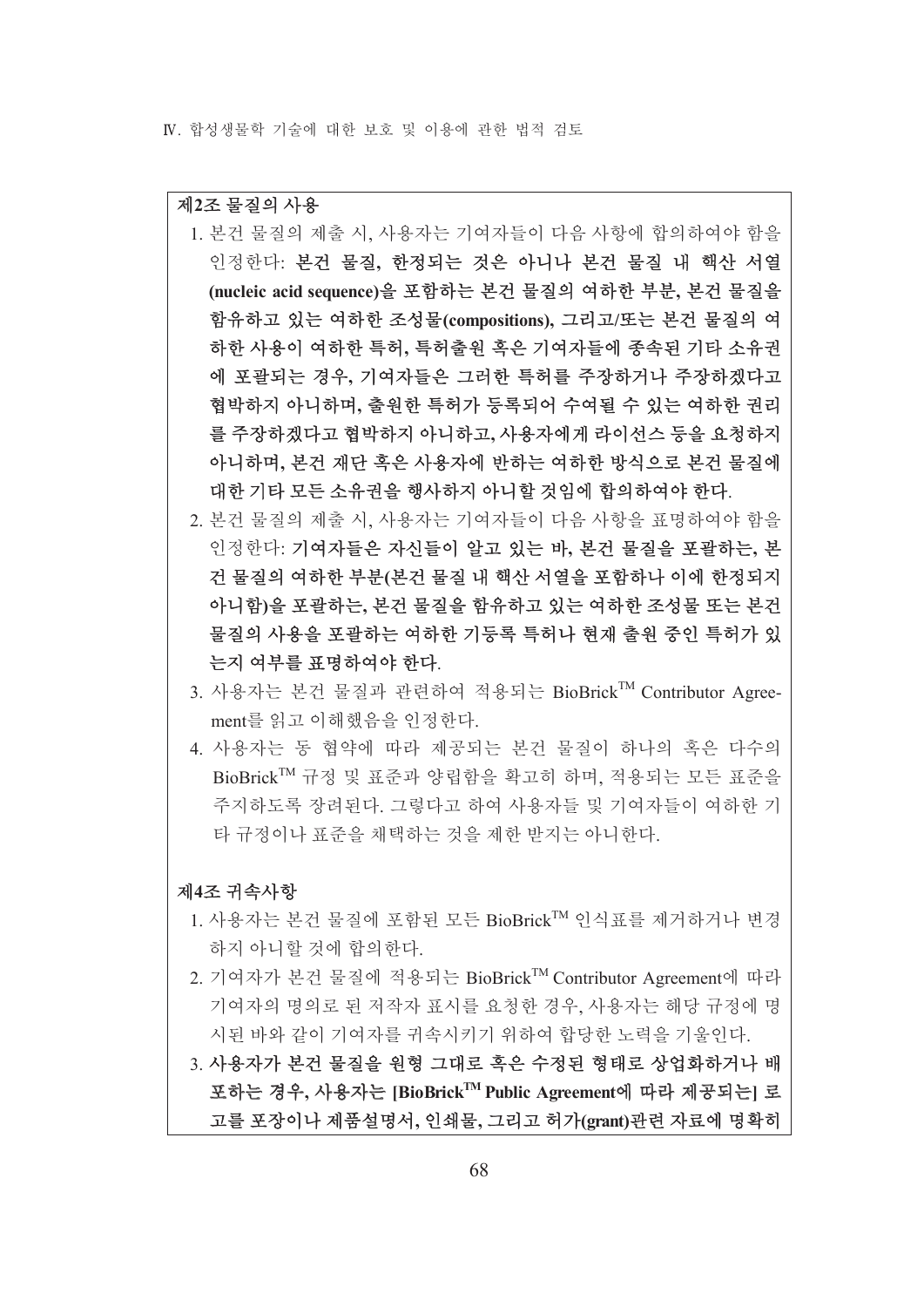표시함으로써 자신이 사용하는 본건 물질이 BioBrick™ Public Agreement 에 귀속됨에 합의한다. 본건 재단이 수행하는 활동의 품질과 완전성을 확 보하기 위하여. 본건 재단은 해당 로고를 비롯하여 해당 로고의 사용에서 파생되는 모든 영업권(goodwill)을 보유한다.

## 제6조 유해한 사용 금지

사용자는 본건 물질을 고의적으로 유해하거나 안전하지 못하게 사용하는 행 위를 삼가야 한다.

#### 제7조 수수료 및 기타 약정

사용자는 본건 물질에 대한 접근이나 사용에 대하여 수수료가 부과되지 아니 할 것임에 합의한다. 그러나 본건 물질의 제조 및 운송에 대하여 적절한 소액 의 수수료가 사용자에게 부과될 수 있으며, 사용자가 추가적인 서비스나 컨설 팅을 요청하는 경우에는 추가적인 수수료가 부과될 수 있다. 나아가 동 협약의 어느 조항도 사용자가 그리고 여하한 기여자들이 본건 물질에 관하여 동 협약 의 혹은 BioBrick<sup>TM</sup> Contributor Agreement의 조건과 다를 수 있거나 그러한 조 건에 우선할 수 있는 별도의 협약을 사용자와 혹은 기타 당사자와 자발적으로 체결하는 것을 배제하지 아니한다. 그러나 그러한 모든 별도의 계약은 본 사용 자 계약에 따라 제공되는 본건 물질에 대하여 여타 사용자가 보유하고 있는 권 리를 축소시키지 아니한다.

# 3. 소 결

앞서 살펴본 것처럼, 미국 연방대법원은 최근 판결을 통해 '자연적 으로 발생하는 인체로부터 분리된 DNA'의 특허적격성을 부인하는 취 지의 결정을 내린 바 있는데, 이에 따라 향후 DNA 재조합 기술에 의 한 발명인 '인체로부터 분리 · 정제된 DNA'에 대한 특허 취득이 더 이상 쉽지 않게 될 전망이다. 또한, DNA 재조합 기술의 특성상 자연 상에 존재하는 대응물의 DNA 염기서열을 그대로 클로닝(복제)한 것 에 지나지 않는 '인체로부터 분리 · 정제된 DNA'는 창작성이 결여된 것으로 가주되어 그동안 저작권으로 보호받지 못하여 왔다.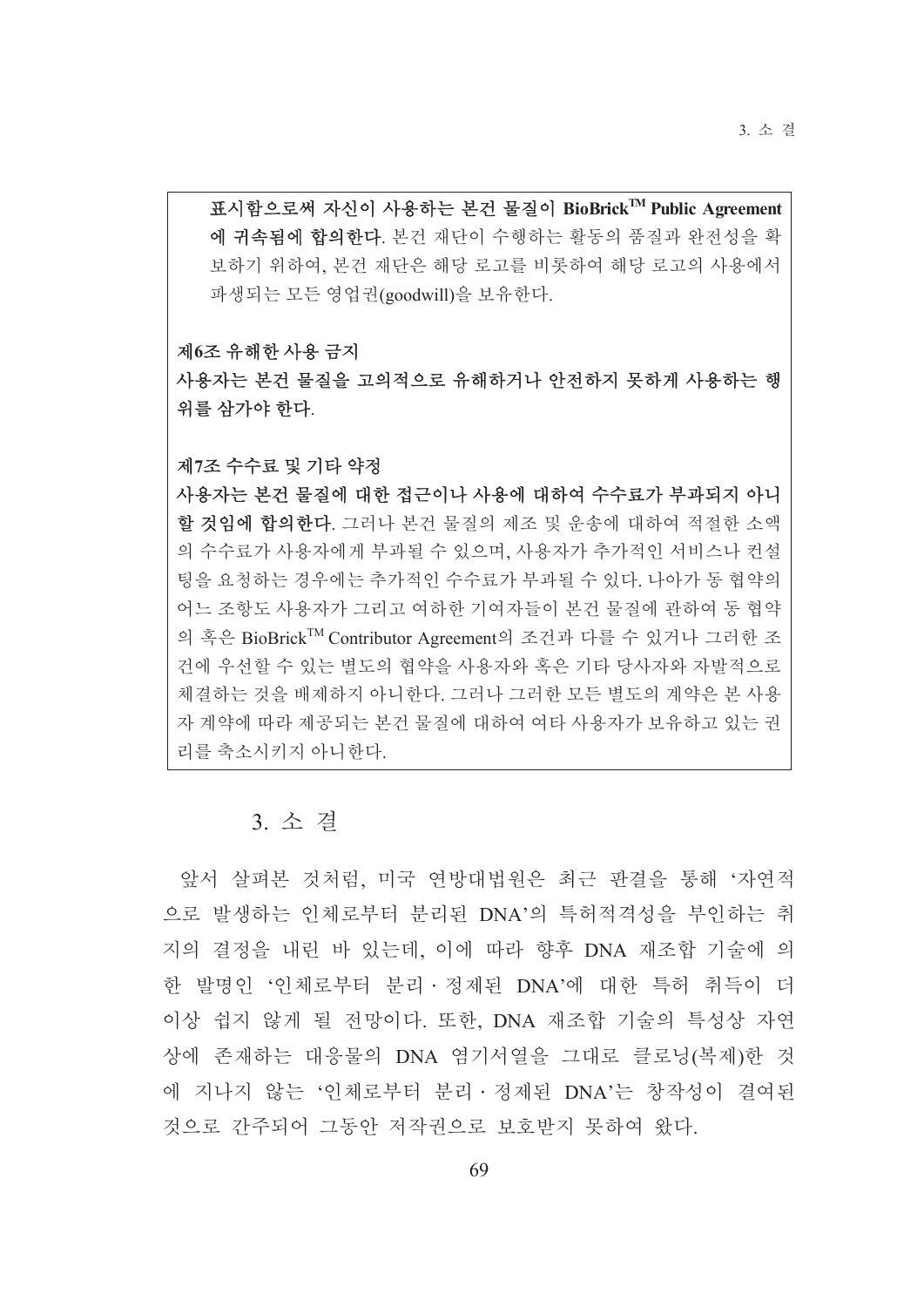IV. 합성생물학 기술에 대한 보호 및 이용에 관한 법적 검토

반면에, 합성생물학 기술에 의한 발명인 합성 DNA의 경우에는 '자 연 상의 대응물의 그것과 뚜렷이 구별되는 특성'을 가지기 때문에, 그 에 대한 특허권 취득에 별다른 어려움이 없을 것으로 예상된다. 또한, 인간이 DNA 염기서열을 직접 디자인하고, DNA를 순수하게 화학적으 로 합성해낼 수 있다는 관점에서 보면, 합성생물학 기술이 DNA에 대 한 저작권 보호의 가능성을 연 것으로 평가할 수도 있다.

합성생물학 연구 및 그의 산물의 이용에 대해 적용될 수 있는 『생물 다양성에 관한 협약」, 「나고야 의정서」 등의 국제협약들은 합성생물학 연구의 이용을 제한하고 있는 것이 아니라, 상업적 이용 및 그 밖의 이용으로부터 발생하는 이익을 유전자원을 제공하는 국가와 공정하고 공평하게 공유할 의무를 부과하고 있다. 예외적으로, 『무역 관련 지식 재산권에 관한 협정 은 특정한 조건 하에 합성생물학 여구의 산물을 특허 보호의 대상에서 제외시킬 수 있음을 규정하고 있으나, 이는 식 물 또는 동물의 생산을 위한 '비생물학적 방법' 또는 '미생물을 이용하 거나 변형하는 방법'에 의한 경우에 대해서는 적용되지 아니한다.

한 편, 합성생물학 커뮤니티 내에서 통용되는 규범으로 볼 수 있는 BioBrick Public Agreement는 합성생물학 분야의 혁신, 연구, 표준화 등 을 촉진하고자 하는 목적 하에 합성생물학 연구의 공유가 담보될 수 있도록 특허(라이선스) 주장의 금지, 사용에 대한 수수료 부과 금지 등과 같은 조건을 기여자와 사용자에게 부과하고 있다. 그러나 이 같 은 내용의 BioBrick Public Agreement가 실제로는 규범이라기보다는 계 약에 가까운 것으로, BioBrick Public Agreement에 동의한 기여자와 사 용자에게만 적용되는 한계가 있다.

요약하면, 합성생물학 기술은 종래의 DNA 재조합 기술보다 손쉽게 지적재산권에 의해 보호될 수 있으며, 또 지적재산권에 의해 보다 폭 넓게 보호될 수 있는 여지가 있는 상황이고, 특별히 합성생물학 기술 의 이용이 법규범에 의해 제한받지 않는 상황이라 하겠다.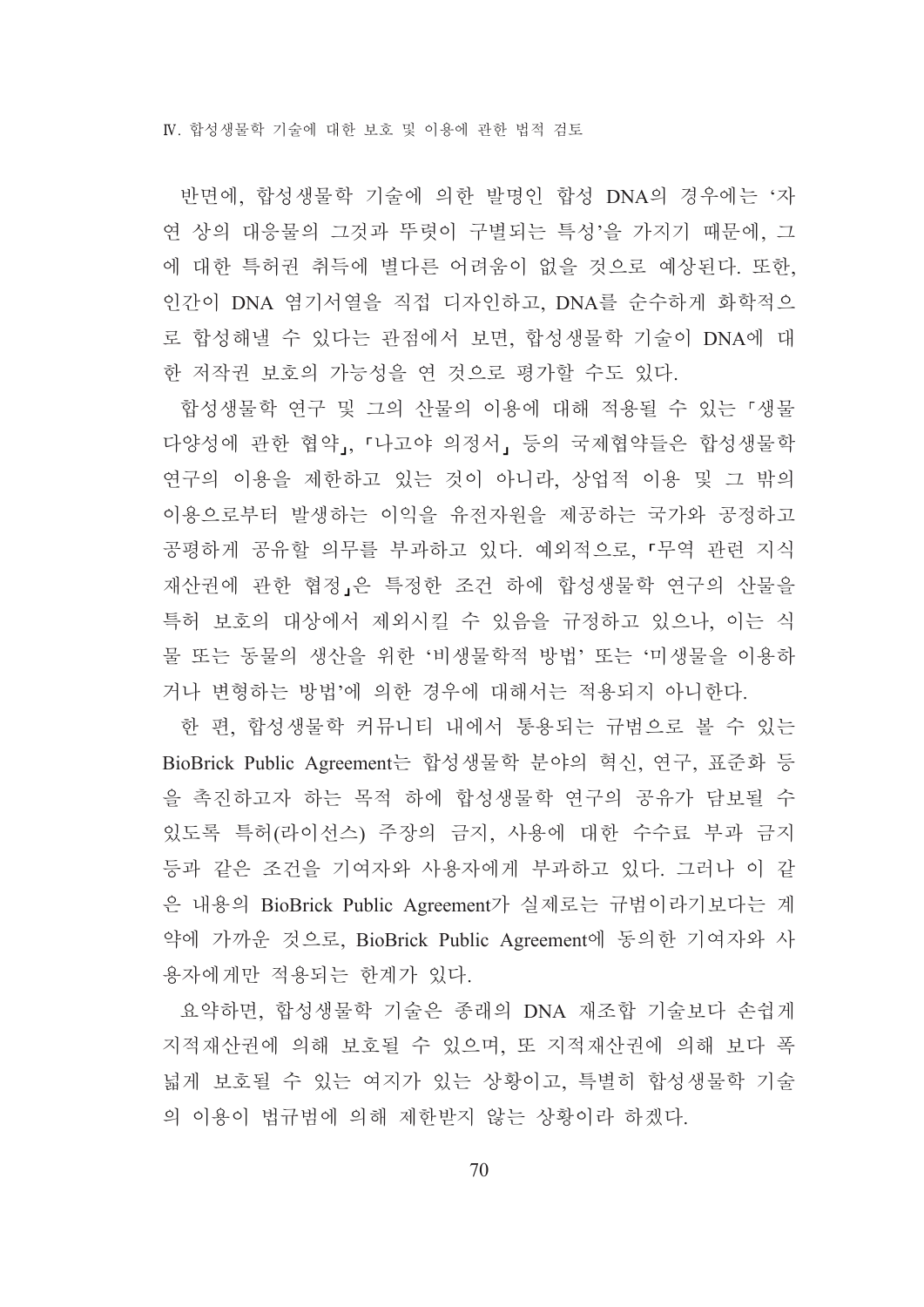V. 결 론

한 연구조사에 따르면, 글로벌 합성생물학 시장은 2014년에 약 43억 달러 규모였으나, 이 후 5년 간 연평균 성장률 약 23%로 빠르게 성장 하여 2020년에는 147억 달러 규모로 성장할 것으로 예측되고 있다.98) 이 연구조사는 또한 2020년 이후에는 합성생물학 시장을 둘러싼 성장 또는 저해 요인들의 영향에 따라 시장 성장률이 변화할 것으로 예상 하고 있으며, 그러한 상황을 고려해서 2025년의 글로벌 합성생물학 시장 규모가 265억 달러에서 332억 달러 사이가 될 것으로 전망하고 있다.99)

> <그림-4> 글로벌 합성생물학 시장 현황 및 전망 (2014-2020년, 단위: 백만달러)



출처: 김민정 · 김무웅, 『글로벌 합성생물학 시장 현황 및 전망』, BioINdustry No. 104 (2016-5), 4쪽(원출처: Allied Market Research, World Synthetic Biology Market Opportunities and Forecasts 2014-2020(2016.1))

<sup>98)</sup> 김민정 · 김무웅, 앞의 문헌, 4쪽.

<sup>99)</sup> 김민정 · 김무웅, 위의 문헌, 4쪽.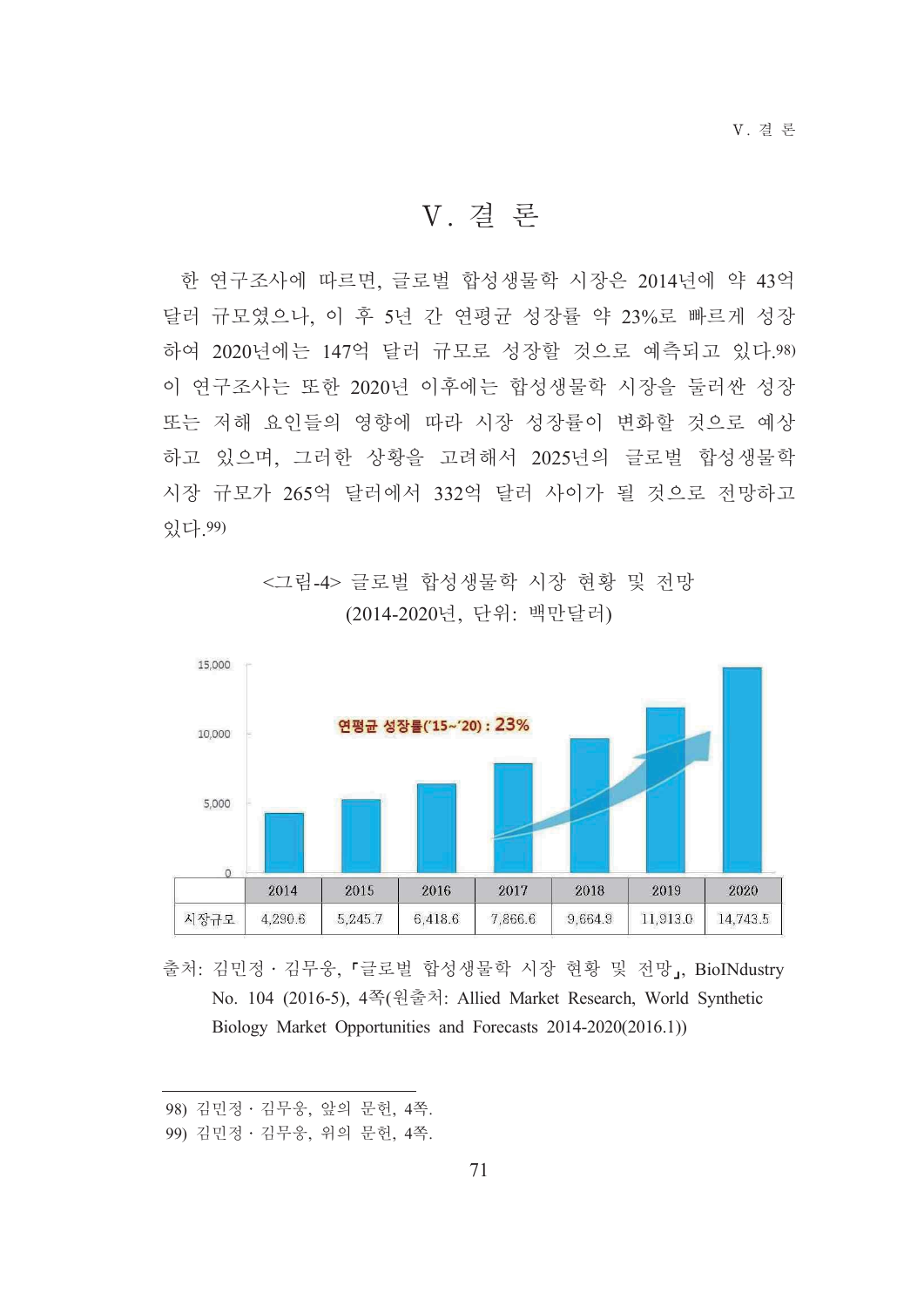또한, 합성생물학은 바이오 연료 산업, 의약품 개발 산업뿐만 아니 라 화학제품, 식품, 화장품 등 다양한 산업에 활용될 수 있으며, 최근 에는 합성생물학 스타트업 기업들이 참여하고 있는 사업에 대한 투자 가 확대되고 있어 향후에는 합성생물학 관련 산업이 보다 확대될 것 으로 전망되고 있다.

이와 같이 빠르게 성장하고 있는 합성생물학 시장과 합성생물학 관 련 산업에 있어서 주도권을 잡기 위해 미국과 영국 등 선진국들은 정 부가 주도적으로 나서서 합성생물학을 육성하고 있다. 미국 정부는 에너지성을 중심으로 2005년부터 합성생물학에 4.3억 달러를 투자하 고 있고, 영국 정부는 경제성장을 위한 8대 중점기술 중 하나로 합성 생물학을 선정하여 약 2.7억 달러를 투자하고 있다.100) 특히, 영국의 경우에는 합성생물학이 표주 개발을 통해 '디지털 생물제조업'이라는 새로운 제조업을 창출할 수 있을 것으로 보아. 합성생물학 부야에 대 한 표주 전략을 수립하여 디지털 생명공학 정보를 활용하는 완벽하게 자동화된 제조 프로세스를 개발하는 목표 등을 설정하여 추진하는 등 합성생물학 육성에 집중하고 있다.101)

현재, 생물다양성의 보전과 지속가능한 이용 및 바이오안전성의 관 점에서 합성생물학의 잠재적인 위해성에 대한 우려에 기인한 다양한 논의가 진행되고 있기는 하나, 아직까지는 합성생물학 기술을 규제해 야 할 필요성이 있을 만큼 합성생물학의 잠재적인 위해가 과학적으로 검증된 바가 없으며, 또 합성생물학의 잠재적인 위해를 규제할 수 있 는 마땅한 법규범도 마련되어 있지 않은 상황이다. 이에 반해, 합성생 물학 기술은 종래의 DNA 재조합 기술과 달리, 특허권에 의한 보호뿐 만 아니라 저작권에 의한 보호 가능성까지도 열어두고 있다. 뿐만 아

<sup>100)</sup> 김민정 · 김무웅, 앞의 문헌, 9쪽.

<sup>101)</sup> 과학기술정책연구원, "국외정책동향 - 영국, 신기술 혁신 촉진을 위한 새로운 표 준 수립, http://www.stepi.re.kr/app/snt/view.jsp?cmsCd=CM0048&ntNo=18699 (최종방문 2016.10.29.).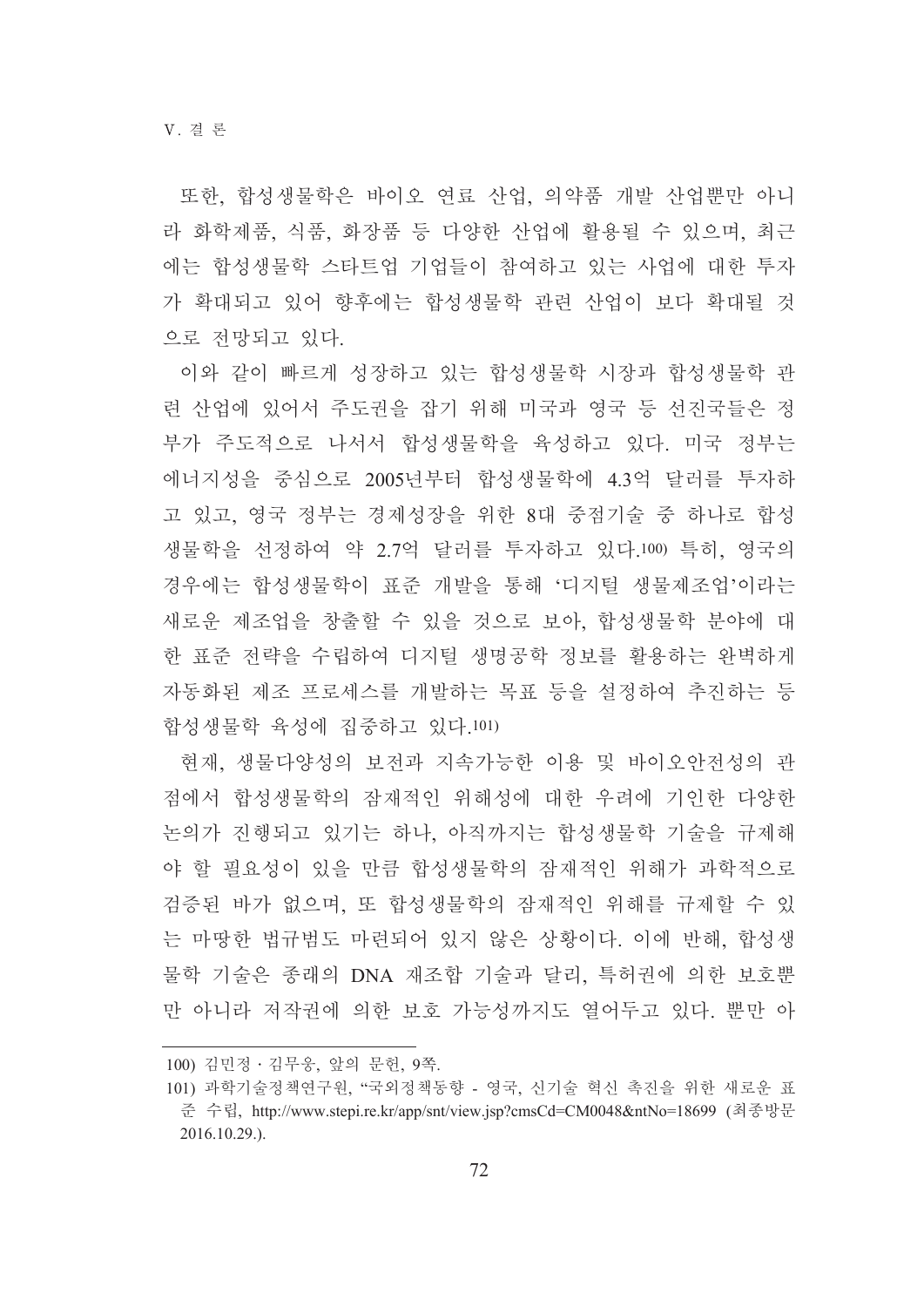V 결 론

니라, 현재 1) 물질적 구성, 2) 기능적 구성, 3) 측정단위 및 4) 데이터 교환 분야에서 활발하게 개발이 진행되고 있는 기술 표준의 경우 거 의 대부분이 당연히 특허로 보호되는 발명에 해당하기 때문에 향후 지적재산권 취득을 둘러싼 경쟁이 치열할 것으로 예상된다.

특히, 합성 DNA 자체에 대한 특허권 또는 저작권 선점은 유전정보 를 내포하고 있어 대체(회피설계)가 불가능한 발명이라는 특성으로 인 해 합성생물학 관련 산업 또는 시장에서 절대적 우위를 점하는 것을 가능케 할 수 있다. 더욱이, 합성생물학 관련 시장에서 DNA 합성 및 시퀀싱 영역이 전체 합성생물학 시장에서 47.3%를 점유하여 합성생물 학 산업에서 주요 영역을 차지하고 있으며, 합성생물학 산업에서 중 점 투자기술로 향후 성장이 기대되고 있다.102)

<그림-5> 합성생물학 시장의 주요 투자영역



출처: 김민정 · 김무웅, 『글로벌 합성생물학 시장 현황 및 전망』, BioINdustry No. 104 (2016-5), 10쪽(원출처: Allied Market Research, World Synthetic Biology Market Opportunities and Forecasts 2014-2020(2016.1))

102) 김민정 · 김무웅, 앞의 문헌, 10쪽.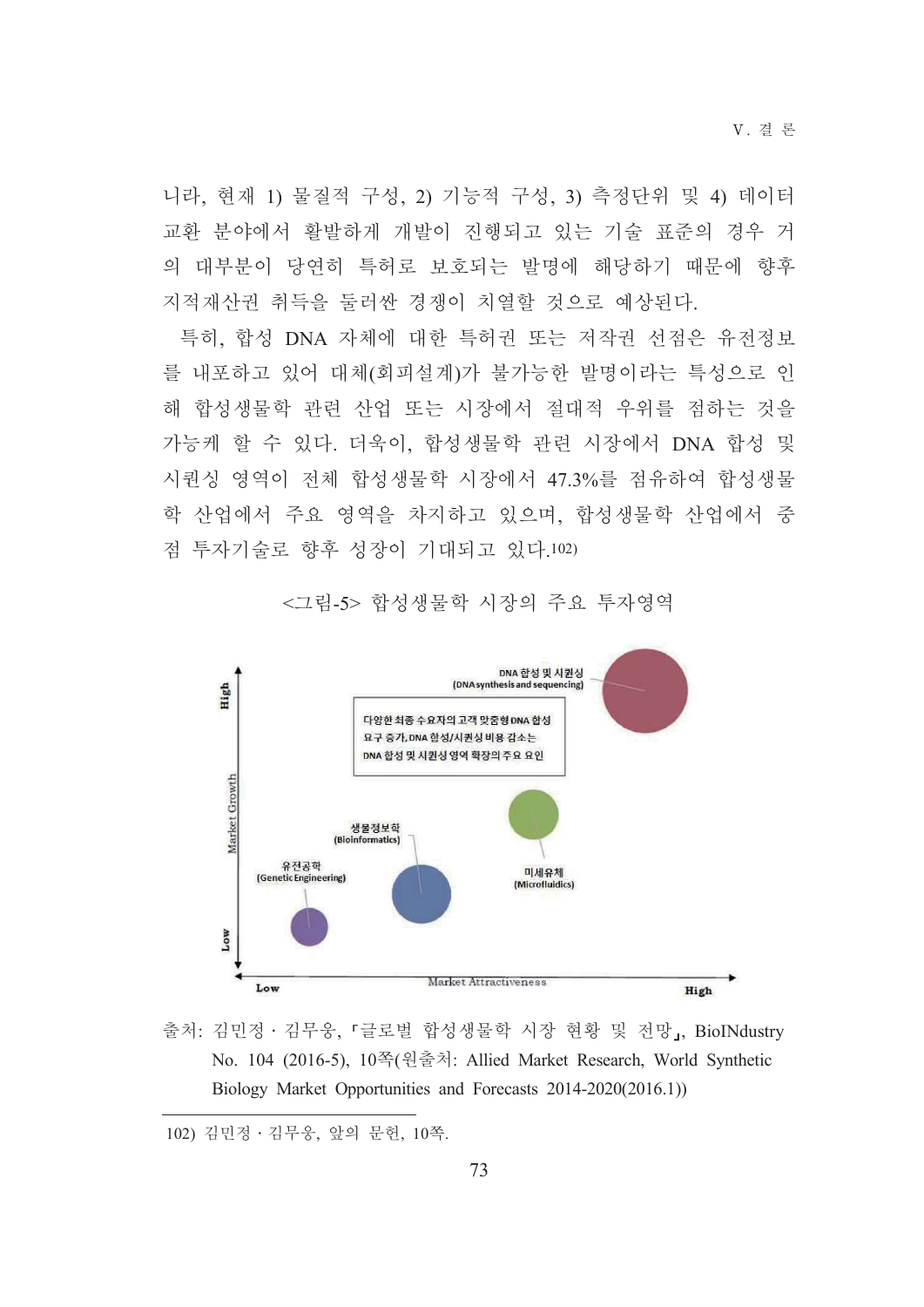따라서 합성 DNA 관련 산업 및 시장에 진입하여 경쟁력을 확보하 기 위해서는 합성 DNA에 대한 지적재산권 확보와 DNA 합성 및 시 퀀싱 관련 기술의 확보가 시급하다고 하겠다. 우리나라에서는 한국과 학기술원(KAIST)과 일부 정부출연연구원에서 합성생물학 연구가 진행 되고 있으나, 미국과 영국 등 선진국들과는 달리 정부차원의 지원은 미미한 상황이라고 할 수 있다.103) 합성생물학이 아직은 기술 발전의 초기단계에 있어 관련 연구와 산업에 집중 투자함으로써 선진국들과 의 기술 격차를 좁힐 수 있는 여지가 있음을 감안한다면, 합성생물학 의 지원 및 육성에 대한 우리 정부의 의지와 결단이 필요한 시점이라 할 수 있으며, 합성생물학의 지원 및 육성을 위한 정책적, 법 · 제도적 지원 방안을 마련하여 이행하여야 할 시점이라 하겠다.

<sup>103)</sup> 글로벌 과학기술정책정보 서비스. "해외정책이슈분석 - 합성생물학의 유리적 측 면에 관한 정책 제언".

http://www.now.go.kr/ur/polilsue/viewUrPolilsue.do?polilsueId=ISUE 00000000000554& pageType=OVER&currentHeadMenu=2&currentMenu=21 (최종방문 2016.10.29.).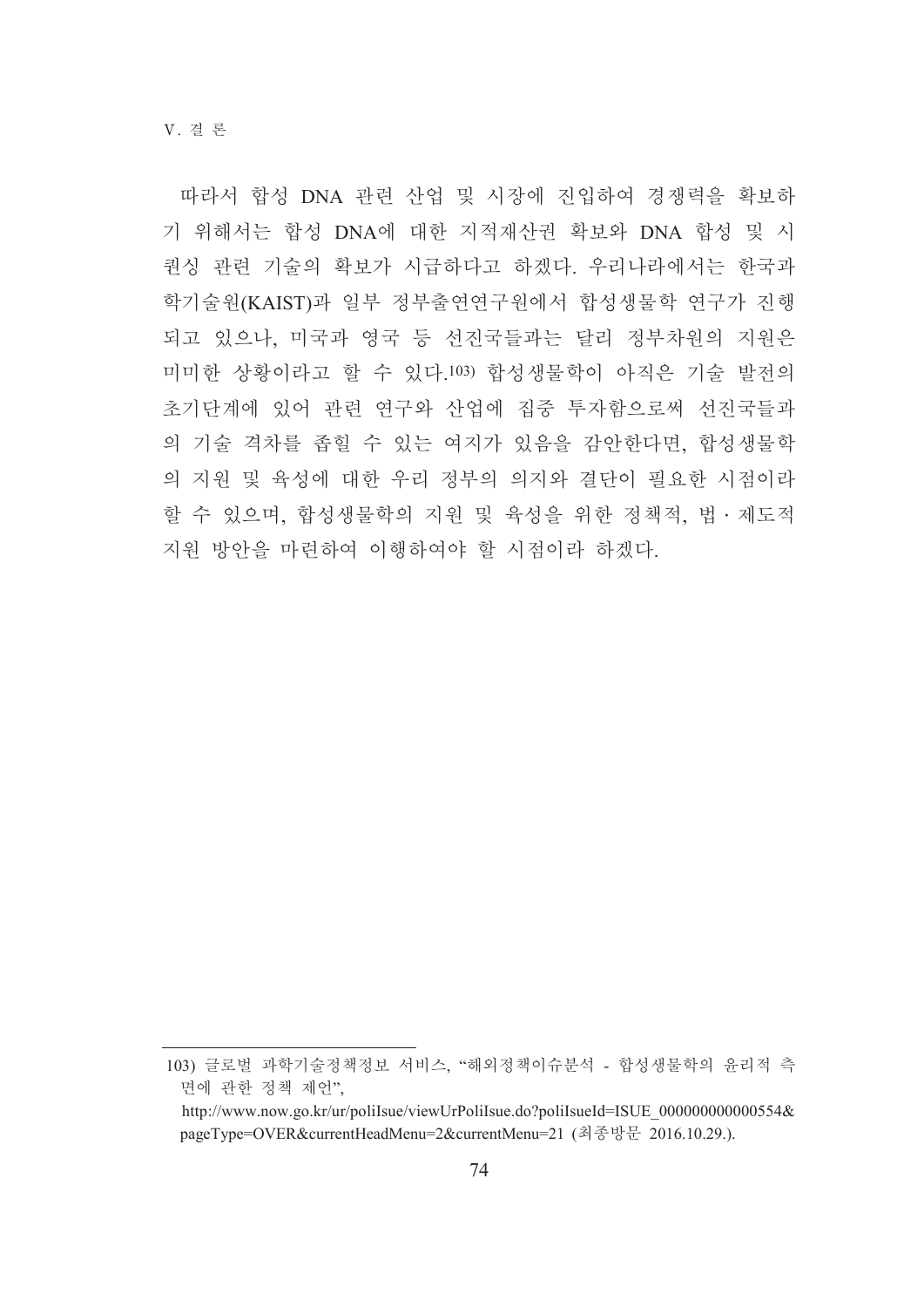## 참고문헌

- 김민정 · 김무웅, 『글로벌 합성생물학 시장 현황 및 전망』, BioINdustry No. 104 (2016.05).
- 김형건, 「유전자 관련 발명의 특허적격성에 관한 최근 동향: 미국 연방대법원의 Association for Molecular Pathology v. Myriad Genetics, Inc. 판결의 의미」, 법제연구 통권46호(2014).
- 김형건, 『인공 생명체에 대한 저작권 보호: 인공 DNA의 저작물성에 대한 논의를 중심으로」, 계간 저작권 2012년 여름호(통권 98권).
- 김후기. 『합성생물학의 위해성에 대한 국내 규제법률 검토 LMO 법과 생물무기금지법을 중심으로, 환경사회학 연구 ECO 제 13권 2호(2009).
- 방두희, 『합성 생물학 분야의 플래폼 기술로써의 DNA 합성 이해』, BT News 2012 Fall (Vol 19 No.2).
- 성낙환, 「미래 바이오 산업의 핵, 합성생물학」, LG Business Insight 2010 6 2 (2010).
- 생명공학정책연구센터, 『합성생물학 스타트업에 대한 관심 증가,,

BioINwatch(BioIN+Issue+Watch)(2016.05.26.).

- 윤상활 · 김선원, 『합성생물학, 어디까지 왔나?』, Bioin 스페셜 Zine 16호 (2010).
- Andrew W. Torrance & Linda J. Kahl, "Bringing Standards to Life: Synthetic Biology Standards and Intellectual Property<sub>1</sub>, 30 Santa Clara High Tech. L.J. 199 (2014).